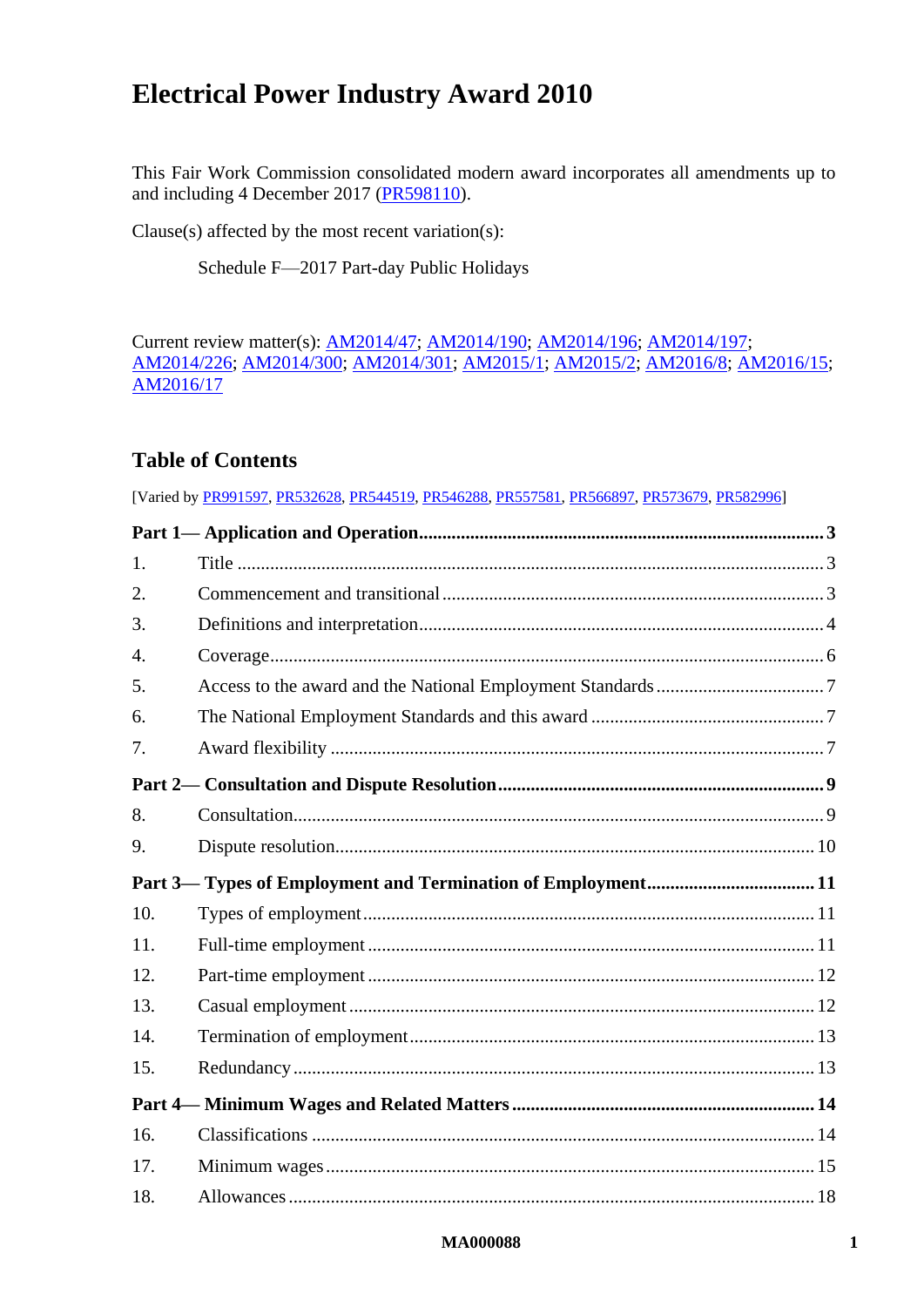### **Electrical Power Industry Award 2010**

| 19. |  |
|-----|--|
| 20. |  |
| 21. |  |
| 22. |  |
| 23. |  |
|     |  |
| 24. |  |
| 25. |  |
| 26. |  |
|     |  |
| 27. |  |
| 28. |  |
| 29. |  |
| 30. |  |
| 31. |  |
|     |  |
|     |  |
|     |  |
|     |  |
|     |  |
|     |  |
|     |  |
|     |  |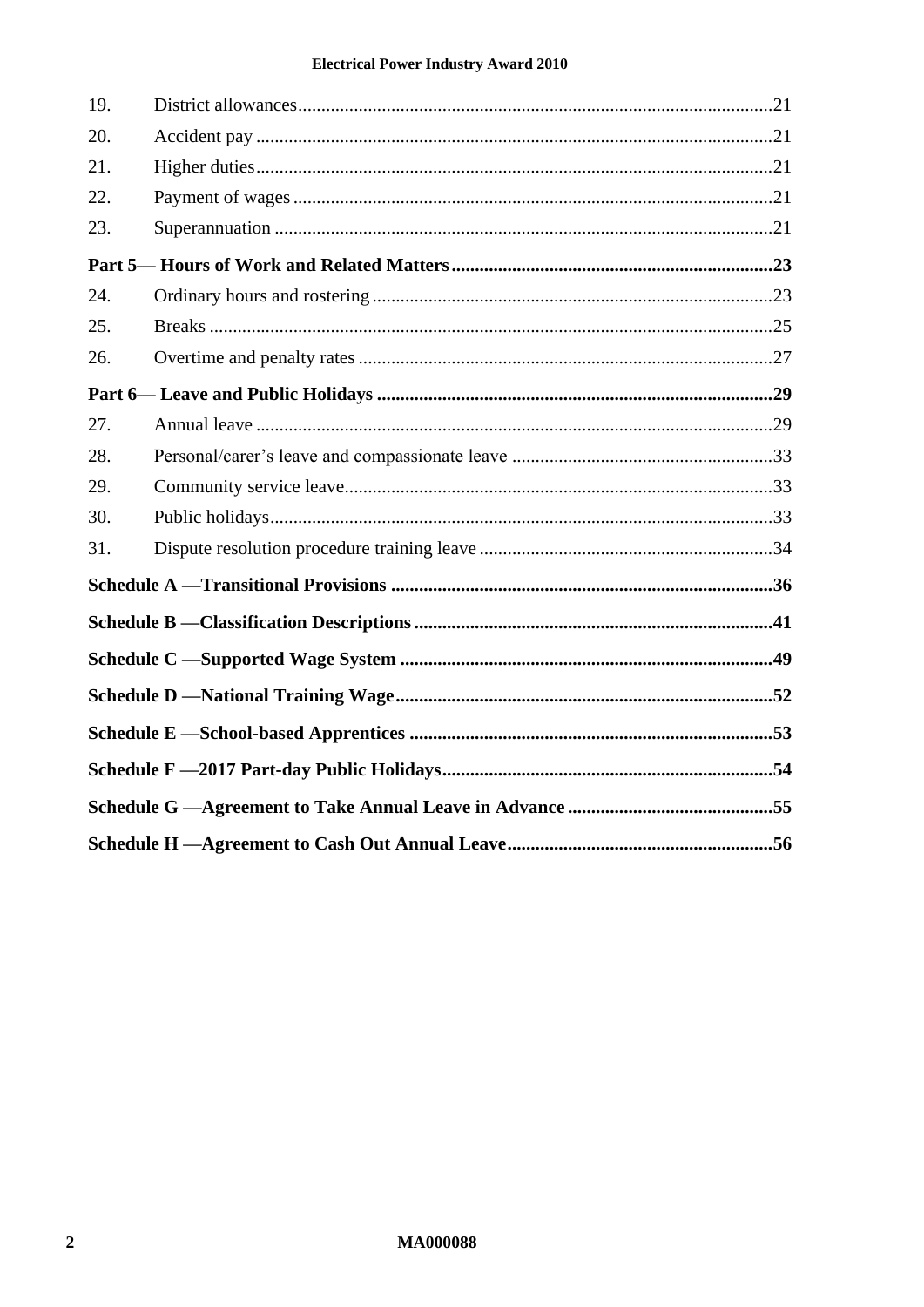# <span id="page-2-1"></span><span id="page-2-0"></span>**Part 1—Application and Operation**

# **1. Title**

<span id="page-2-2"></span>This award is the *Electrical Power Industry Award 2010*.

# **2. Commencement and transitional**

[Varied b[y PR991597,](http://www.fwc.gov.au/alldocuments/PR991597.htm) [PR542208\]](http://www.fwc.gov.au/awardsandorders/html/PR542208.htm)

- **2.1** This award commences on 1 January 2010.
- **2.2** The monetary obligations imposed on employers by this award may be absorbed into overaward payments. Nothing in this award requires an employer to maintain or increase any overaward payment.
- **2.3** This award contains transitional arrangements which specify when particular parts of the award come into effect. Some of the transitional arrangements are in clauses in the main part of the award. There are also transitional arrangements in [Schedule A.](#page-35-0) The arrangements in [Schedule A](#page-35-0) deal with:
	- minimum wages and piecework rates
	- casual or part-time loadings
	- Saturday, Sunday, public holiday, evening or other penalties
	- shift allowances/penalties.
- [2.4 varied by  $PR542208$  ppc 04Dec13]
- **2.4** Neither the making of this award nor the operation of any transitional arrangements is intended to result in a reduction in the take-home pay of employees covered by the award. On application by or on behalf of an employee who suffers a reduction in take-home pay as a result of the making of this award or the operation of any transitional arrangements, the Fair Work Commission may make any order it considers appropriate to remedy the situation.
- [2.5 varied by [PR542208](http://www.fwc.gov.au/awardsandorders/html/PR542208.htm) ppc 04Dec13]
- **2.5** The Fair Work Commission may review the transitional arrangements in this award and make a determination varying the award.

[2.6 varied by [PR542208](http://www.fwc.gov.au/awardsandorders/html/PR542208.htm) ppc 04Dec13]

- **2.6** The Fair Work Commission may review the transitional arrangements:
	- **(a)** on its own initiative; or
	- **(b)** on application by an employer, employee, organisation or outworker entity covered by the modern award; or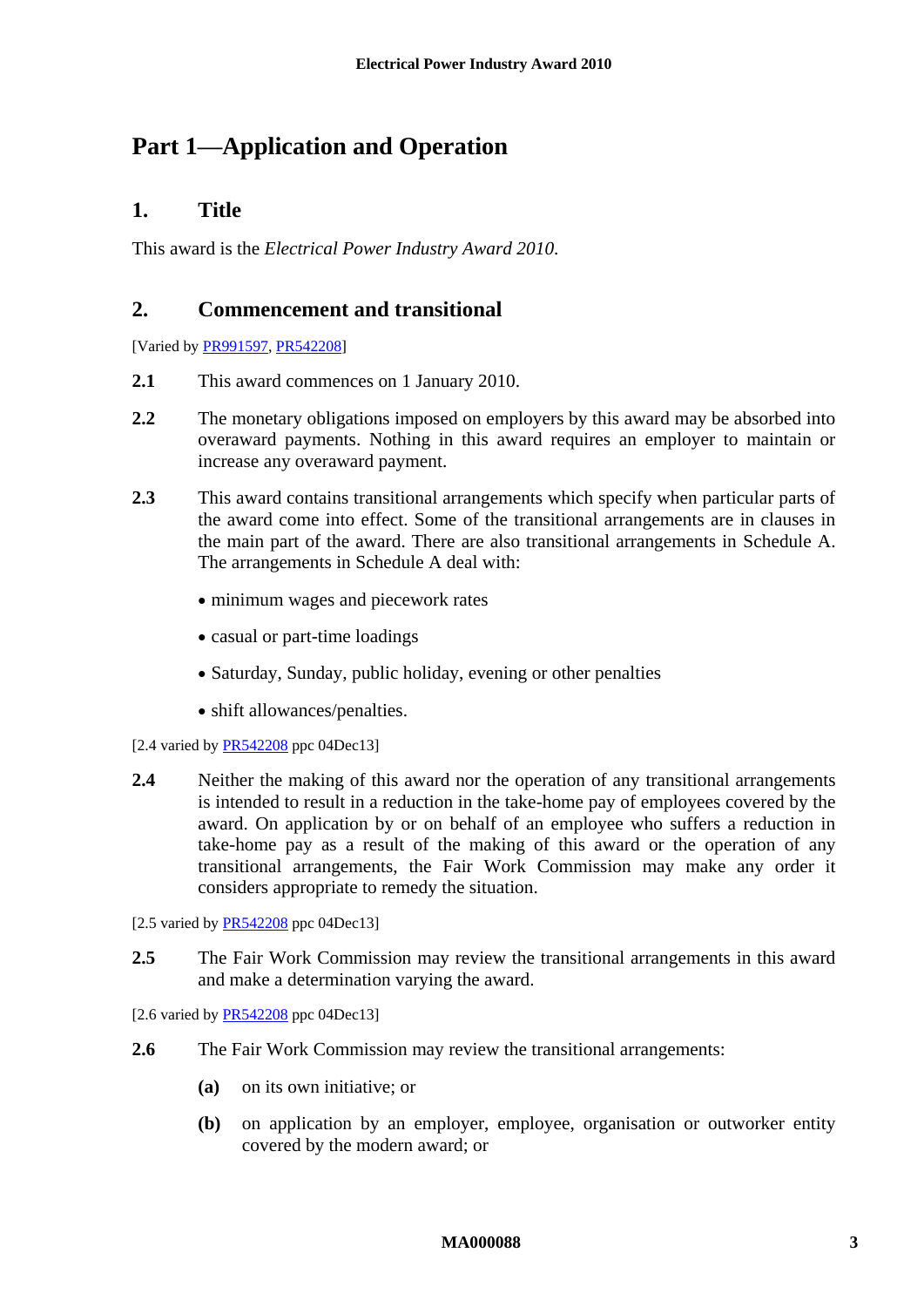- **(c)** on application by an organisation that is entitled to represent the industrial interests of one or more employers or employees that are covered by the modern award; or
- **(d)** in relation to outworker arrangements, on application by an organisation that is entitled to represent the industrial interests of one or more outworkers to whom the arrangements relate.

# <span id="page-3-0"></span>**3. Definitions and interpretation**

[Varied by [PR994522,](http://www.fwc.gov.au/awardsandorders/html/PR994522.htm) [PR997772,](http://www.fwc.gov.au/awardsandorders/html/PR997772.htm) [PR503631,](http://www.fwc.gov.au/awardsandorders/html/PR503631.htm) [PR544629,](http://www.fwc.gov.au/awardsandorders/html/PR544629.htm) [PR546071\]](http://www.fwc.gov.au/awardsandorders/html/PR546071.htm)

**3.1** In this award, unless the contrary intention appears:

**Act** means the *Fair Work Act 2009* (Cth)

[Definition of **adult apprentice** inserted by [PR544629](http://www.fwc.gov.au/awardsandorders/html/PR544629.htm) ppc 01Jan14]

**adult apprentice** means a person of 21 years of age or over at the time of entering into a training contract for an apprenticeship in accordance with clause [17.2](#page-14-1) of this award

**afternoon shift** means any shift (other than a 12 hour shift) finishing after 6.00 pm and at or before midnight

[Definition of **agreement-based transitional instrument** inserted by [PR994522](http://www.fwc.gov.au/awardsandorders/html/PR994522.htm) from 01Jan10]

**agreement-based transitional instrument** has the meaning in the *Fair Work (Transitional Provisions and Consequential Amendments) Act 2009* (Cth)

[Definition of **apprentice** inserted by [PR544629](http://www.fwc.gov.au/awardsandorders/html/PR544629.htm) ppc 01Jan14]

**apprentice** means a person who has entered into a training contract for an apprenticeship in accordance with clause [17.2](#page-14-1) of this award

**award-based transitional instrument** has the meaning in the *Fair Work (Transitional Provisions and Consequential Amendments) Act 2009* (Cth)

**continuous shiftworker** means an employee working shiftwork covering 24 hours a day, seven days per week

**day shift** means any shift other than an afternoon or night shift

**day worker** means an employee whose ordinary hours are worked between Monday and Friday and within the span of hours in clause [24.1\(a\)](#page-22-2)

[Definition of **default fund employee** inserted b[y PR546071](http://www.fwc.gov.au/awardsandorders/html/PR546071.htm) ppc 01Jan14]

**default fund employee** means an employee who has no chosen fund within the meaning of the *Superannuation Guarantee (Administration) Act 1992* (Cth)

[Definition of **defined benefit member** inserted by [PR546071](http://www.fwc.gov.au/awardsandorders/html/PR546071.htm) ppc 01Jan14]

**defined benefit member** has the meaning given by the *Superannuation Guarantee (Administration) Act 1992* (Cth)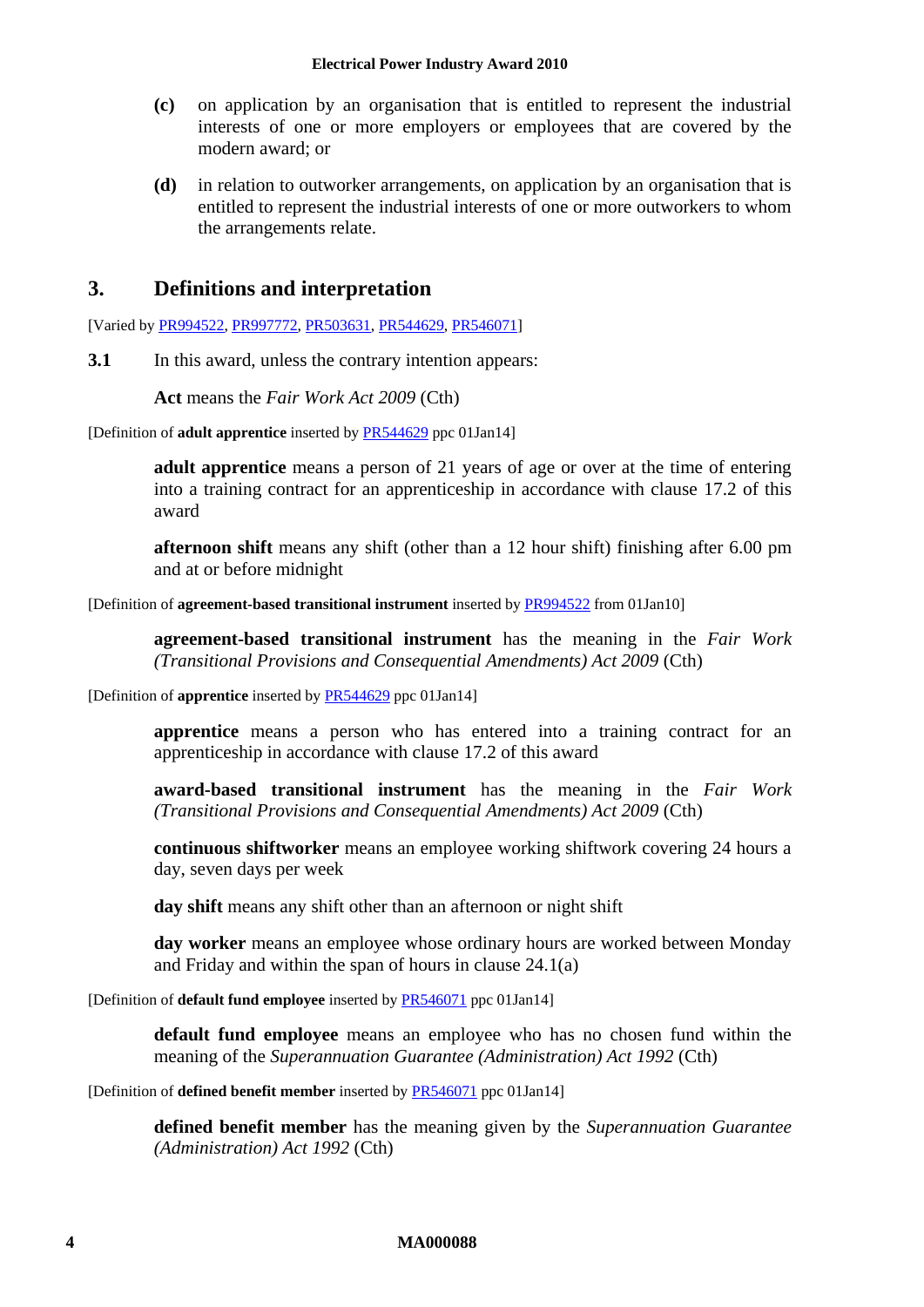#### **Electrical Power Industry Award 2010**

[Definition of **Division 2B State award** inserted by [PR503631](http://www.fwc.gov.au/awardsandorders/html/PR503631.htm) ppc 01Jan11]

**Division 2B State award** has the meaning in Schedule 3A of the *Fair Work (Transitional Provisions and Consequential Amendments) Act 2009* (Cth)

[Definition of **Division 2B State employment agreement** inserted by [PR503631](http://www.fwc.gov.au/awardsandorders/html/PR503631.htm) ppc 01Jan11]

**Division 2B State employment agreement** has the meaning in Schedule 3A of the *Fair Work (Transitional Provisions and Consequential Amendments) Act 2009* (Cth)

**electrical power industry** is defined in clause [4.2](#page-5-1)

[Definition of **employee** substituted b[y PR997772](http://www.fwc.gov.au/awardsandorders/html/PR997772.htm) from 01Jan10]

**employee** means national system employee within the meaning of the Act

[Definition of **employer** substituted b[y PR997772](http://www.fwc.gov.au/awardsandorders/html/PR997772.htm) from 01Jan10]

**employer** means national system employer within the meaning of the Act

**enterprise award-based instrument** has the meaning in the *Fair Work (Transitional Provisions and Consequential Amendments) Act 2009* (Cth)

[Definition of **exempt public sector superannuation scheme** inserted b[y PR546071](http://www.fwc.gov.au/awardsandorders/html/PR546071.htm) ppc 01Jan14]

**exempt public sector superannuation scheme** has the meaning given by the *Superannuation Industry (Supervision) Act 1993* (Cth)

[Definition of **MySuper product** inserted by [PR546071](http://www.fwc.gov.au/awardsandorders/html/PR546071.htm) ppc 01Jan14]

**MySuper product** has the meaning given by the *Superannuation Industry (Supervision) Act 1993* (Cth)

**NES** means the National Employment Standards as contained in [sections 59 to 131](http://www.fwc.gov.au/awardmod/download/nes.pdf) of the *Fair Work Act 2009* (Cth)

**night shift** means any shift finishing after midnight and at or before 8.00 am

**non-continuous shiftworker** means an employee working shiftwork other than shifts covering 24 hours a day, seven days per week

**shiftworker** means an employee who works on a shift roster (except that for the purposes of the NES **shiftworker** has the different meaning given in clause [27.2\)](#page-28-2)

<span id="page-4-0"></span>**standard rate** means the minimum weekly wage for classification at Pay Level 3 in clause [17—Minimum wages](#page-14-0)

[Definition of **transitional minimum wage instrument** inserted b[y PR994522](http://www.fwc.gov.au/awardsandorders/html/PR994522.htm) from 01Jan10]

**transitional minimum wage instrument** has the meaning in the *Fair Work (Transitional Provisions and Consequential Amendments) Act 2009* (Cth)

**3.2** Where this award refers to a condition of employment provided for in the NES, the NES definition applies.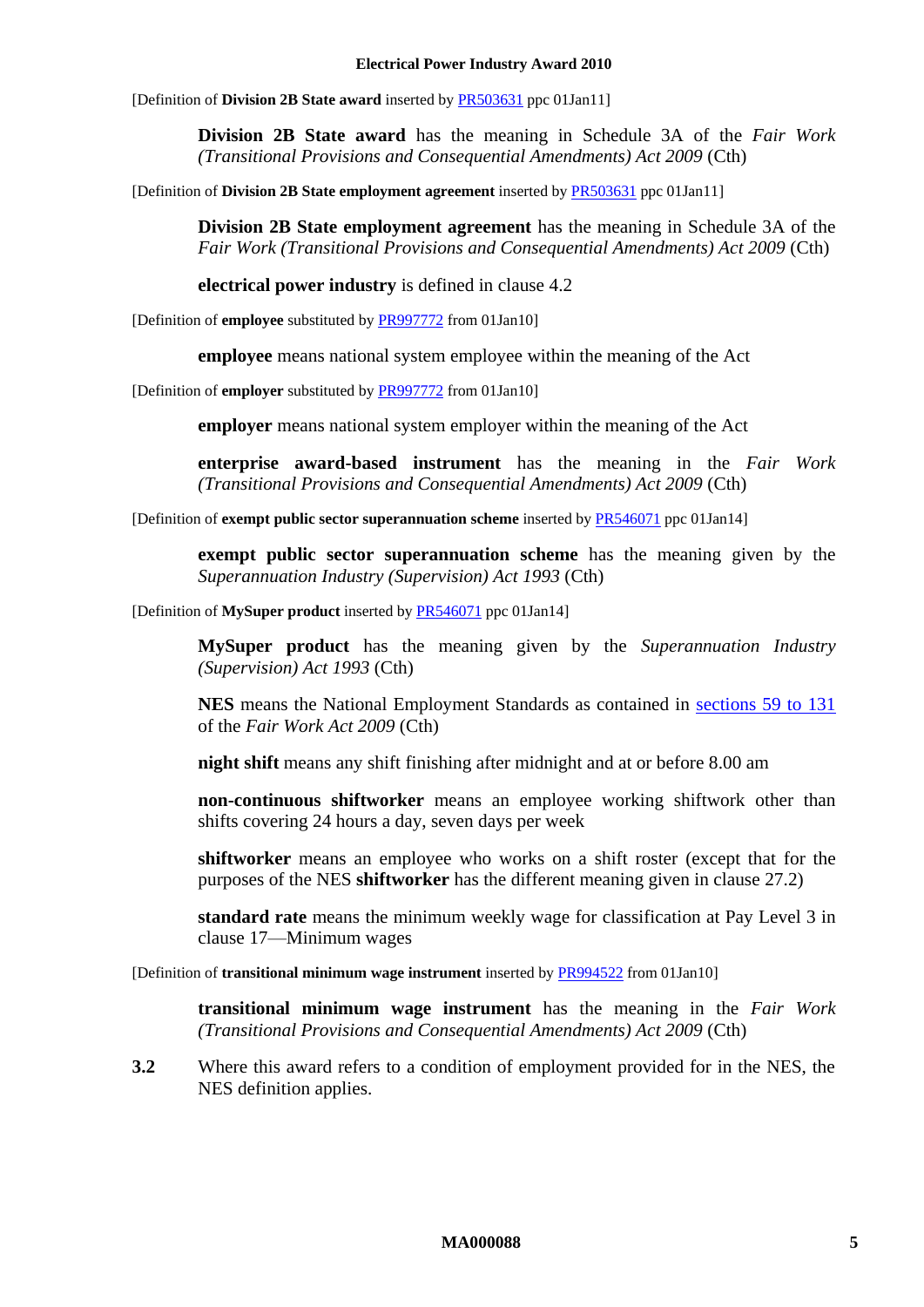# <span id="page-5-0"></span>**4. Coverage**

[Varied by [PR994522\]](http://www.fwc.gov.au/awardsandorders/html/PR994522.htm)

- <span id="page-5-4"></span>**4.1** This industry award covers employers throughout Australia in the electrical power industry and their employees in the classifications listed in clause [16—](#page-13-1) [Classifications](#page-13-1) and [Schedule B—Classification](#page-40-0) Descriptions to the exclusion of any other modern award.
- <span id="page-5-3"></span><span id="page-5-2"></span><span id="page-5-1"></span>**4.2** In this award, **electrical power industry** means:
	- **(a)** the generation (by whatever means), transmission, distribution and retail supply of electrical power; and
	- **(b)** the mining, processing and treatment of brown coal (by whatever means) for use in generating electrical power;

and also includes:

- **(c)** the retail supply of gas and other utility services by an employer whose core business is within clause [4.2\(a\);](#page-5-2)
- **(d)** the provision of temporary labour services used in activities within clauses [4.2\(a\)](#page-5-2) and/or [\(b\)](#page-5-3) by temporary labour personnel principally engaged to perform work at a location where such activities are being performed;

but does not include:

- **(e)** the generation and/or transmission of power and/or steam that is ancillary or incidental to the employer's activities in another industry (notwithstanding that excess power may sold into the grid).
- **4.3** This award does not cover:
	- **(a)** an employee excluded from award coverage by the Act;
	- **(b)** an employer bound by a modern enterprise award, or an enterprise instrument (within the meaning of the *Fair Work (Transitional Provisions and Consequential Amendments) Act 2009* (Cth)), or employers in relation to those employees;

[New 4.3(c) inserted by [PR994522](http://www.fwc.gov.au/awardsandorders/html/PR994522.htm) from 01Jan10]

**(c)** employees who are covered by a State reference public sector modern award, or a State reference public sector transitional award (within the meaning of the *Fair Work (Transitional Provisions and Consequential Amendments) Act 2009*  (Cth)), or employers in relation to those employees; or

[4.3(c) renumbered as  $4.3$ (d) by  $PR994522$  from 01Jan10]

**(d)** a contractor who is covered by the *Electrical, Electronic and Communications Contracting Award 2010,* the *Building and Construction General On-site Award 2010* or the *Mobile Crane Hiring Award 2010* and the employees of that contractor.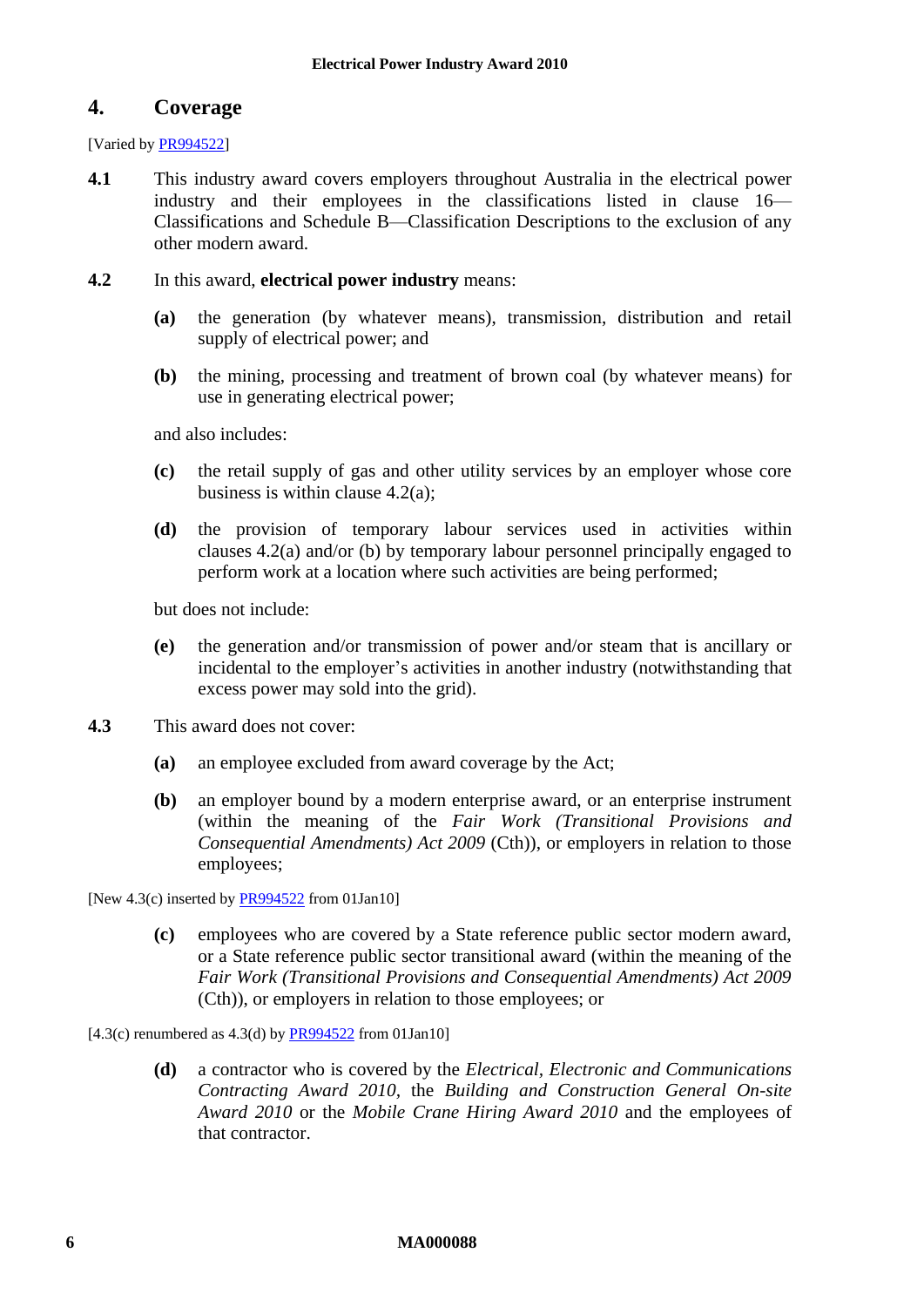[New 4.4 inserted b[y PR994522](http://www.fwc.gov.au/awardsandorders/html/PR994522.htm) from 01Jan10]

**4.4** This award covers employers which provide group training services for apprentices and trainees engaged in the industry and/or parts of industry set out at clause [4.1](#page-5-4) and those apprentices and trainees engaged by a group training service hosted by a company to perform work at a location where the activities described herein are being performed. This subclause operates subject to the exclusions from coverage in this award.

[4.4 renumbered as  $4.5$  by  $PR994522$  from 01Jan10]

**4.5** Where an employer is covered by more than one award, an employee of that employer is covered by the award classification which is most appropriate to the work performed by the employee and to the environment in which the employee normally performs the work.

NOTE: Where there is no classification for a particular employee in this award it is possible that the employer and that employee are covered by an award with occupational coverage.

# <span id="page-6-0"></span>**5. Access to the award and the National Employment Standards**

The employer must ensure that copies of this award and the NES are available to all employees to whom they apply either on a noticeboard which is conveniently located at or near the workplace or through electronic means, whichever makes them more accessible.

# <span id="page-6-1"></span>**6. The National Employment Standards and this award**

The [NES](http://www.fwc.gov.au/awardmod/download/nes.pdf) and this award contain the minimum conditions of employment for employees covered by this award.

# <span id="page-6-2"></span>**7. Award flexibility**

<span id="page-6-3"></span>[Varied b[y PR542208\]](http://www.fwc.gov.au/awardsandorders/html/PR542208.htm)

- **7.1** Notwithstanding any other provision of this award, an employer and an individual employee may agree to vary the application of certain terms of this award to meet the genuine individual needs of the employer and the individual employee. The terms the employer and the individual employee may agree to vary the application of are those concerning:
	- **(a)** arrangements for when work is performed;
	- **(b)** overtime rates;
	- **(c)** penalty rates;
	- **(d)** allowances; and
	- **(e)** leave loading.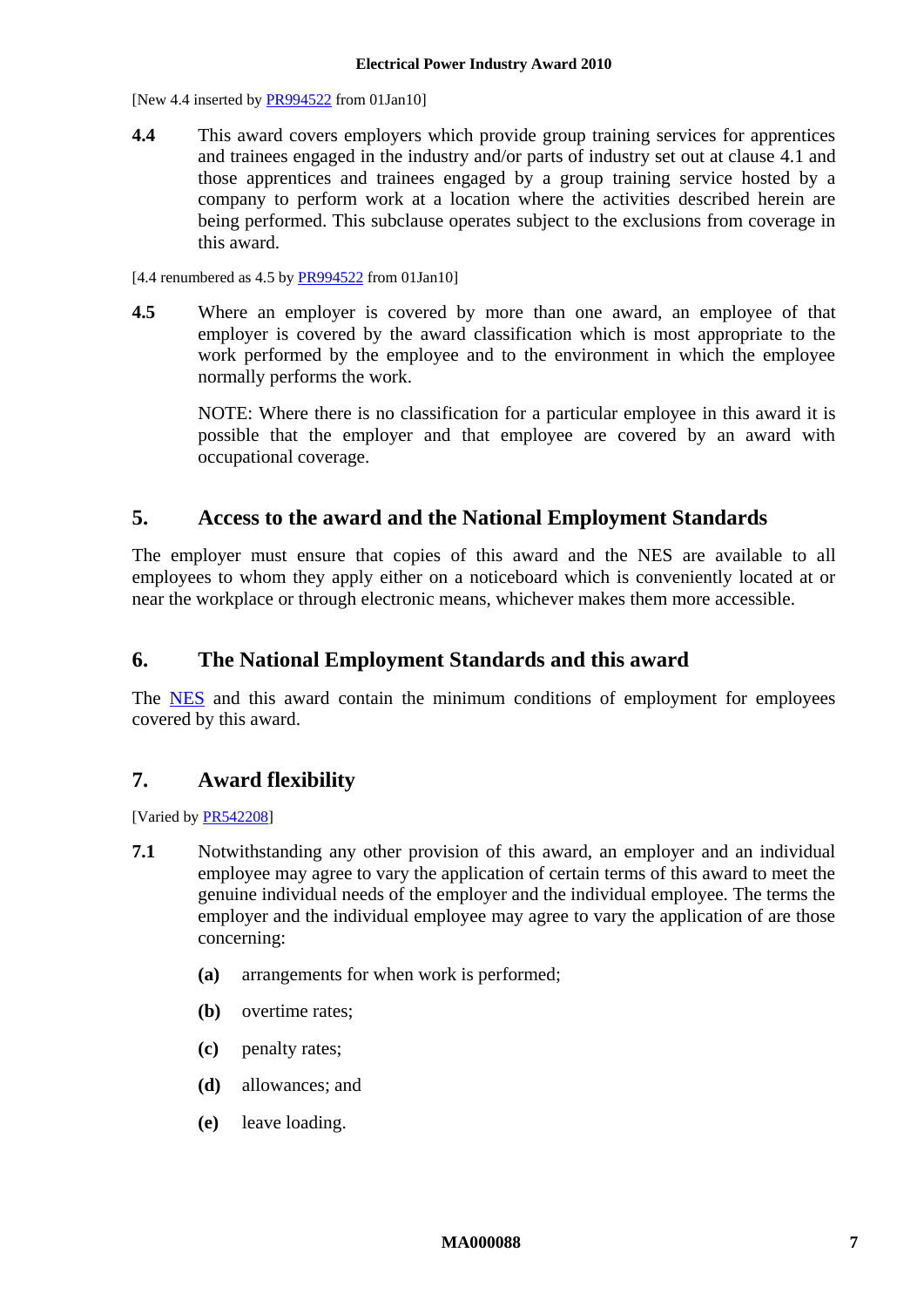[7.2 varied by [PR542208](http://www.fwc.gov.au/awardsandorders/html/PR542208.htm) ppc 04Dec13]

- **7.2** The employer and the individual employee must have genuinely made the agreement without coercion or duress. An agreement under this clause can only be entered into after the individual employee has commenced employment with the employer.
- **7.3** The agreement between the employer and the individual employee must:
	- **(a)** be confined to a variation in the application of one or more of the terms listed in clause [7.1;](#page-6-3) and

[7.3(b) varied b[y PR542208](http://www.fwc.gov.au/awardsandorders/html/PR542208.htm) ppc 04Dec13]

- **(b)** result in the employee being better off overall at the time the agreement is made than the employee would have been if no individual flexibility agreement had been agreed to.
- <span id="page-7-0"></span>**7.4** The agreement between the employer and the individual employee must also:
	- **(a)** be in writing, name the parties to the agreement and be signed by the employer and the individual employee and, if the employee is under 18 years of age, the employee's parent or guardian;
	- **(b)** state each term of this award that the employer and the individual employee have agreed to vary;
	- **(c)** detail how the application of each term has been varied by agreement between the employer and the individual employee;
	- **(d)** detail how the agreement results in the individual employee being better off overall in relation to the individual employee's terms and conditions of employment; and
	- **(e)** state the date the agreement commences to operate.
- **7.5** The employer must give the individual employee a copy of the agreement and keep the agreement as a time and wages record.
- **7.6** Except as provided in clause [7.4\(a\)](#page-7-0) the agreement must not require the approval or consent of a person other than the employer and the individual employee.
- **7.7** An employer seeking to enter into an agreement must provide a written proposal to the employee. Where the employee's understanding of written English is limited the employer must take measures, including translation into an appropriate language, to ensure the employee understands the proposal.
- **7.8** The agreement may be terminated:

<span id="page-7-1"></span>[7.8(a) varied by  $PR542208$  ppc 04Dec13]

- **(a)** by the employer or the individual employee giving 13 weeks' notice of termination, in writing, to the other party and the agreement ceasing to operate at the end of the notice period; or
- **(b)** at any time, by written agreement between the employer and the individual employee.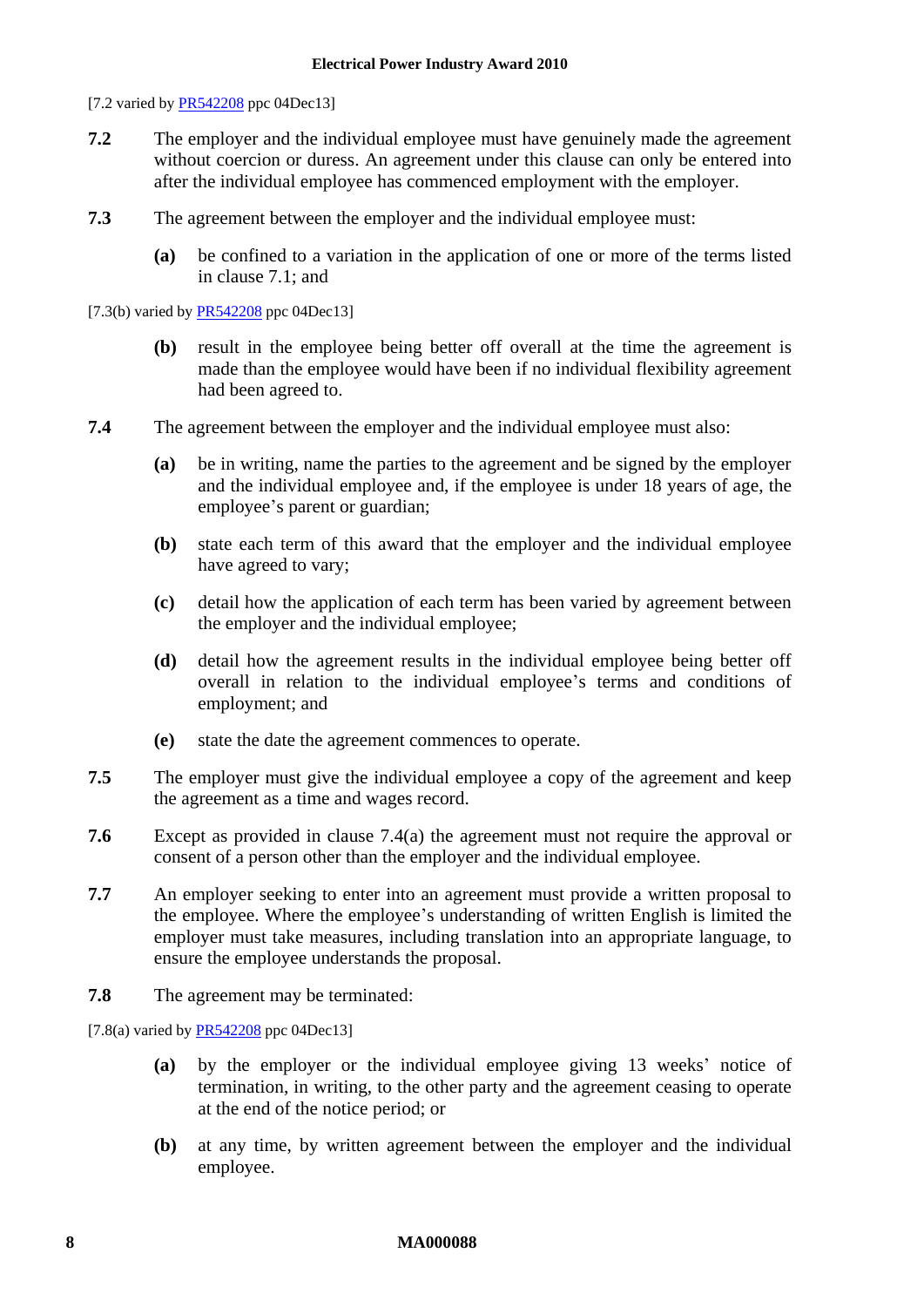[Note inserted by [PR542208](http://www.fwc.gov.au/awardsandorders/html/PR542208.htm) ppc 04Dec13]

Note: If any of the requirements of s.144(4), which are reflected in the requirements of this clause, are not met then the agreement may be terminated by either the employee or the employer, giving written notice of not more than 28 days (see s.145 of the *Fair Work Act 2009* (Cth)).

[New 7.9 inserted by [PR542208](http://www.fwc.gov.au/awardsandorders/html/PR542208.htm) ppc 04Dec13]

**7.9** The notice provisions in clause [7.8\(a\)](#page-7-1) only apply to an agreement entered into from the first full pay period commencing on or after 4 December 2013. An agreement entered into before that date may be terminated in accordance with clause [7.8\(a\),](#page-7-1) subject to four weeks' notice of termination.

[7.9 renumbered as 7.10 by [PR542208](http://www.fwc.gov.au/awardsandorders/html/PR542208.htm) ppc 04Dec13]

**7.10** The right to make an agreement pursuant to this clause is in addition to, and is not intended to otherwise affect, any provision for an agreement between an employer and an individual employee contained in any other term of this award.

# <span id="page-8-1"></span><span id="page-8-0"></span>**Part 2—Consultation and Dispute Resolution**

# **8. Consultation**

[8—Consultation regarding major workplace change renamed and substituted by [PR546288](http://www.fwc.gov.au/awardsandorders/html/pr546288.htm) ppc 01Jan14]

### <span id="page-8-2"></span>**8.1 Consultation regarding major workplace change**

- **(a) Employer to notify**
	- **(i)** Where an employer has made a definite decision to introduce major changes in production, program, organisation, structure or technology that are likely to have significant effects on employees, the employer must notify the employees who may be affected by the proposed changes and their representatives, if any.
	- **(ii) Significant effects** include termination of employment; major changes in the composition, operation or size of the employer's workforce or in the skills required; the elimination or diminution of job opportunities, promotion opportunities or job tenure; the alteration of hours of work; the need for retraining or transfer of employees to other work or locations; and the restructuring of jobs. Provided that where this award makes provision for alteration of any of these matters an alteration is deemed not to have significant effect.

### **(b) Employer to discuss change**

**(i)** The employer must discuss with the employees affected and their representatives, if any, the introduction of the changes referred to in clause [8.1\(a\),](#page-8-2) the effects the changes are likely to have on employees and measures to avert or mitigate the adverse effects of such changes on employees and must give prompt consideration to matters raised by the employees and/or their representatives in relation to the changes.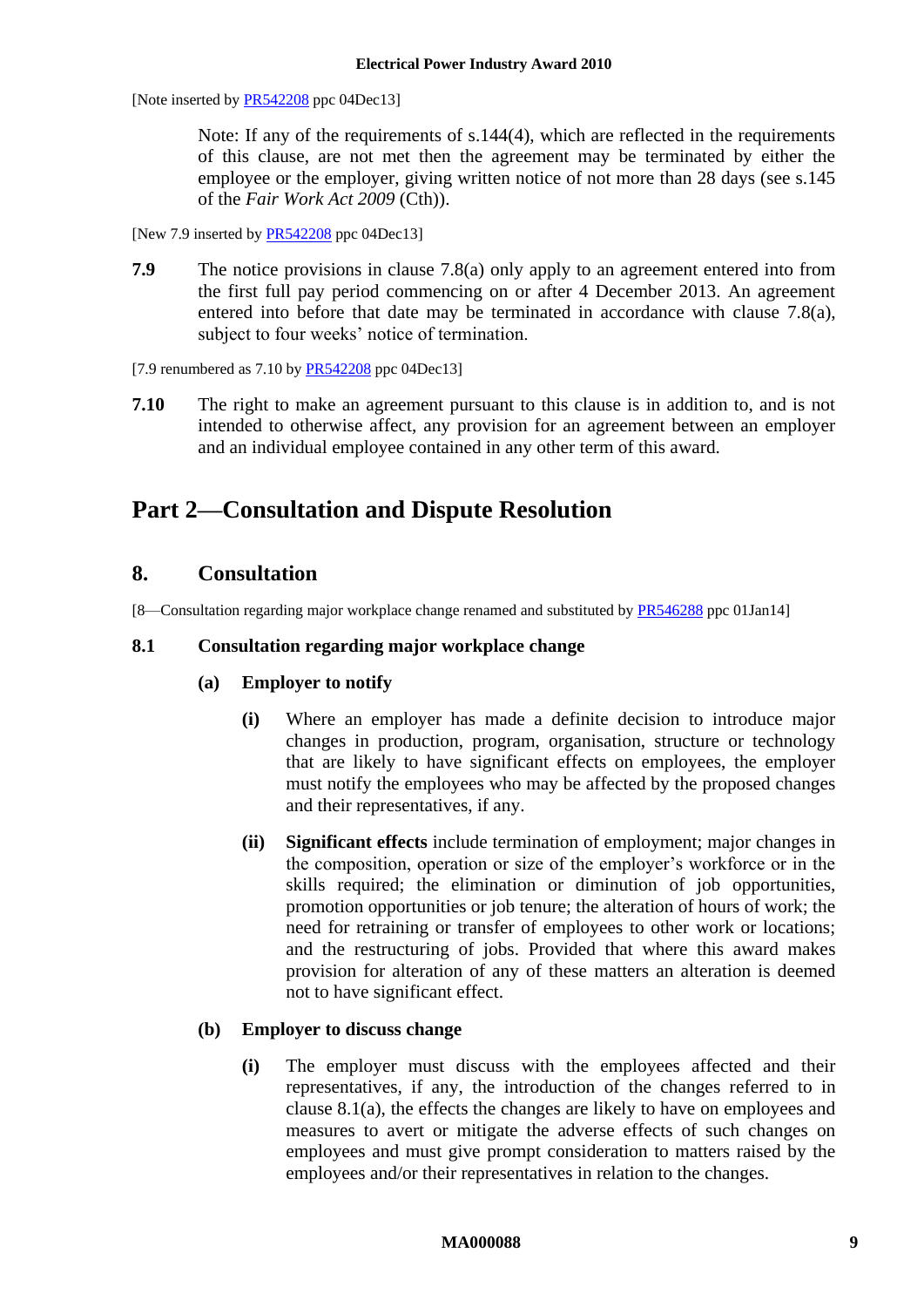- **(ii)** The discussions must commence as early as practicable after a definite decision has been made by the employer to make the changes referred to in clause [8.1\(a\).](#page-8-2)
- **(iii)** For the purposes of such discussion, the employer must provide in writing to the employees concerned and their representatives, if any, all relevant information about the changes including the nature of the changes proposed, the expected effects of the changes on employees and any other matters likely to affect employees provided that no employer is required to disclose confidential information the disclosure of which would be contrary to the employer's interests.

### **8.2 Consultation about changes to rosters or hours of work**

- **(a)** Where an employer proposes to change an employee's regular roster or ordinary hours of work, the employer must consult with the employee or employees affected and their representatives, if any, about the proposed change.
- **(b)** The employer must:
	- **(i)** provide to the employee or employees affected and their representatives, if any, information about the proposed change (for example, information about the nature of the change to the employee's regular roster or ordinary hours of work and when that change is proposed to commence);
	- **(ii)** invite the employee or employees affected and their representatives, if any, to give their views about the impact of the proposed change (including any impact in relation to their family or caring responsibilities); and
	- **(iii)** give consideration to any views about the impact of the proposed change that are given by the employee or employees concerned and/or their representatives.
- **(c)** The requirement to consult under this clause does not apply where an employee has irregular, sporadic or unpredictable working hours.
- **(d)** These provisions are to be read in conjunction with other award provisions concerning the scheduling of work and notice requirements.

# <span id="page-9-0"></span>**9. Dispute resolution**

[Varied by [PR542208\]](http://www.fwc.gov.au/awardsandorders/html/PR542208.htm)

<span id="page-9-1"></span>**9.1** In the event of a dispute about a matter under this award, or a dispute in relation to the NES, in the first instance the parties must attempt to resolve the matter at the workplace by discussions between the employee or employees concerned and the relevant supervisor. If such discussions do not resolve the dispute, the parties will endeavour to resolve the dispute in a timely manner by discussions between the employee or employees concerned and more senior levels of management as appropriate.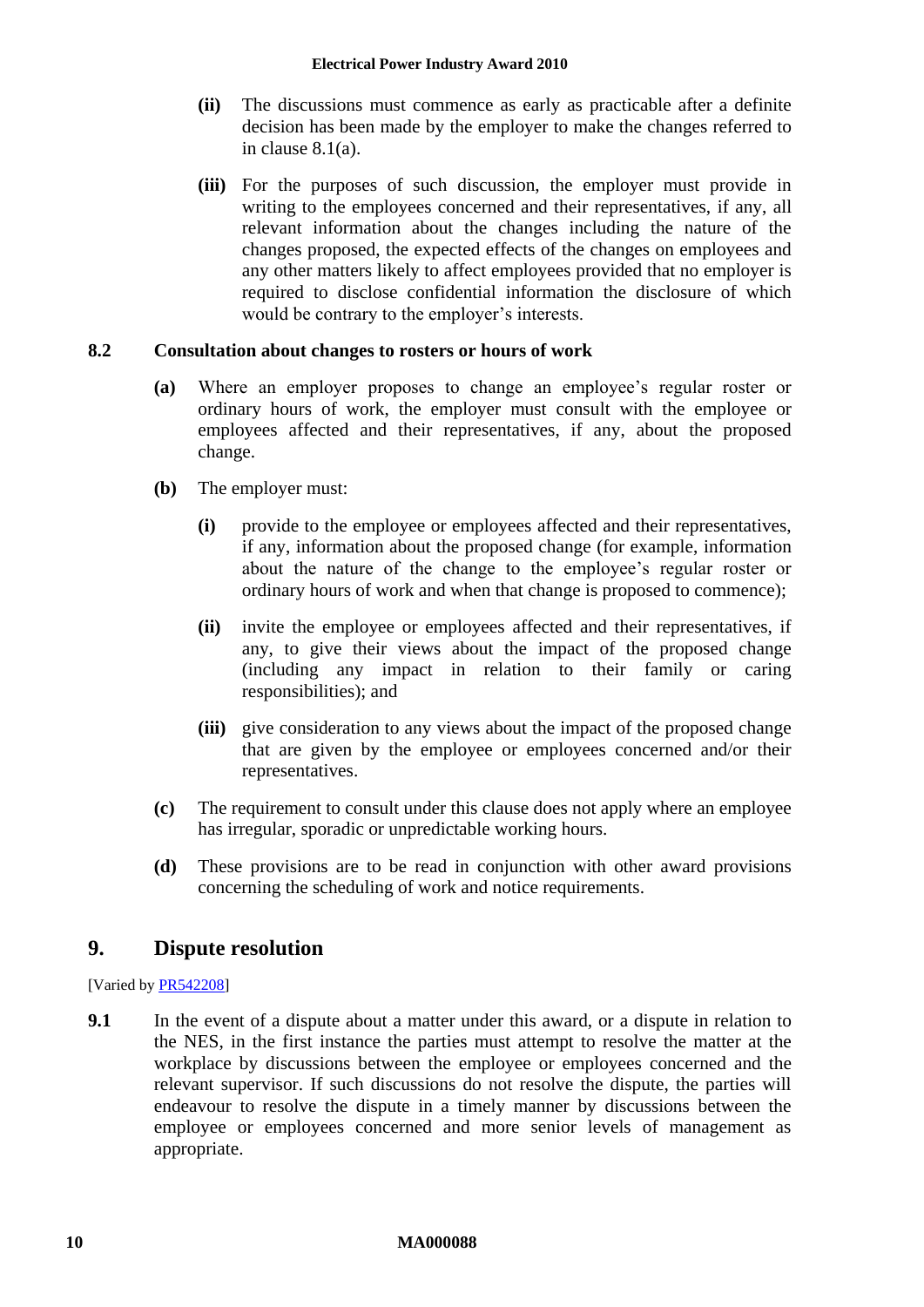[9.2 varied by [PR542208](http://www.fwc.gov.au/awardsandorders/html/PR542208.htm) ppc 04Dec13]

**9.2** If a dispute about a matter arising under this award or a dispute in relation to the NES is unable to be resolved at the workplace, and all appropriate steps under clause [9.1](#page-9-1) have been taken, a party to the dispute may refer the dispute to the Fair Work Commission.

[9.3 varied by [PR542208](http://www.fwc.gov.au/awardsandorders/html/PR542208.htm) ppc 04Dec13]

**9.3** The parties may agree on the process to be utilised by the Fair Work Commission including mediation, conciliation and consent arbitration.

[9.4 varied by **PR542208** ppc 04Dec13]

- **9.4** Where the matter in dispute remains unresolved, the Fair Work Commission may exercise any method of dispute resolution permitted by the Act that it considers appropriate to ensure the settlement of the dispute.
- **9.5** An employer or employee may appoint another person, organisation or association to accompany and/or represent them for the purposes of this clause.
- **9.6** While the dispute resolution procedure is being conducted, work must continue in accordance with this award and the Act. Subject to applicable occupational health and safety legislation, an employee must not unreasonably fail to comply with a direction by the employer to perform work, whether at the same or another workplace, that is safe and appropriate for the employee to perform.

NOTE: Dispute resolution procedure training leave is provided for in clause [31.](#page-33-0)

# <span id="page-10-1"></span><span id="page-10-0"></span>**Part 3—Types of Employment and Termination of Employment**

# **10. Types of employment**

- 10.1 Employees may be employed in one of the following categories:
	- **(a)** full-time;
	- **(b)** part-time; or
	- **(c)** casual.
- **10.2** At the time of engagement an employer will inform each employee in writing of the terms of their engagement and in particular whether they are to be full-time, part-time or casual.

# <span id="page-10-2"></span>**11. Full-time employment**

A full-time employee is one who works an average of 37.5 hours per week.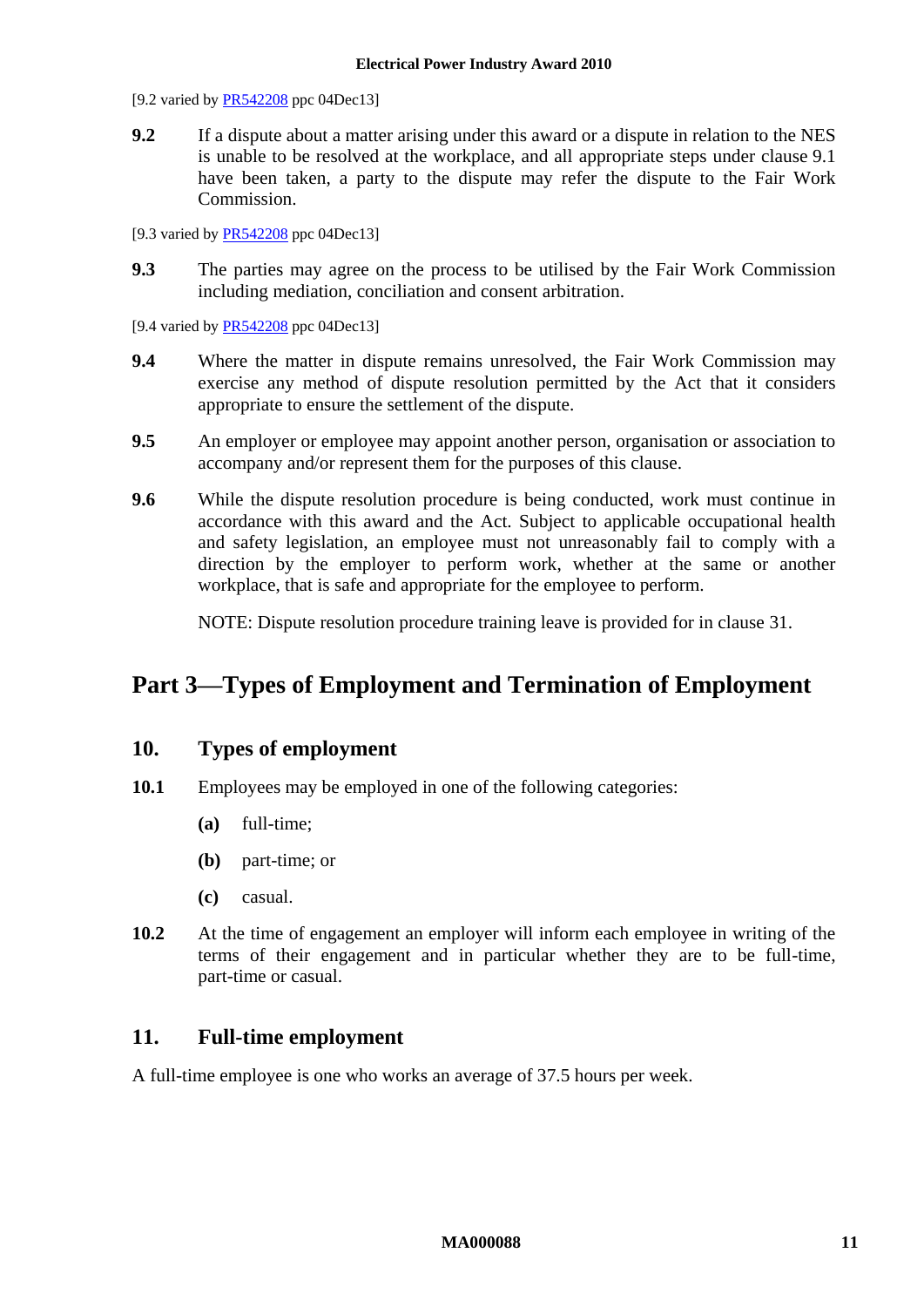# <span id="page-11-0"></span>**12. Part-time employment**

- **12.1** A part-time employee:
	- **(a)** works an average of less than the full-time hours of 37.5 per week;
	- **(b)** has reasonably predictable hours of work; and
	- **(c)** receives, on a pro rata basis, equivalent pay and conditions to full-time employees in the same classification.
- **12.2** At the time of engagement the employer and the part-time employee will agree in writing on a regular pattern of work including the hours to be worked and the starting and finishing times on each day.
- **12.3** Any agreed variation to the regular pattern of work will be recorded in writing.
- **12.4** An employee who does not meet the definition of a part-time employee and who is not a full-time employee will be paid as a casual employee in accordance with clause [13—Casual employment.](#page-11-1)
- **12.5** All time worked in excess of the hours as mutually arranged will be overtime and paid for at overtime rates.
- **12.6** For each ordinary hour worked, a part-time employee will be paid no less than 2/75ths of the minimum weekly rate of pay for the relevant classification plus any applicable allowances.
- **12.7** Where a part-time employee works on a roster, the employee will receive a minimum number of days off over the roster cycle being a minimum of two days multiplied by the number of weeks in the roster cycle.

# <span id="page-11-1"></span>**13. Casual employment**

- **13.1** A casual employee is an employee engaged and paid as such.
- **13.2** A casual employee must be engaged for a minimum of three hours.
- **13.3** For each hour worked, a casual employee will be paid no less than 2/75ths of the minimum weekly rate of pay for the relevant classification, plus a casual loading of 25% plus any applicable allowances.
- **13.4** A casual employee is entitled to overtime:
	- **(a)** where the employee is a casual shiftworker:
		- **(i)** for time worked beyond the end of a shift at the request or direction of the employer; or
		- **(ii)** for time worked over a roster cycle in excess of 37.5 hours multiplied by the number of weeks in the roster cycle (where such excess time has not already attracted overtime);
	- **(b)** where the employee is a day worker, for time worked at the request or direction of the employer that in excess of the usual ordinary time day in the employer's establishment,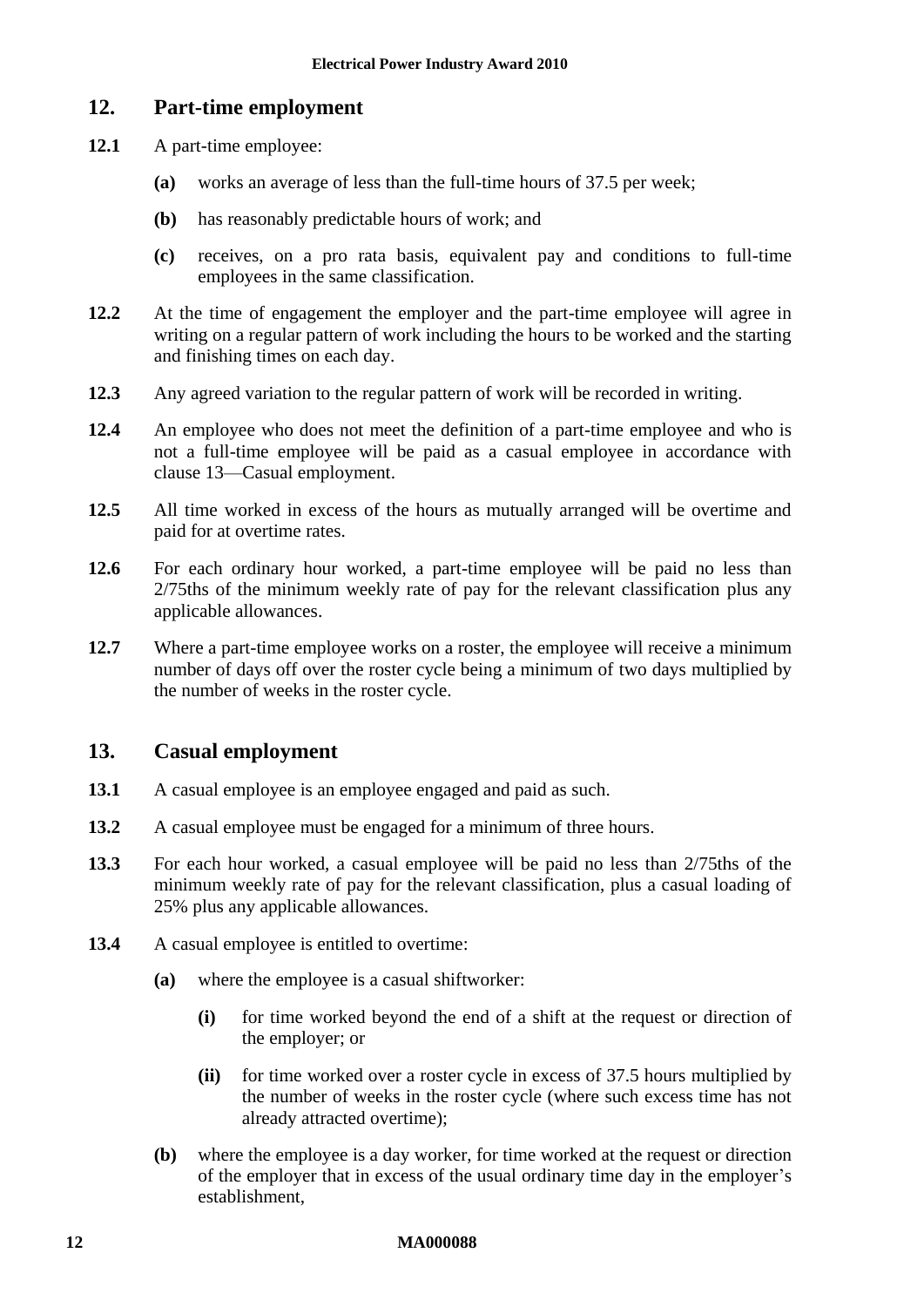save that a casual employee is not entitled to the casual loading for time worked and paid as overtime.

- **13.5** Casual loading is paid instead of annual leave, paid personal/carer's leave, public holidays not worked, notice of termination, redundancy benefits and the other attributes of full-time or part-time employment.
- **13.6** A casual employee is entitled to penalty rates applicable to rostered shifts worked by the employee based on the ordinary rate of pay.

# <span id="page-12-0"></span>**14. Termination of employment**

**14.1** Notice of termination is provided for in the NES.

### **14.2 Notice of termination by an employee**

The notice of termination required to be given by an employee is the same as that required of an employer except that there is no requirement on the employee to give additional notice based on the age of the employee concerned. If an employee fails to give the required notice the employer may withhold from any monies due to the employee on termination under this award or the NES, an amount not exceeding the amount the employee would have been paid under this award in respect of the period of notice required by this clause less any period of notice actually given by the employee.

# <span id="page-12-2"></span>**14.3 Job search entitlement**

Where an employer has given notice of termination to an employee, an employee must be allowed up to one day's time off without loss of pay for the purpose of seeking other employment. The time off is to be taken at times that are convenient to the employee after consultation with the employer.

# <span id="page-12-1"></span>**15. Redundancy**

[Varied b[y PR994522,](http://www.fwc.gov.au/awardsandorders/html/PR994522.htm) [PR503631,](http://www.fwc.gov.au/awardsandorders/html/PR503631.htm) [PR561478\]](http://www.fwc.gov.au/awardsandorders/html/PR561478.htm)

### **15.1** Redundancy pay is provided for in the NES.

### **15.2 Transfer to lower paid duties**

Where an employee is transferred to lower paid duties by reason of redundancy, the same period of notice must be given as the employee would have been entitled to if the employment had been terminated and the employer may, at the employer's option, make payment instead of an amount equal to the difference between the former ordinary time rate of pay and the ordinary time rate of pay for the number of weeks of notice still owing.

# **15.3 Employee leaving during notice period**

An employee given notice of termination in circumstances of redundancy may terminate their employment during the period of notice. The employee is entitled to receive the benefits and payments they would have received under this clause had they remained in employment until the expiry of the notice, but is not entitled to payment instead of notice.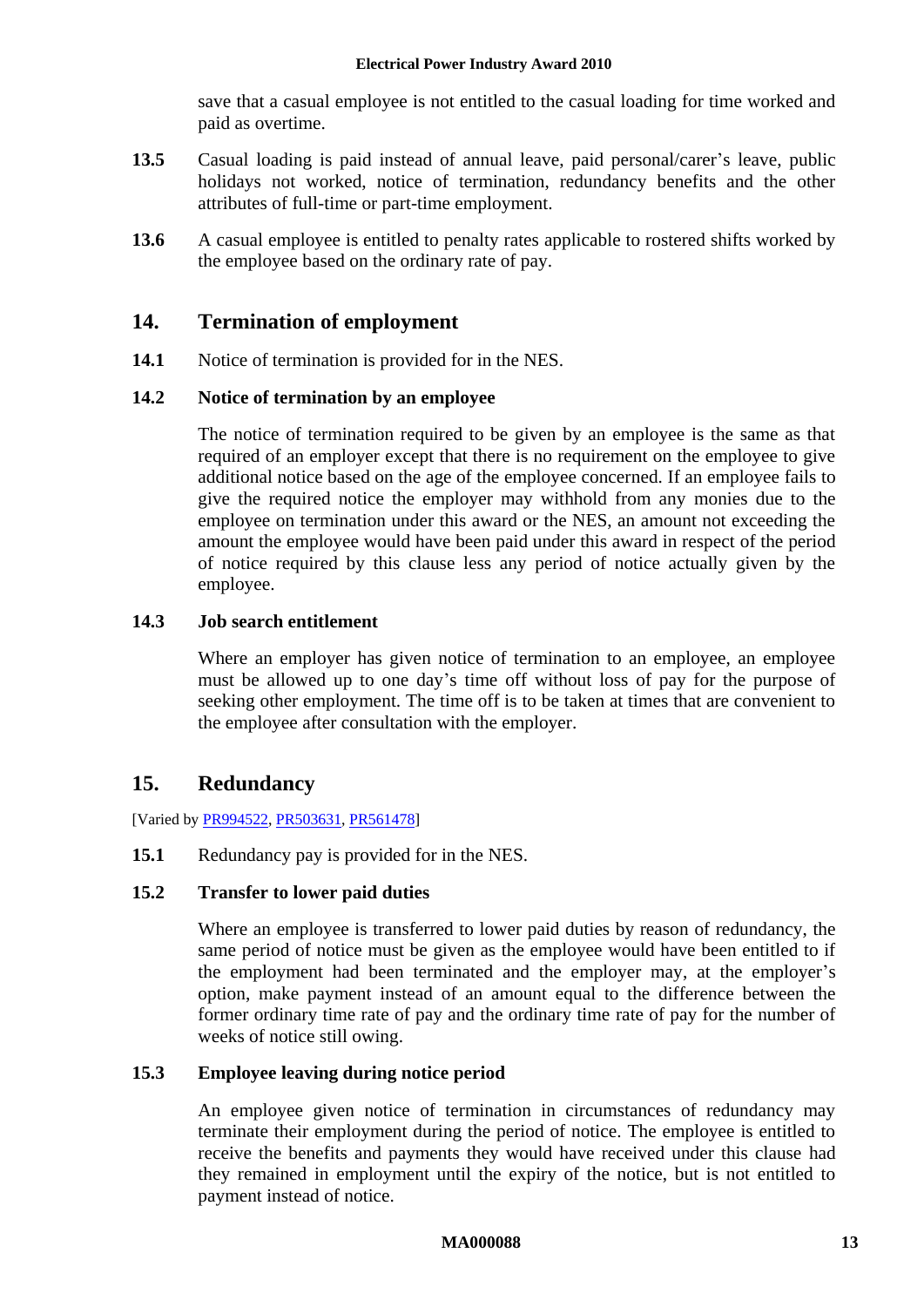### **15.4 Job search entitlement**

- **(a)** An employee given notice of termination in circumstances of redundancy must be allowed up to one day's time off without loss of pay during each week of notice for the purpose of seeking other employment.
- **(b)** If the employee has been allowed paid leave for more than one day during the notice period for the purpose of seeking other employment, the employee must, at the request of the employer, produce proof of attendance at an interview or they will not be entitled to payment for the time absent. For this purpose a statutory declaration is sufficient.
- **(c)** This entitlement applies instead of clause [14.3.](#page-12-2)

### **15.5 Transitional provisions – NAPSA employees**

[15.5 renamed by PR503631; deleted by [PR561478](http://www.fwc.gov.au/awardsandorders/html/PR561478.htm) ppc 05Mar15]

### **15.6 Transitional provisions – Division 2B State employees**

<span id="page-13-0"></span>[15.6 inserted by  $PR503631$ ; deleted by  $PR561478$  ppc 05Mar15]

# <span id="page-13-1"></span>**Part 4—Minimum Wages and Related Matters**

# **16. Classifications**

- **16.1** Employees are classified according to four streams, being the technical stream, administrative stream, professional/managerial/specialist stream and operations stream.
- **16.2** The wage rates at each classification level in clause [17—Minimum wages](#page-14-0) are minimum entry level rates.
- **16.3** Movement between classification levels will be by appointment or promotion to a vacant position, reclassification, or the acquisition of additional skills or competencies in accordance with the requirements for the position as specified in [Schedule B—Classification](#page-40-0) Descriptions and as required by the employer and its business needs.

### **16.4 Pay structure conditions**

- **(a)** While jobs will be designed to fit a career stream, it is recognised that employees will, from time-to-time, be required to perform work at or below the current pay level in other career streams for which they hold the requisite skills.
- **(b)** Performance of duties in a higher pay level is obligatory if requisite skills are held.
- **(c)** Objective testing of skill acquisition and competency will be a prerequisite for pay progression. This incorporates assessment of employee competency and progress in skills training.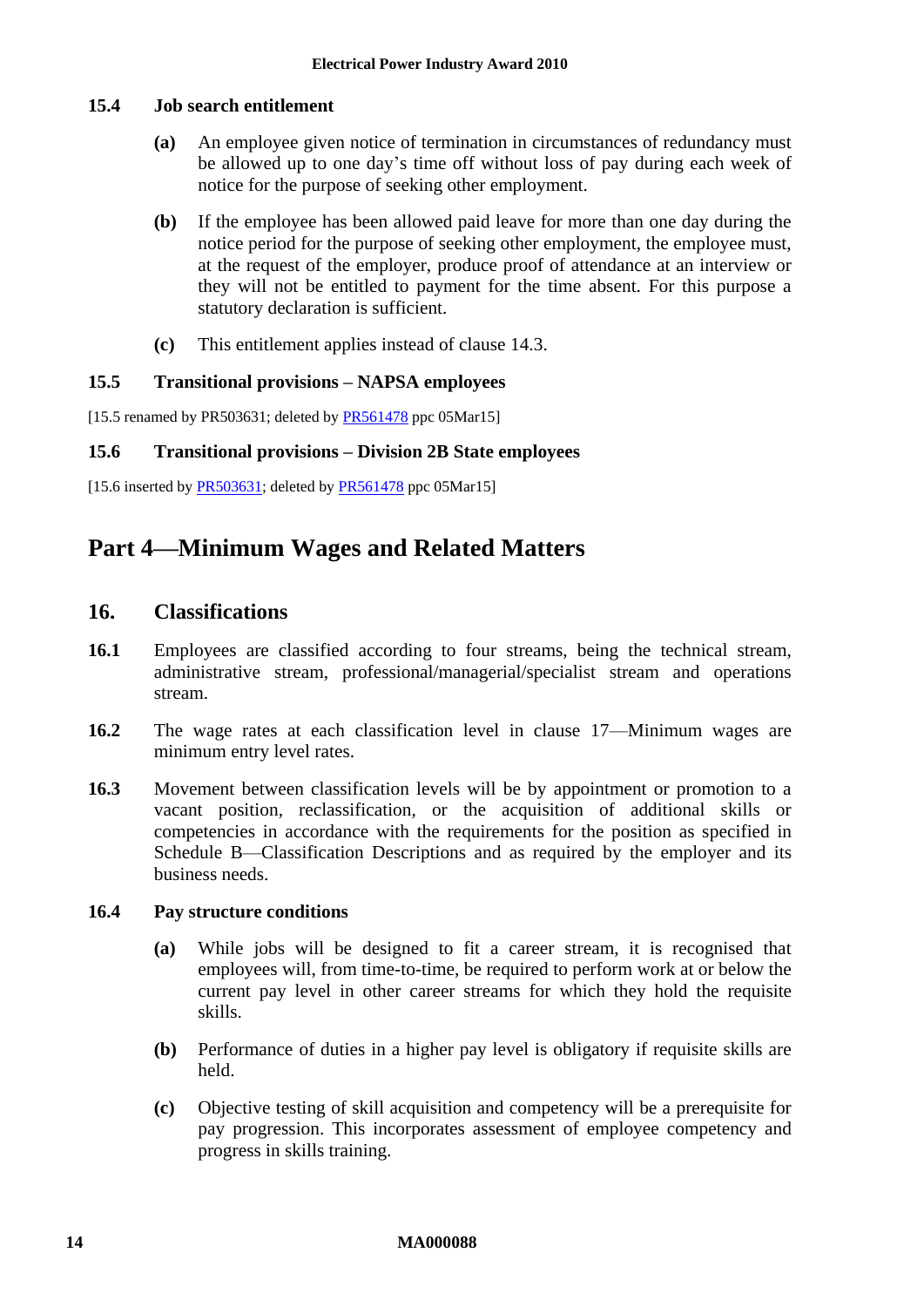# <span id="page-14-0"></span>**17. Minimum wages**

[Varied by [PR992246,](http://www.fwc.gov.au/alldocuments/PR992246.htm) [PR994522,](http://www.fwc.gov.au/awardsandorders/html/PR994522.htm) [PR997993,](http://www.fwc.gov.au/awardsandorders/html/PR997993.htm) [PR509119,](http://www.fwc.gov.au/awardsandorders/html/PR509119.htm) [PR522950,](http://www.fwc.gov.au/awardsandorders/html/PR522950.htm) [PR536753,](http://www.fwc.gov.au/awardsandorders/html/PR536753.htm) [PR544629,](http://www.fwc.gov.au/awardsandorders/html/PR544629.htm) [PR545431,](http://www.fwc.gov.au/awardsandorders/html/PR545431.htm) [PR551676,](http://www.fwc.gov.au/awardsandorders/html/PR551676.htm) [PR566767,](https://www.fwc.gov.au/awardsandorders/html/PR566767.htm) [PR579873,](http://www.fwc.gov.au/awardsandorders/html/PR579873.htm) [PR592188,](http://www.fwc.gov.au/awardsandorders/html/pr592188.htm) [PR593863\]](http://www.fwc.gov.au/awardsandorders/html/PR593863.htm)

[Paragraph numbered as 17.1 and varied b[y PR994522](http://www.fwc.gov.au/awardsandorders/html/PR994522.htm) from 01Jan10; varied by [PR997993,](http://www.fwc.gov.au/awardsandorders/html/PR997993.htm) [PR509119,](http://www.fwc.gov.au/awardsandorders/html/PR509119.htm) [PR522950,](http://www.fwc.gov.au/awardsandorders/html/PR522950.htm) [PR536753,](http://www.fwc.gov.au/awardsandorders/html/PR536753.htm) [PR551676,](http://www.fwc.gov.au/awardsandorders/html/PR551676.htm) [PR566767,](https://www.fwc.gov.au/awardsandorders/html/PR566767.htm) [PR579873,](http://www.fwc.gov.au/awardsandorders/html/PR579873.htm) [PR592188](http://www.fwc.gov.au/awardsandorders/html/pr592188.htm) ppc 01Jul17]

### **17.1** The minimum wages payable to employees are as follows:

| <b>Pay Level</b> | <b>Technical</b><br>Grade | Administrative<br>Grade   | Professional/<br>Manager/<br><b>Specialist Grade</b> | <b>Operations</b><br>Grade | <b>Minimum</b><br>weekly<br>wage<br>\$ |
|------------------|---------------------------|---------------------------|------------------------------------------------------|----------------------------|----------------------------------------|
| Level 1          | Technical<br>Grade 1      | Administrative<br>Grade 1 |                                                      |                            | 718.10                                 |
| Level 2          | Technical<br>Grade 2      | Administrative<br>Grade 2 |                                                      | Operations<br>Grade 2      | 764.20                                 |
| Level 3          | Technical<br>Grade 3      | Administrative<br>Grade 3 |                                                      | Operations<br>Grade 3      | 809.60                                 |
| Level 4          | Technical<br>Grade 4      | Administrative<br>Grade 4 |                                                      |                            | 886.20                                 |
| Level 5          | Technical<br>Grade 5      | Administrative<br>Grade 5 | Professional /<br>Manager /<br>Specialist Grade 5    | Operations<br>Grade 5      | 964.30                                 |
| Level 6          | Technical<br>Grade 6      | Administrative<br>Grade 6 |                                                      | Operations<br>Grade 6      | 1042.30                                |
| Level 7          | Technical<br>Grade 7      |                           | Professional /<br>Manager /<br>Specialist Grade 7    | Operations<br>Grade 7      | 1120.30                                |
| Level 8          |                           |                           | Professional /<br>Manager /<br>Specialist Grade 8    | Operations<br>Grade 8      | 1198.40                                |
| Level 9          |                           |                           |                                                      |                            | 1276.50                                |
| Level 10         |                           |                           | Professional /<br>Manager /<br>Specialist Grade 10   | Operations<br>Grade 10     | 1354.40                                |
| Level 11         |                           |                           | Professional /<br>Manager /<br>Specialist Grade 11   |                            | 1431.20                                |

### <span id="page-14-1"></span>**17.2 Apprentices and trainees**

[17.1 varied by [PR992246](http://www.fwc.gov.au/alldocuments/PR992246.htm) from 01Jan10; 17.1 renumbered as 17.2 by [PR994522](http://www.fwc.gov.au/awardsandorders/html/PR994522.htm) from 01Jan10; substituted by [PR593863](http://www.fwc.gov.au/awardsandorders/html/PR593863.htm) ppc 01Jul17]

**(a)** The terms of this award apply to apprentices and trainees, subject to the provisions of an applicable contract of apprenticeship or training agreement operating under federal, State or Territory apprenticeship or training legislation. See also clause [17.5](#page-17-1) and [Schedule E—School-based Apprentices](#page-52-0)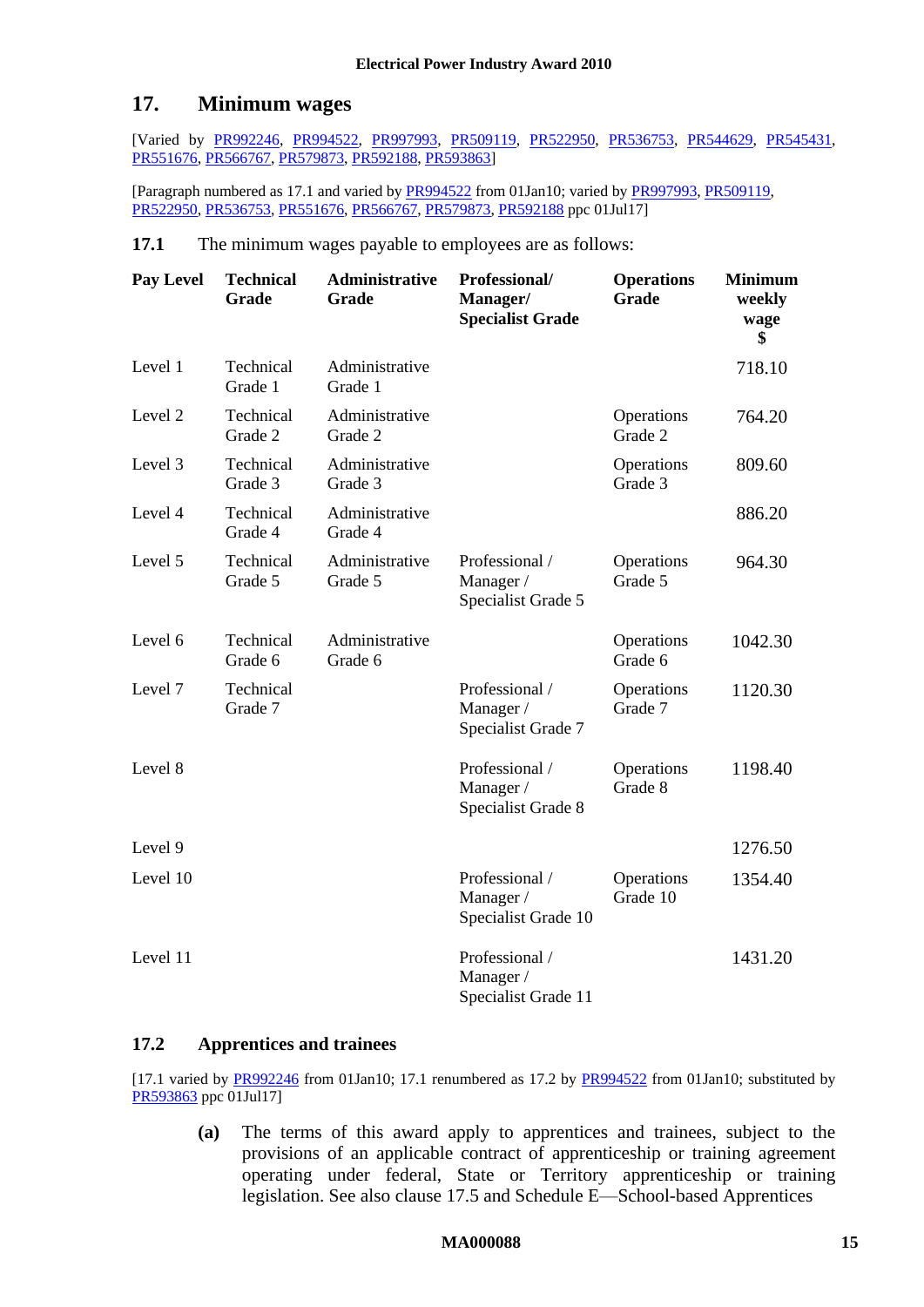### **(b) Apprentices**

[Preamble deleted by [PR544629](http://www.fwc.gov.au/awardsandorders/html/PR544629.htm) ppc 01Jan14]

[New 17.2(b)(i) inserted by [PR544629](http://www.fwc.gov.au/awardsandorders/html/PR544629.htm) ppc 01Jan14; corrected by [PR545431](http://www.fwc.gov.au/awardsandorders/html/PR545431.htm) ppc 01Jan14; varied by [PR566767](https://www.fwc.gov.au/awardsandorders/html/PR566767.htm) ppc 01Jul15]

> **(i)** The minimum weekly wage payable to an apprentice shall be the percentage of the standard rate as set out in the following tables:

### **Apprenticeship commenced before 1 January 2014**

| <b>Year of</b><br>apprenticeship | <b>Apprentice</b> (other than<br>an adult apprentice) %<br>of standard rate | Adult apprentice % of<br>standard rate |  |  |
|----------------------------------|-----------------------------------------------------------------------------|----------------------------------------|--|--|
| 1st year                         | 42                                                                          | 70                                     |  |  |
| 2nd year                         | 55                                                                          | 80                                     |  |  |
| 3rd year                         | 75                                                                          | 85                                     |  |  |
| 4th year                         | 85                                                                          | 90                                     |  |  |
|                                  |                                                                             |                                        |  |  |

### **Apprenticeship commenced on or after 1 January 2014**

| <b>Year of</b><br>apprenticeship | <b>Apprentice (other than</b><br>an adult apprentice) $\%$<br>of standard rate |                             | Adult apprentice % of<br>standard rate                                          |
|----------------------------------|--------------------------------------------------------------------------------|-----------------------------|---------------------------------------------------------------------------------|
|                                  | <b>Not</b><br>completed<br>year 12                                             | <b>Completed</b><br>year 12 |                                                                                 |
| 1st year                         | 50                                                                             | 55                          | 80                                                                              |
| 2nd year                         | 60                                                                             | 65                          | The highest of 80%, the<br>national minimum wage<br>or the rate for Pay Level 1 |
| 3rd year                         | 75                                                                             | 75                          | The highest of 85%, the<br>national minimum wage<br>or the rate for Pay Level 1 |
| 4th year                         | 85                                                                             | 85                          | The highest of 90%, the<br>national minimum wage<br>or the rate for Pay Level 1 |

- **(ii)** On the expiration of an apprenticeship an employee who works in the apprenticed trade will be paid not less than the [standard rate.](#page-4-0)
- **(iii)** Further, an adult employee who is employed by an employer immediately prior to commencing an apprenticeship with that employer, will not suffer a reduction in the pay the employee was entitled to receive under this award immediately prior to commencing such apprenticeship.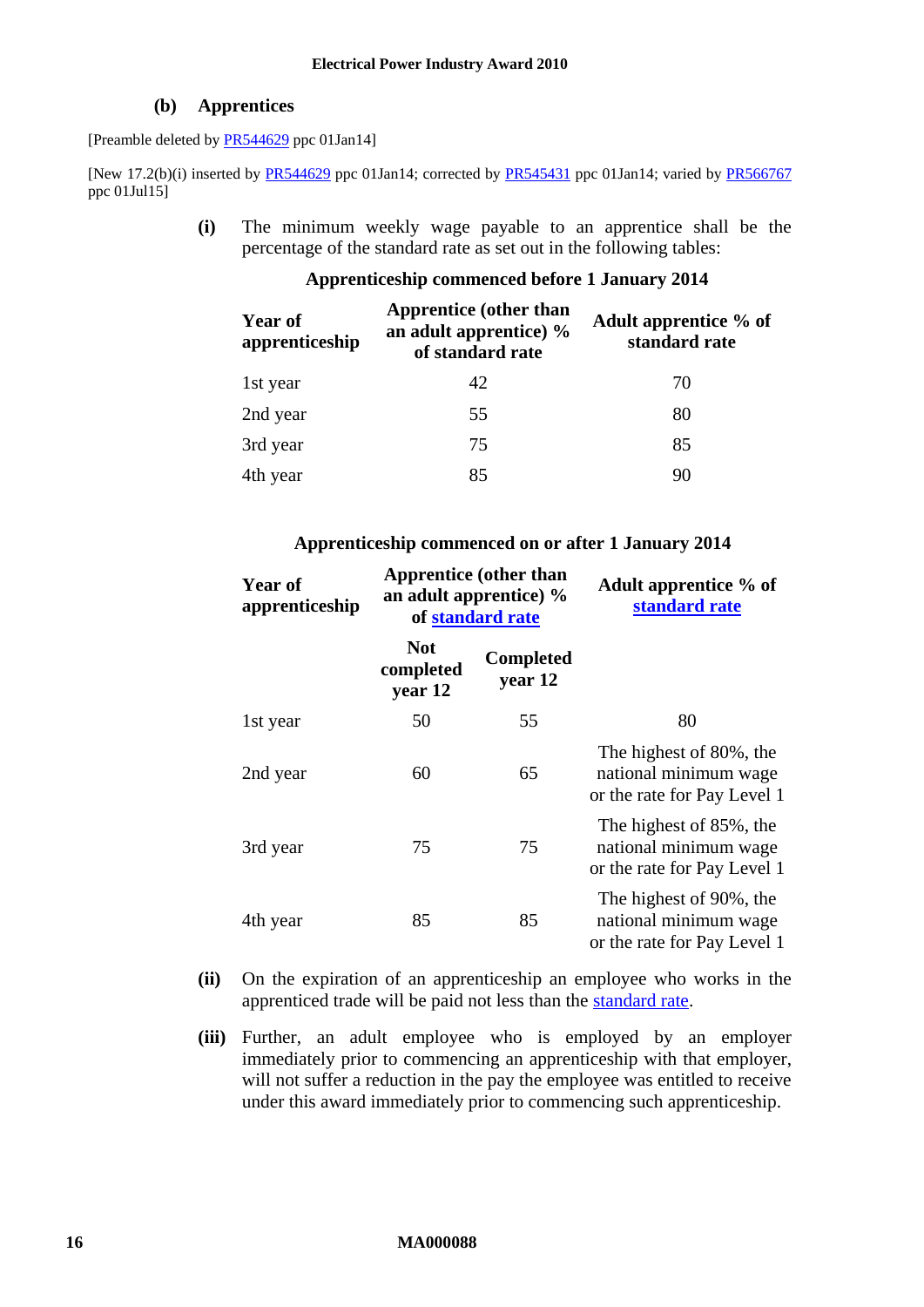#### **Electrical Power Industry Award 2010**

 $[17.2(b)(iv)$  varied b[y PR544629](http://www.fwc.gov.au/awardsandorders/html/PR544629.htm) ppc 01Jan14; corrected by [PR545431](http://www.fwc.gov.au/awardsandorders/html/PR545431.htm) ppc 01Jan14]

**(iv)** Apprentices attending vocational, education and training providers and representing reports of satisfactory achievement will be reimbursed all fees they have paid.

 $[17.2(b)(i)$  renumbered as  $17.2(b)(v)$  by [PR544629](http://www.fwc.gov.au/awardsandorders/html/PR544629.htm) ppc 01Jan14]

**(v)** In addition to the percentage of the [standard rate,](#page-4-0) apprentices will be paid the relevant allowances in clause [18—Allowances.](#page-17-0)

 $[17.2(b)(vi)$  inserted by [PR544629](http://www.fwc.gov.au/awardsandorders/html/PR544629.htm) ppc 01Jan14]

**(vi)** Time spent by an apprentice, other than an apprentice undertaking a school-based apprenticeship, in attending any training and/or assessment specified in, or associated with, the training contract is to be regarded as time worked for the employer for the purposes of calculating the apprentice's wages and determining the apprentice's employment conditions. This subparagraph is subject to the provisions of [Schedule](#page-52-0)  [E—School-based Apprentices.](#page-52-0)

 $[17.2(b)(vii)$  inserted by [PR544629](http://www.fwc.gov.au/awardsandorders/html/PR544629.htm) ppc 01Jan14]

- **(vii) (A)** Where an apprentice is required to attend block release training for training identified in or associated with their training contract, and such training requires an overnight stay, the employer must pay for the excess reasonable travel costs incurred by the apprentice in the course of travelling to and from such training Provided that this clause will not apply where the apprentice could attend an alternate Registered Training Organisation (RTO) and the use of the more distant RTO is not agreed between the employer and the apprentice.
	- **(B)** For the purposes of this clause excess reasonable travel costs include the total cost of reasonable transportation (including transportation of tools where required), accommodation costs incurred while travelling (where necessary) and reasonable expenses incurred while travelling, including meals, which exceed those incurred in travelling to and from work. For the purposes of this clause excess travel costs do not include payment for travelling time or expenses incurred while not travelling to and from block release training.
	- **(C)** The amount payable by an employer under this clause may be reduced by an amount the apprentice is eligible to receive for travel costs to attend block release training under a Government apprentice assistance scheme. This will only apply if an apprentice has either received such assistance or their employer has advised them in writing of the availability of such assistance.

### **17.3 Juniors**

The terms of this award apply to the employment of juniors. Juniors will be entitled to a percentage of the adult rate. The percentages are: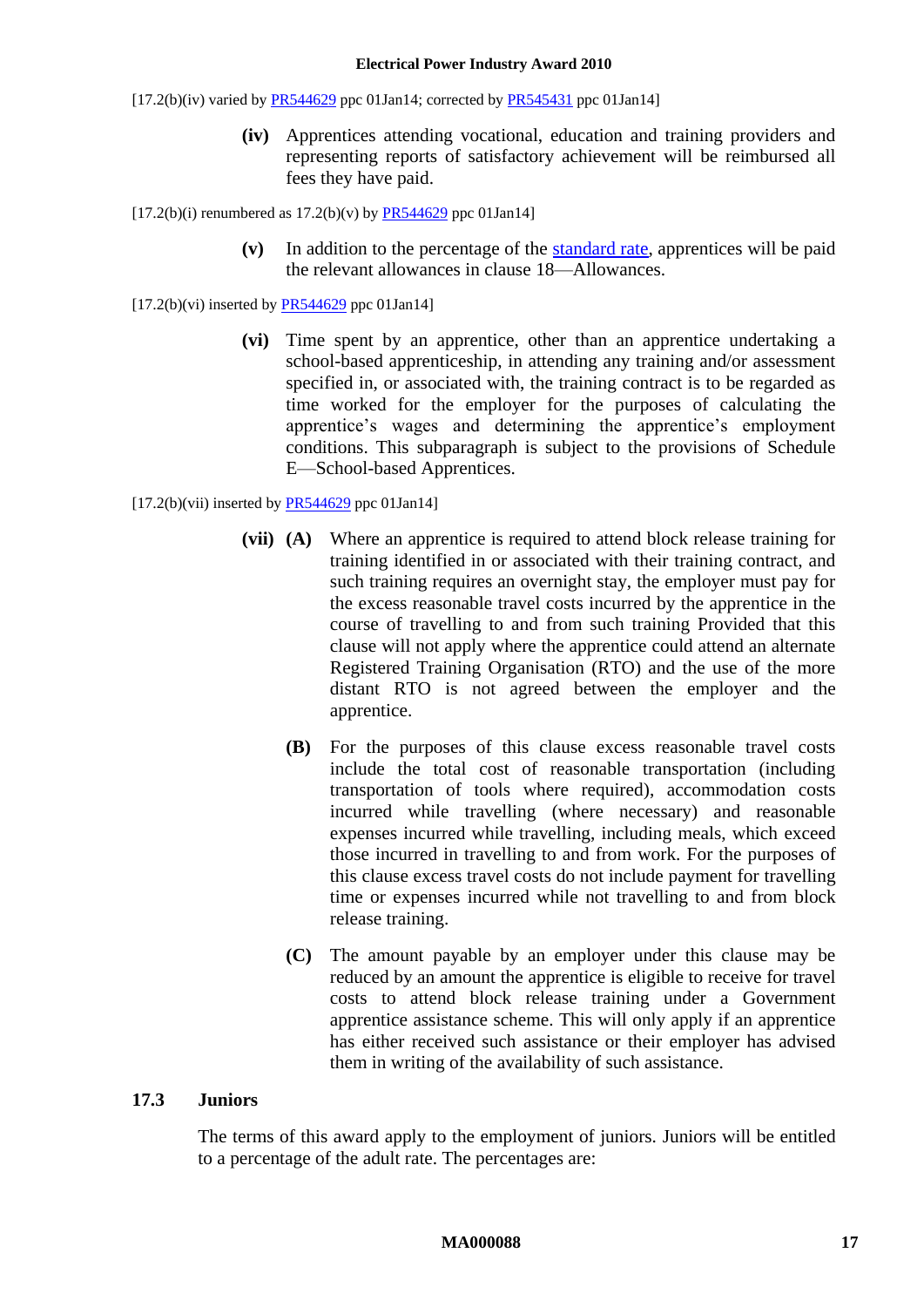### **Age % of adult rate**

| 18 years or under | 73 |
|-------------------|----|
| 19 years          | 83 |
| 20 years          | 93 |

### **17.4 Supported wage system**

See [Schedule C.](#page-48-0)

### <span id="page-17-1"></span>**17.5 National training wage**

[17.5 inserted b[y PR593863](http://www.fwc.gov.au/awardsandorders/html/PR593863.htm) ppc 01Jul17]

- **(a)** Schedule E to the *Miscellaneous Award 2010* sets out minimum wage rates and conditions for employees undertaking traineeships.
- **(b)** This award incorporates the terms of Schedule E to the *Miscellaneous Award 2010* as at 1 July 2017. Provided that any reference to "this award" in Schedule E to the *Miscellaneous Award 2010* is to be read as referring to the *Electrical Power Industry Award 2010* and not the *Miscellaneous Award 2010.*

# <span id="page-17-0"></span>**18. Allowances**

To view the current monetary amounts of work-related allowances refer to the [Allowances](http://www.fwc.gov.au/documents/documents/modern_awards/allowances/MA000088-all.pdf)  [Sheet.](http://www.fwc.gov.au/documents/documents/modern_awards/allowances/MA000088-all.pdf)

[Varied by [PR998107,](http://www.fwc.gov.au/awardsandorders/html/PR998107.htm) [PR509240,](http://www.fwc.gov.au/awardsandorders/html/PR509240.htm) [PR523070,](http://www.fwc.gov.au/awardsandorders/html/PR523070.htm) [PR536873,](http://www.fwc.gov.au/awardsandorders/html/PR536873.htm) [PR551796,](http://www.fwc.gov.au/awardsandorders/html/PR551796.htm) [PR566897,](http://www.fwc.gov.au/awardsandorders/html/PR566897.htm) [PR579593,](http://www.fwc.gov.au/awardsandorders/html/PR579593.htm) [PR592343\]](http://www.fwc.gov.au/awardsandorders/html/pr592343.htm)

### **18.1 Meal allowance**

[18.1 varied by [PR998107,](http://www.fwc.gov.au/awardsandorders/html/PR998107.htm) [PR509240,](http://www.fwc.gov.au/awardsandorders/html/PR509240.htm) [PR523070,](http://www.fwc.gov.au/awardsandorders/html/PR523070.htm) [PR536873,](http://www.fwc.gov.au/awardsandorders/html/PR536873.htm) [PR551796,](http://www.fwc.gov.au/awardsandorders/html/PR551796.htm) [PR566897,](http://www.fwc.gov.au/awardsandorders/html/PR566897.htm) [PR579593,](http://www.fwc.gov.au/awardsandorders/html/PR579593.htm) [PR592343](http://www.fwc.gov.au/awardsandorders/html/pr592343.htm) ppc 01Jul17]

An employee who is entitled to a meal allowance as provided for in clause [25—](#page-24-0) [Breaks,](#page-24-0) will be entitled to an employer provided meal or a meal allowance of \$15.45 per meal.

### **18.2 Motor vehicle allowance**

An employee who, by prior agreement with the employer, uses a private motor vehicle for work purposes where no company vehicle is provided or available will be entitled to payment as follows: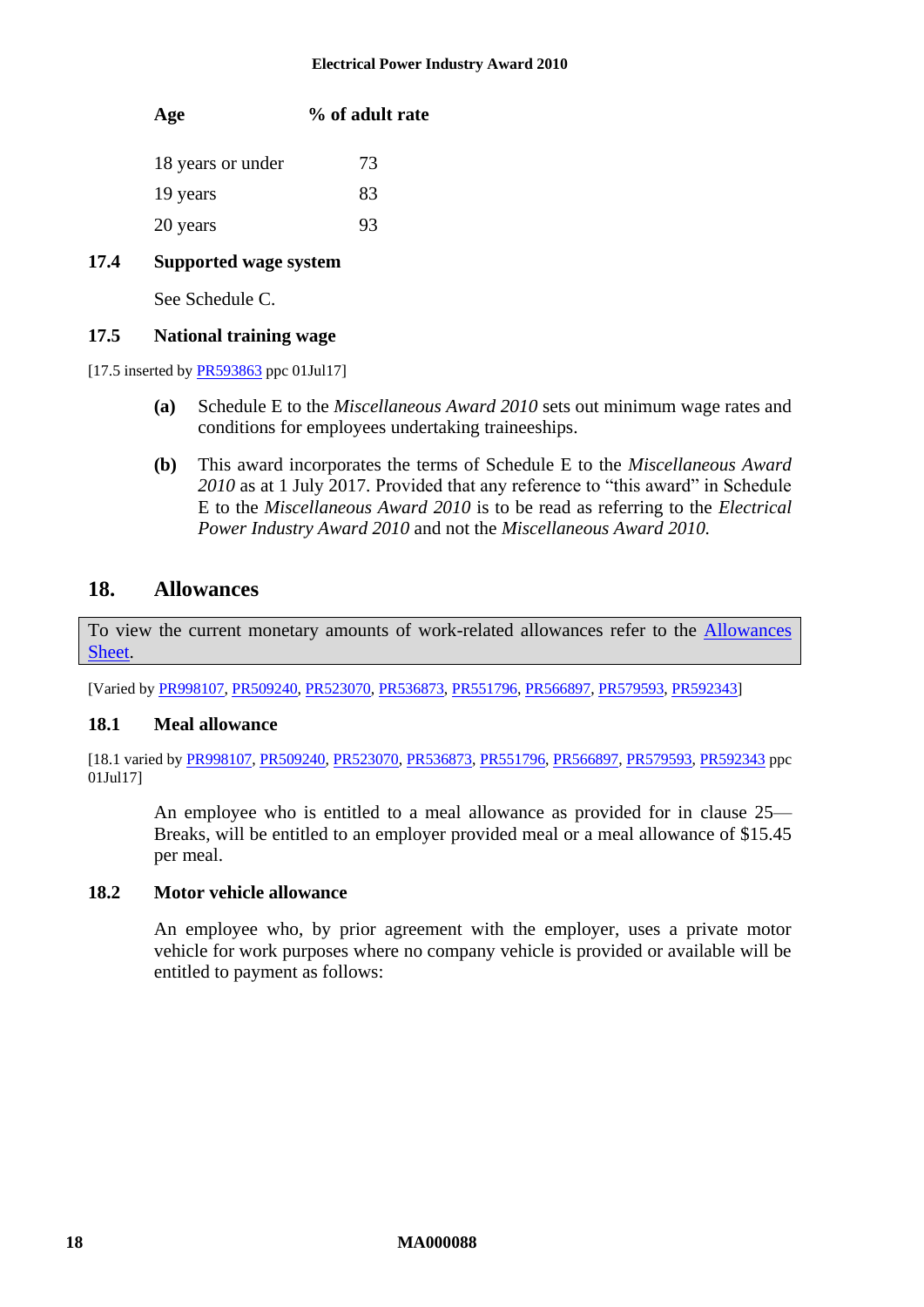[18.2(a) varied b[y PR523070,](http://www.fwc.gov.au/awardsandorders/html/PR523070.htm) [PR536873,](http://www.fwc.gov.au/awardsandorders/html/PR536873.htm) [PR551796](http://www.fwc.gov.au/awardsandorders/html/PR551796.htm) ppc 01Jul14]

**(a)** motor vehicle—\$0.78 per kilometre; and

[18.2(b) varied by **PR551796** ppc 01Jul14]

**(b)** motorcycle—\$0.26 per kilometre.

### <span id="page-18-0"></span>**18.3 Availability allowance**

Where the employer requires an employee to be available for duty after normal working hours in accordance with an availability roster under clause [24.5](#page-23-0) the employee will be entitled to be paid an allowance as follows:

- **(a)** 1 in 5 or more—18% of the [standard rate](#page-4-0) payable daily (on a pro rata basis) or weekly; or
- **(b)** 1 in 4 or less—26% of the [standard rate](#page-4-0) payable daily (on a pro rata basis) or weekly.

### **18.4 First aid allowance**

- **(a)** An employee who has been trained to render first aid and is a current holder of appropriate first aid qualifications such as a certificate from the St John Ambulance or similar body will be paid 1.9% of the [standard rate](#page-4-0) per week if appointed by the employer as a first aid officer.
- **(b)** Employees attending a first aid course approved and organised by the employer will be entitled to be paid for such training. Where practical, such training will be conducted during ordinary/rostered hours.

### **18.5 Power station allowance**

An employee working in a power station will be entitled to be paid the relevant allowances below. A power station includes all ancillary buildings of the power station such as administrative offices, stores and workshops, power station switchyards and terminal stations.

- **(a)** Professional, Managerial, Specialist or Administrative employee—2.05% of the [standard rate](#page-4-0) per week.
- **(b)** Technical or Operations employee—7% of the [standard rate](#page-4-0) per week.

### **18.6 Open cut brown coal mine allowance**

An employee exposed to the conditions and elements existing in an open cut brown coal mine without the protection afforded by an office or motor vehicle will be entitled to be paid an allowance of 11% of the [standard rate](#page-4-0) per week.

### **18.7 Briquette factory allowance**

An employee required to work in a briquette factory will be entitled to be paid an allowance of 8.5% of the [standard rate](#page-4-0) per week. For the purposes of this allowance a briquette factory includes the wet section, launder areas, collecting conveyors, storage shed, loading shed, bagging hoppers, quality control laboratory, fire stations and all conveyors connecting those buildings. The briquette storage areas also form part of the briquette factory.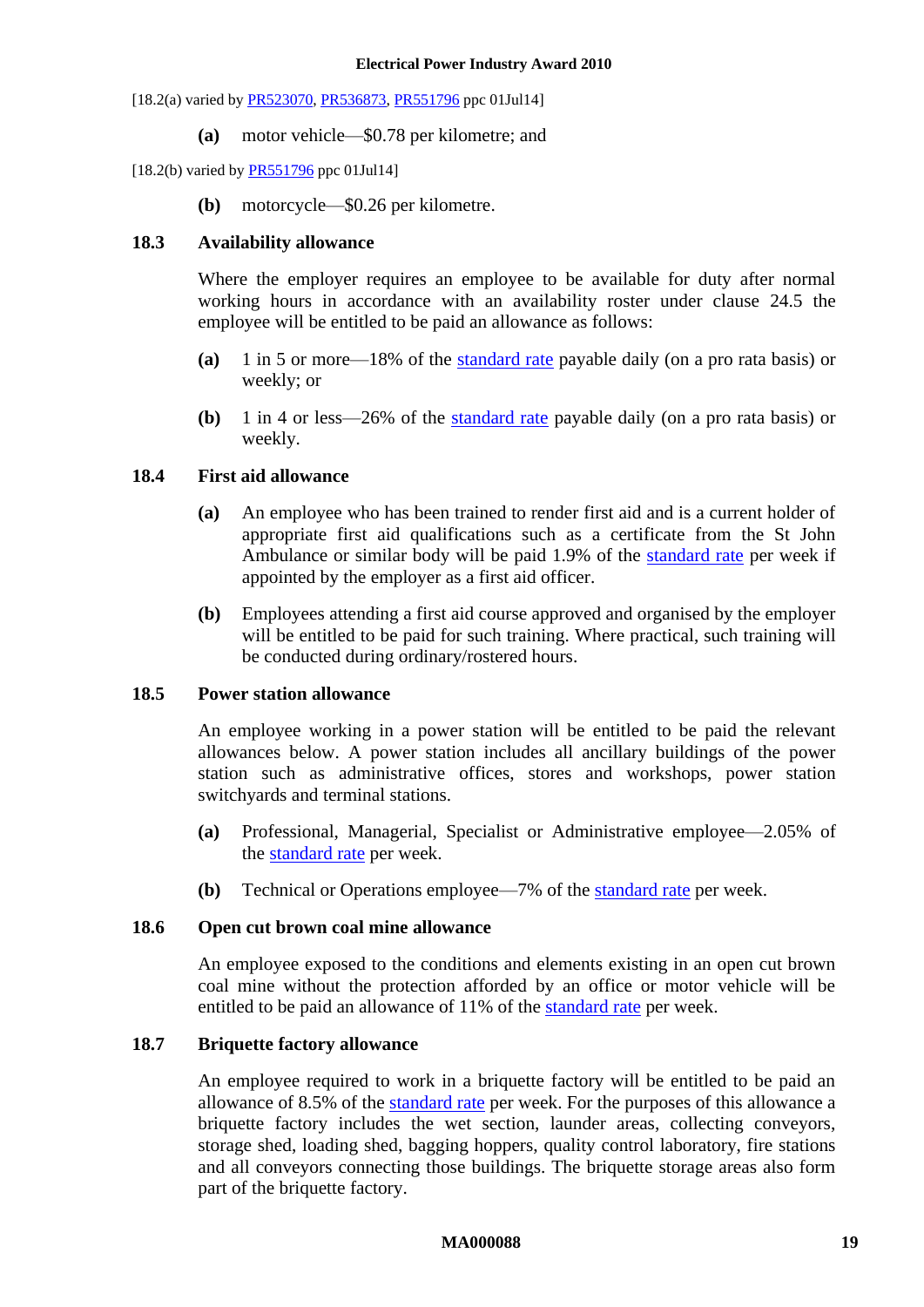### **18.8 Coal handling allowance**

An employee required to perform work handling coal but who is not entitled to an open cut brown coal mine allowance or briquette factory allowance will be entitled to be paid an allowance of 11% of the [standard rate](#page-4-0) per week.

### **18.9 Transmission allowance**

An employee required to perform work on overhead or underground power lines or any closely associated plant or equipment for the transmission or distribution of electricity (including substations, transformer stations, public lighting and switchboards or distribution boards) will be entitled to be paid an allowance of 6% of the [standard rate](#page-4-0) per week.

### **18.10 Tool allowance**

<span id="page-19-0"></span>[18.10(a) varied by [PR998107,](http://www.fwc.gov.au/awardsandorders/html/PR998107.htm) [PR579593,](http://www.fwc.gov.au/awardsandorders/html/PR579593.htm) [PR592343](http://www.fwc.gov.au/awardsandorders/html/pr592343.htm) ppc 01Jul17]

- **(a)** An employee who is required to supply and maintain a basic tool kit will be entitled to an allowance of \$20.11 per week.
- **(b)** Notwithstanding clause [18.10\(a\),](#page-19-0) the employer will provide all power tools, special purposes tools, precision measuring instruments and for sheet metal workers, snips used in the cutting of stainless steel, Monel metal and similar hard metals.

### **18.11 Travel**

- **(a)** When an employer requires an employee to travel in connection with work, the employer must pay all reasonable fares, meals, accommodation and incidental expenses incurred by the employee on business related travel. Where such expenses are not paid directly by the employer, the employer must make payment in advance of an amount of not less than 80% of the estimated travel expenses. The employer may require the employee to verify expenses through the production of necessary receipts or tax invoices and can require reimbursement of any portion of an amount advanced that is not supported by receipts or tax invoices.
- **(b)** Travelling time is to be paid at the ordinary hourly rate.

### **18.12 Adjustment of expense related allowances**

**(a)** At the time of any adjustment to the [standard rate,](#page-4-0) each expense related allowance will be increased by the relevant adjustment factor. The relevant adjustment factor for this purpose is the percentage movement in the applicable index figure most recently published by the Australian Bureau of Statistics since the allowance was last adjusted.

[18.12(b) varied b[y PR523070](http://www.fwc.gov.au/awardsandorders/html/PR523070.htm) ppc 01Jul12]

**(b)** The applicable index figure is the index figure published by the Australian Bureau of Statistics for the Eight Capitals Consumer Price Index (Cat No. 6401.0), as follows: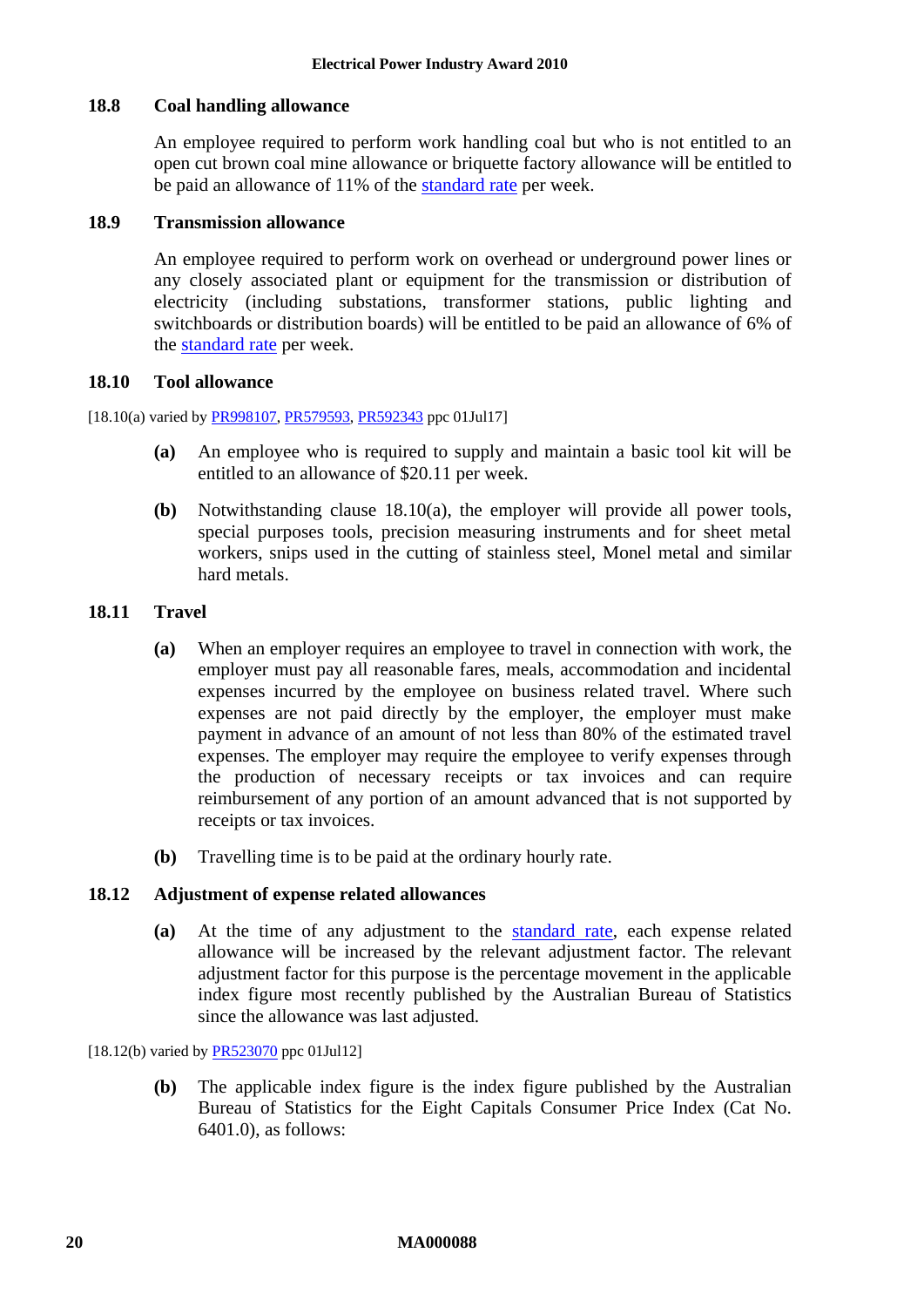# **Allowance Applicable Consumer Price Index figure**

Meal allowance Take away and fast foods sub-group

Vehicle allowance Private motoring sub-group

Tool allowance Tools and equipment for house and garden component of the household appliances, utensils and tool sub-group.

# <span id="page-20-0"></span>**19. District allowances**

<span id="page-20-1"></span>[Varied b[y PR994522;](http://www.fwc.gov.au/awardsandorders/html/PR994522.htm) deleted by [PR561478](http://www.fwc.gov.au/awardsandorders/html/PR561478.htm) ppc 05Mar15]

# **20. Accident pay**

<span id="page-20-2"></span>[Varied b[y PR994522,](http://www.fwc.gov.au/awardsandorders/html/PR994522.htm) [PR503631;](http://www.fwc.gov.au/awardsandorders/html/PR503631.htm) deleted by [PR561478](http://www.fwc.gov.au/awardsandorders/html/PR561478.htm) ppc 05Mar15]

# **21. Higher duties**

[21(a) renumbered as 21.1 by  $PR994522$  from 01Jan10]

21.1 An employee directed by the employer to carry out the duties of a position classified at a higher pay level for a continuous period of not less than four hours will be paid for the day at the minimum rate for the higher pay level.

 $[21(b)$  renumbered as 21.2 by [PR994522](http://www.fwc.gov.au/awardsandorders/html/PR994522.htm) from 01Jan10]

**21.2** Where an employee has performed duty for three months continuously prior to a period of annual leave, personal/carer's leave or a period attracting accident pay, such leave or accident pay will be based on the employee's higher duties rate.

# <span id="page-20-3"></span>**22. Payment of wages**

Wages must be paid weekly or fortnightly by electronic funds transfer into employees' bank, building society or credit union accounts.

# <span id="page-20-4"></span>**23. Superannuation**

[Varied b[y PR994522,](http://www.fwc.gov.au/awardsandorders/html/PR994522.htm) [PR514088,](http://www.fwc.gov.au/awardsandorders/html/PR514088.htm) [PR546071\]](http://www.fwc.gov.au/awardsandorders/html/PR546071.htm)

# **23.1 Superannuation legislation**

**(a)** Superannuation legislation, including the *Superannuation Guarantee (Administration) Act 1992* (Cth), the *Superannuation Guarantee Charge Act 1992* (Cth), the *Superannuation Industry (Supervision) Act 1993* (Cth) and the *Superannuation (Resolution of Complaints) Act 1993* (Cth), deals with the superannuation rights and obligations of employers and employees. Under superannuation legislation individual employees generally have the opportunity to choose their own superannuation fund. If an employee does not choose a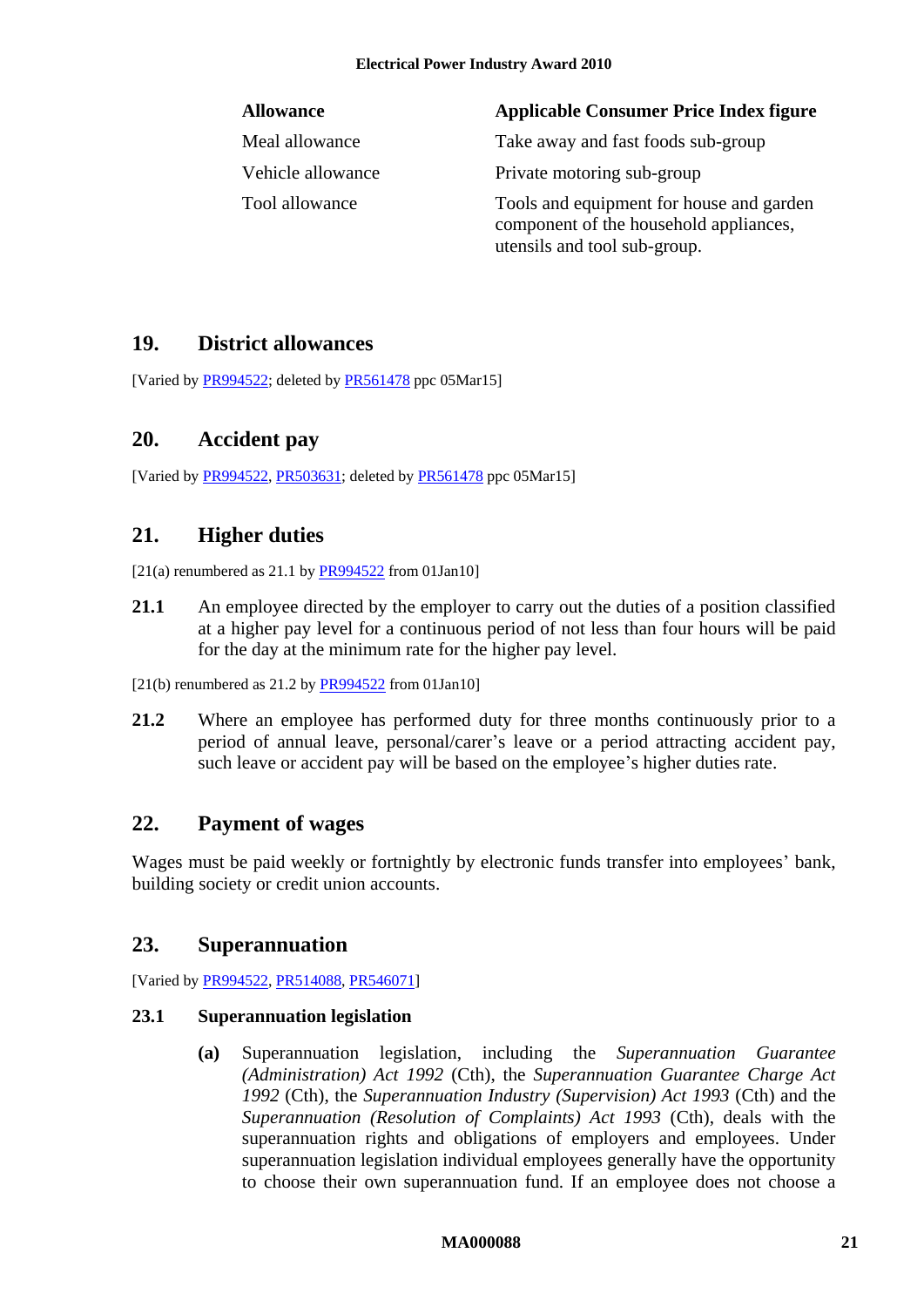superannuation fund, any superannuation fund nominated in the award covering the employee applies.

**(b)** The rights and obligations in these clauses supplement those in superannuation legislation.

### <span id="page-21-0"></span>**23.2 Employer contributions**

An employer must make such superannuation contributions to a superannuation fund for the benefit of an employee as will avoid the employer being required to pay the superannuation guarantee charge under superannuation legislation with respect to that employee.

### <span id="page-21-1"></span>**23.3 Voluntary employee contributions**

- **(a)** Subject to the governing rules of the relevant superannuation fund, an employee may, in writing, authorise their employer to pay on behalf of the employee a specified amount from the post-taxation wages of the employee into the same superannuation fund as the employer makes the superannuation contributions provided for in clause [23.2.](#page-21-0)
- <span id="page-21-2"></span>**(b)** An employee may adjust the amount the employee has authorised their employer to pay from the wages of the employee from the first of the month following the giving of three months' written notice to their employer.
- **(c)** The employer must pay the amount authorised under clauses [23.3\(a\)](#page-21-1) or [\(b\)](#page-21-2) no later than 28 days after the end of the month in which the deduction authorised under clauses [23.3\(a\)](#page-21-1) or [\(b\)](#page-21-2) was made.

### **23.4 Superannuation fund**

[23.4 varied by [PR994522](http://www.fwc.gov.au/awardsandorders/html/PR994522.htm) from 01Jan10]

Unless, to comply with superannuation legislation, the employer is required to make the superannuation contributions provided for in clause [23.2](#page-21-0) to another superannuation fund that is chosen by the employee, the employer must make the superannuation contributions provided for in clause [23.2](#page-21-0) and pay the amount authorised under clauses [23.3\(a\)](#page-21-1) or [\(b\)](#page-21-2) to one of the following superannuation funds or its successor:

- **(a)** AustralianSuper;
- **(b)** Electricity Industry Superannuation Scheme;

[23.4(c) substituted by  $PR514088$  ppc 31 August 2011]

- **(c)** Energy Super;
- **(d)** Energy Industry Superannuation Scheme;
- **(e)** Equipsuper Superannuation Fund;
- **(f)** First State Super;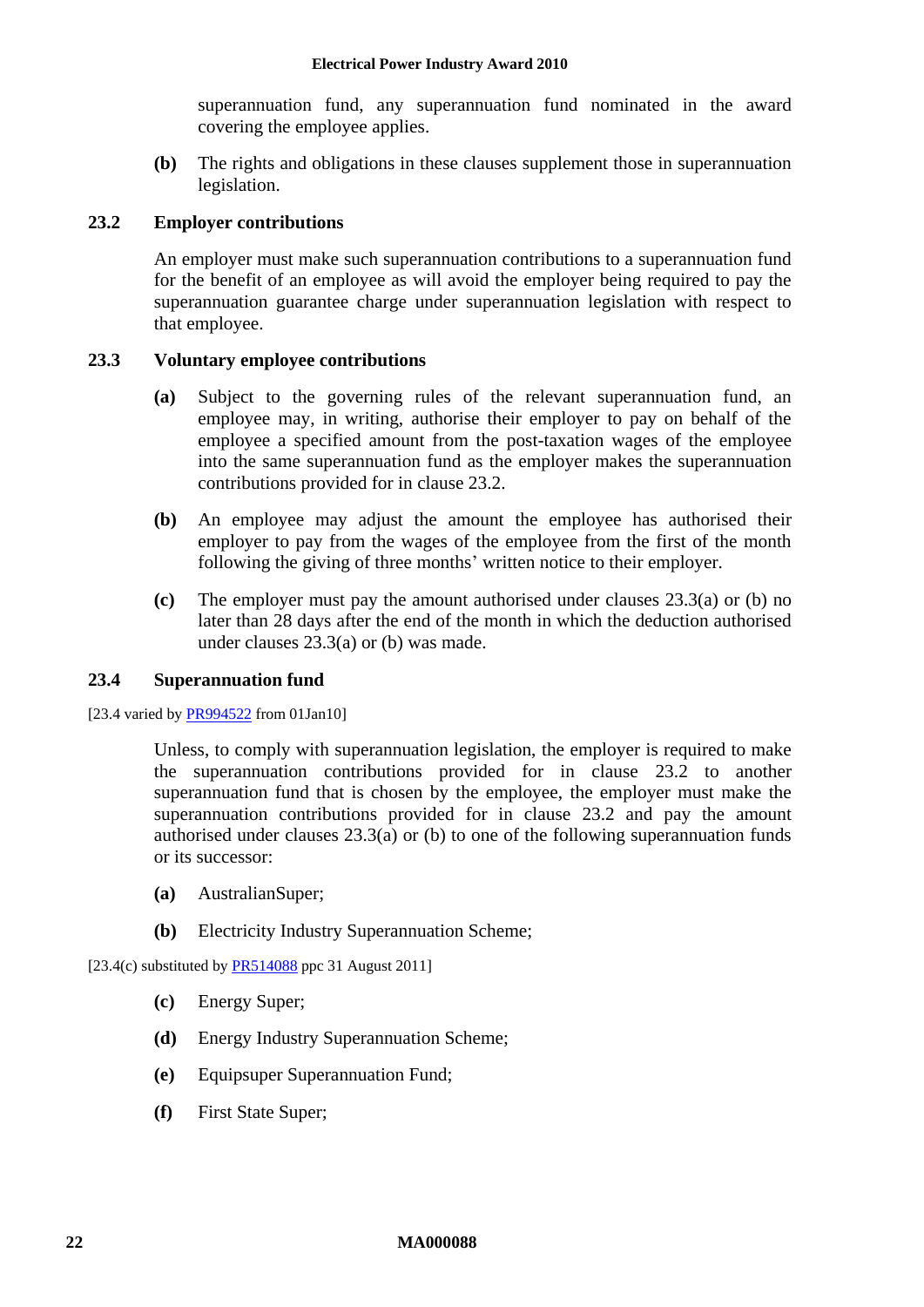#### **Electrical Power Industry Award 2010**

- [23.4(g) deleted by  $PR546071$  ppc 01Jan14]
- [23.4(h) renumbered as  $20.4(g)$  by  $PR546071$  ppc 01Jan14]
	- **(g)** NSW Electrical Superannuation Scheme;
- [23.4(i) renumbered as  $23.4(h)$  by  $PR546071$  ppc 01Jan14]
	- **(h)** Retirement Benefits Fund;
- [23.4(j) renumbered as  $23.4$ (j) by  $PR546071$  ppc 01Jan14]
	- **(i)** Sunsuper;

[ $23.4(k)$  renumbered as  $23.4(i)$  and varied b[y PR546071](http://www.fwc.gov.au/awardsandorders/html/PR546071.htm) ppc 01Jan14]

**(j)** any superannuation fund to which the employer was making superannuation contributions for the benefit of its employees before 12 September 2008, provided the superannuation fund is an eligible choice fund and is a fund that offers a MySuper product or is an exempt public sector scheme; or

[New 23.4(k) inserted by  $PR546071$  ppc 01Jan14]

**(k)** a superannuation fund or scheme which the employee is a defined benefit member of.

# <span id="page-22-1"></span><span id="page-22-0"></span>**Part 5—Hours of Work and Related Matters**

# **24. Ordinary hours and rostering**

### <span id="page-22-2"></span>**24.1 Day workers**

- **(a)** The span of ordinary hours will be 7.00 am to 6.00 pm Monday to Friday or such other span as is agreed with a majority of affected employees. The ordinary hours of work for day workers (an average of 37.5 hours per week) will be worked within that span of hours.
- <span id="page-22-3"></span>**(b)** Day workers may be required to work up to 10 ordinary hours per day.
- **(c)** Subject to clauses [24.1\(a\)](#page-22-2) and [\(b\),](#page-22-3) the times when ordinary hours are worked by day workers are at the discretion of the employer and may include:
	- **(i)** a 10 day fortnight—7.5 hours per day; or
	- **(ii)** a nine day fortnight—8 1/3 hours per day with a rostered day off.

### **24.2 Shiftworkers and rosters**

- **(a)** Subject to this subclause an employer may:
	- **(i)** implement a roster with a cycle length of any period of weeks up to and including 12 weeks (or a longer period with the agreement of a majority of affected employees) and with employees' ordinary hours being averaged over such cycle; and
	- **(ii)** require an employee to undertake rostered shiftwork.

### **MA000088 23**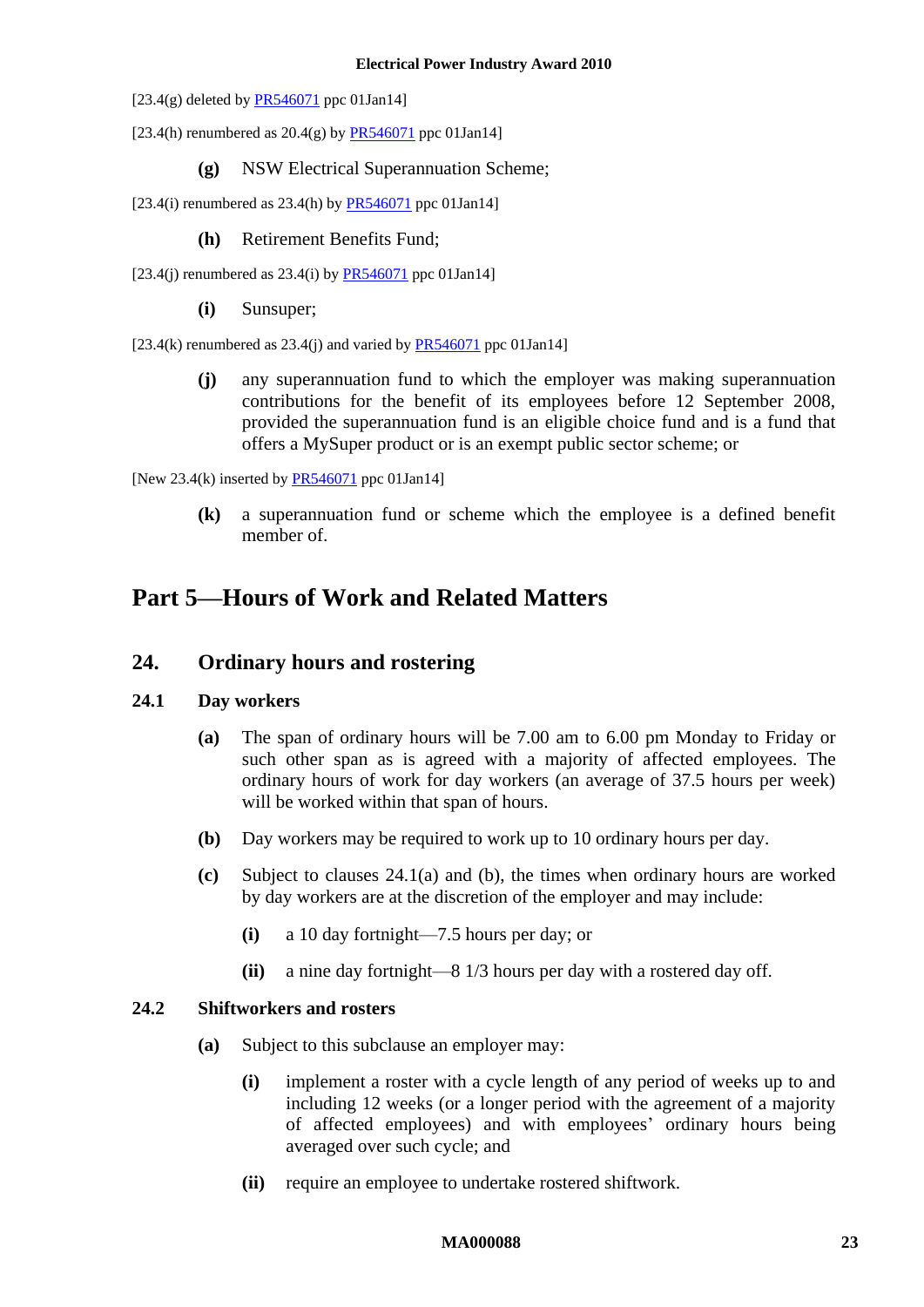- **(b)** The following conditions apply to the preparation of rosters:
	- **(i)** the roster must specify shift starting and finishing times and where time rostered is overtime, that fact;
	- **(ii)** subject to clause [24.2\(c\),](#page-23-1) shifts must not exceed 10 hours in length (including crib time which will be counted as time worked) and an employee must not be rostered to work more than eight shifts in any nine day period;
	- **(iii)** except at the regular changeover of shifts, an employee must not be rostered to work more than one shift in each 24 hours; and
	- **(iv)** each shiftworker must have a minimum break of 10 hours between shifts.
- <span id="page-23-1"></span>**(c)** An employer may implement 12 hour shifts as part of a two shift 24 hour continuous roster but an employee must not be rostered for more than five 12 hour shifts in any nine day period.
- **(d)** An employer must not change the structure of a roster or implement a new roster unless it has given all affected employees at least four weeks' notice of the change or new roster, or secured the agreement of all affected employees.
- **(e)** An employer may require an employee to work a different shift or shift roster upon giving 48 hours' notice or such shorter period as is agreed or as operational circumstances reasonably require.
- **(f)** Subject to the approval of the employer, employees may, by agreement, exchange shifts and days off, but in these circumstances pay will be as if the work had proceeded according to the roster.

# <span id="page-23-3"></span>**24.3 Recall**

An employee recalled to work overtime, other than for emergency work, after leaving the employer's premises (whether notified before or after leaving the premises) will be engaged to work for a minimum of three hours or will be paid for a minimum of three hours' work in circumstances where the employee is engaged for a lesser period.

### <span id="page-23-4"></span><span id="page-23-2"></span>**24.4 Call-out**

- **(a)** An employee called out on emergency work will be entitled to payment for such work from the time of leaving home to commence that work until they return home from such work, but they must return home within a reasonable time, and payment will be calculated accordingly, but such payment must not be less than two hours at the appropriate overtime rate.
- **(b)** For the purposes of clause [24.4\(a\),](#page-23-2) an employee called out on emergency work means an employee required to attend to a call-out request on an unscheduled basis outside of normal business/roster hours.

### <span id="page-23-0"></span>**24.5 Availability duty and duty officer**

**(a)** An employee may be required, on a rostered basis, to make themselves available outside of ordinary working hours. Such an employee includes a duty officer and will be paid the availability allowance in clause [18.3.](#page-18-0)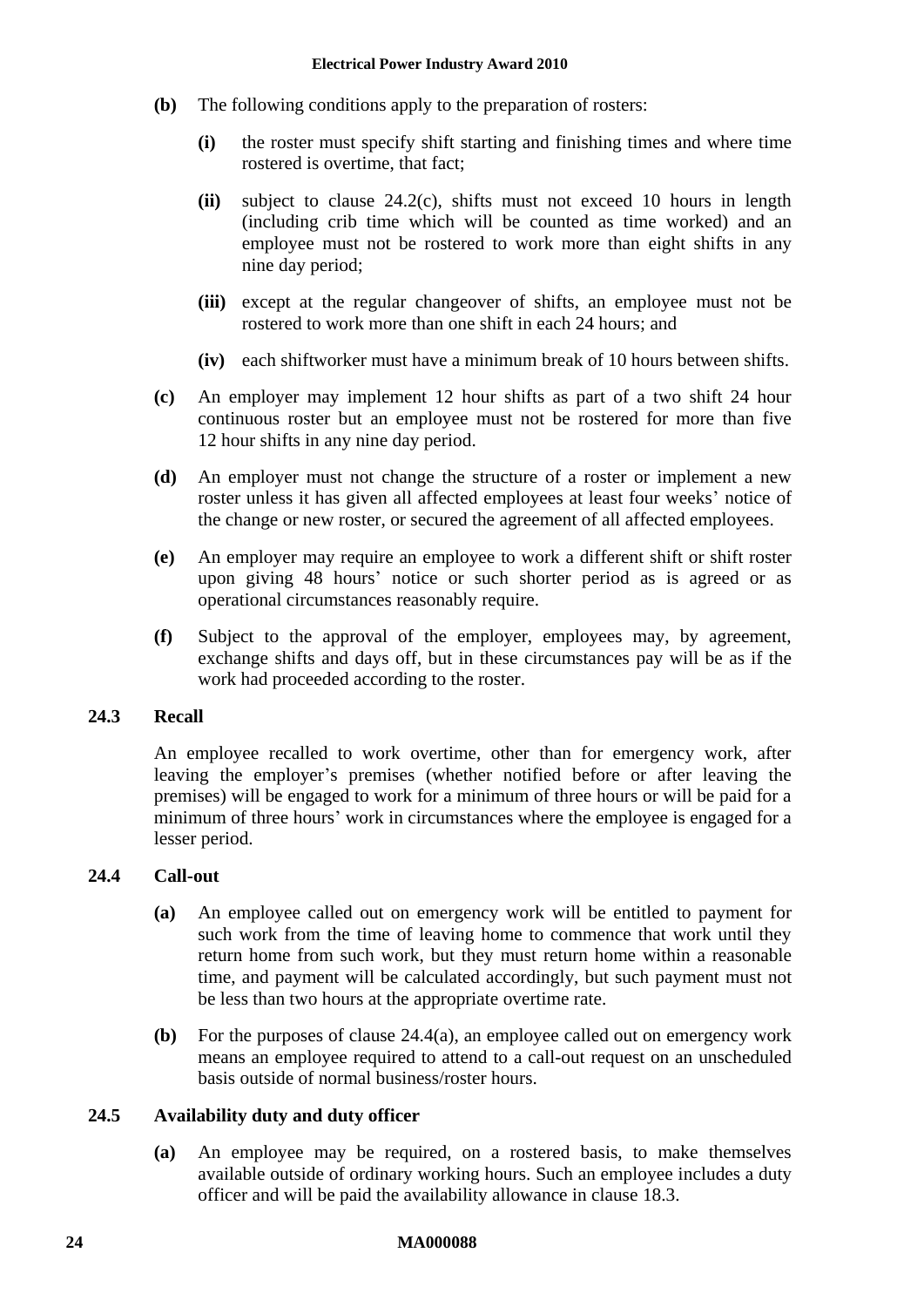### **Electrical Power Industry Award 2010**

- **(b)** A duty officer will be paid for the time spent working on the telephone whenever the period or periods aggregate to more than 15 minutes per day. Such payment is at the applicable penalty rate. A call-out minimum does not apply to time spent on the telephone.
- **(c)** For each year of continuous rostering on availability duty, an employee will receive an additional week's availability allowance in addition to their annual leave entitlements.

### **24.6 Daylight saving**

- **(a)** Where by reason of State or Territory legislation summer time is prescribed as being in advance of the standard time in that state, the length of any shift commencing before the time prescribed by the relevant legislation for the commencement of a summer time period or commencing on or before the time prescribed by the relevant legislation for the termination of a summer time period, is deemed to be the number of hours represented by the difference between the time recorded by the clock at the beginning of the shift and the time so recorded at the end of the shift. The time of the clock in each case is to be set to the time fixed by the relevant legislation.
- **(b)** The terms standard time and summer time have the same meaning as in the relevant State or Territory legislation.

### <span id="page-24-0"></span>**25. Breaks**

### **25.1 Breaks—day workers**

- **(a)** An employee who is a day worker will not be required to work more than five hours without an unpaid meal break of not less than 30 minutes.
- **(b)** Paid morning and afternoon tea breaks of 7.5 minutes each will be allowed to day workers.

### **25.2 Breaks—shiftworkers**

- **(a)** A shiftworker working a shift of less than 10 hours will be entitled to a crib break of 20 minutes which will count as time worked.
- **(b)** A shiftworker working a shift of 10 hours or longer will be entitled to crib breaks totalling 30 minutes which will count as time worked.

### **25.3 Working without a meal/crib break**

- **(a)** Breaks for all employees will be scheduled by the employer based upon operational requirements to ensure continuity of operations. The employer will not require an employee to work more than five hours before the first meal/crib break is taken or between subsequent meal/crib breaks, if any.
- **(b)** If at the direction of the employer:
	- **(i)** a day worker is required to work during the normal meal break; or
	- **(ii)** a shiftworker is required to work more than five hours without a crib break,

### **MA000088 25**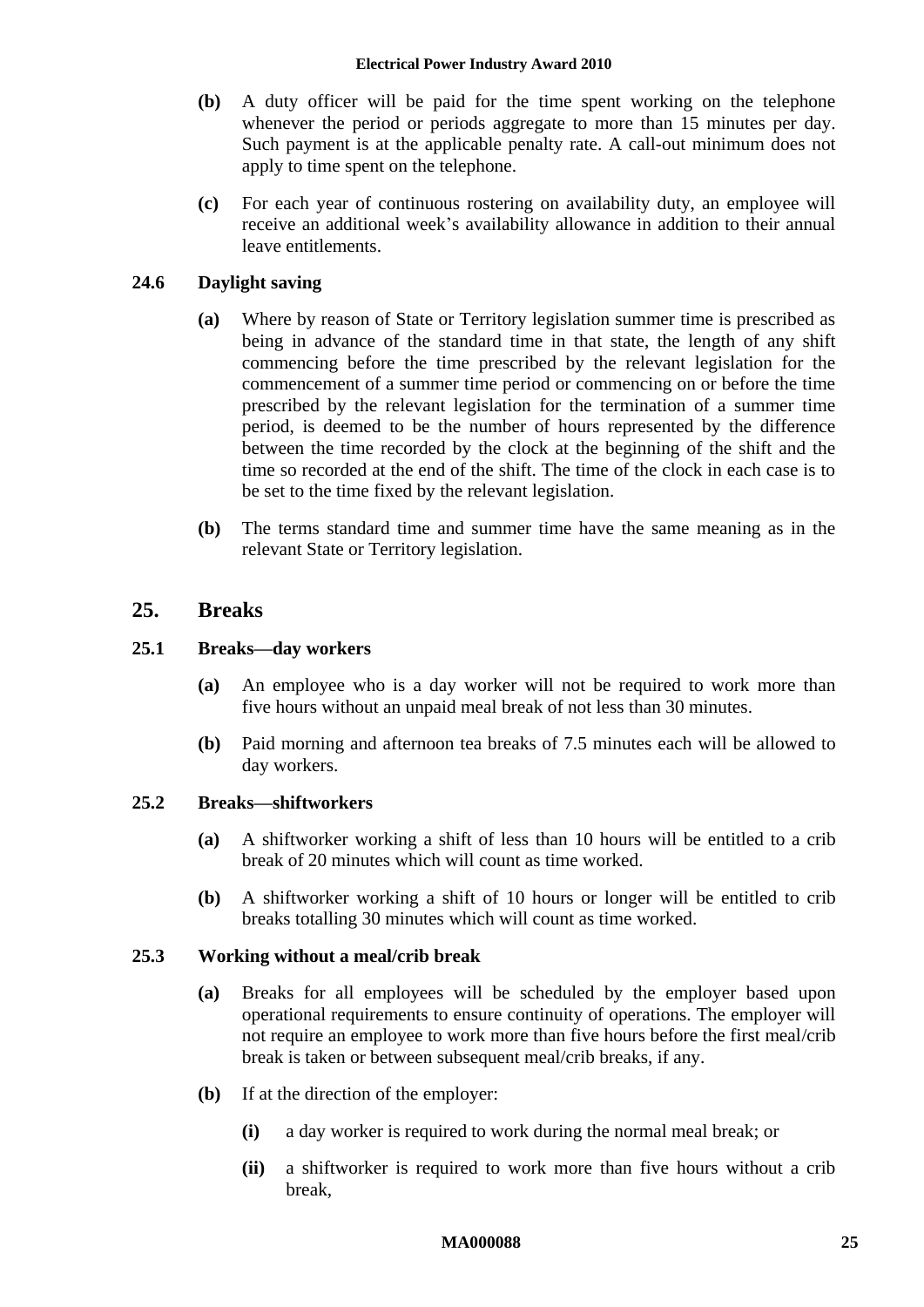then the employee will be paid at time and half until a meal/crib break is allowed.

### **25.4 Work which is continuous with ordinary hours**

- **(a)** An employee who is required to work overtime for not less than two hours but not more than four hours before or after working ordinary rostered hours will receive during such overtime a crib break of 20 minutes which will count as time worked and a meal provided by the employer (or a meal allowance).
- **(b)** Where the overtime is to continue after the fourth hour (and after each subsequent four hours) the employee will receive a crib break of 20 minutes which will count as time worked and a meal provided by the employer (or a meal allowance).

### **25.5 Called back to work at other times**

An employee who is required to return to work (other than for pre-planned overtime) outside ordinary hours or on a Saturday, Sunday, public holiday or rostered day off will receive, after the fourth hour (and after each subsequent four hours) a crib break of 20 minutes which will count as time worked and a meal provided by the employer (or a meal allowance).

### **25.6 Rest breaks during overtime**

- **(a)** An employee may take a paid rest break of 20 minutes after each four hours of overtime worked, if the employee is required to continue to work after the rest break.
- **(b)** An employer and an employee may agree to any variation of this clause to meet the circumstances of the workplace, provided that the employer is not required to make any payment in excess of or less than what would otherwise be required under this clause.

### **25.7 Minimum break between work on successive days or shifts**

- **(a)** When overtime work is required it will, wherever reasonably practicable, be arranged so that employees have at least 10 consecutive hours off work between work on successive working days.
- <span id="page-25-0"></span>**(b)** An employee (other than a casual employee) who works so much overtime between the termination of ordinary work on one day and the commencement of ordinary work on the next day that the employee has not had at least 10 consecutive hours off work between those times will be released after completion of the overtime until the employee has had 10 consecutive hours off work without loss of pay for ordinary working time occurring during such absence.
- <span id="page-25-1"></span>**(c)** If on the instructions of the employer an employee resumes or continues work without having had the 10 consecutive hours off work, the employee will be paid at the relevant overtime rate until released from work for such period. The employee is then entitled to be absent until they have had 10 consecutive hours off work without loss of pay for ordinary working time occurring during the absence.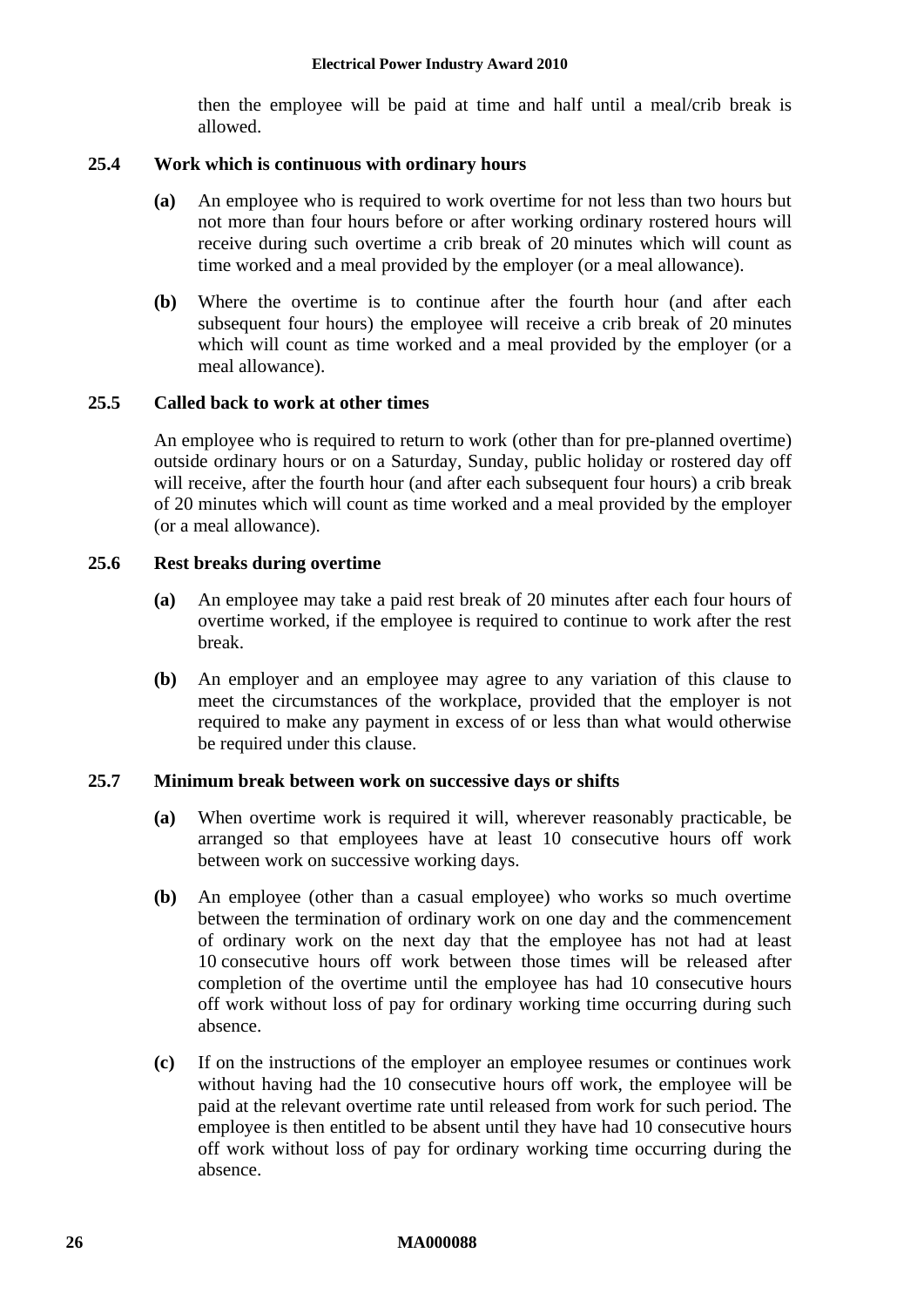- **(d)** Clauses [25.7\(b\)](#page-25-0) and [\(c\)](#page-25-1) apply in the case of employees when rostered for call-out as if eight hours were substituted for 10 hours, when performing other than pre-arranged work.
- **(e)** These provisions will apply in the case of shiftworkers as if eight hours were substituted for 10 hours when overtime is worked:
	- **(i)** for the purpose of changing shift rosters;
	- **(ii)** where a shift is worked by arrangement between the employees themselves; or
	- **(iii)** on a recall or call-out pursuant to clauses [24.3](#page-23-3) or [24.4.](#page-23-4)

# <span id="page-26-0"></span>**26. Overtime and penalty rates**

[26 varied by **PR585794**]

### **26.1 Overtime**

**(a)** Overtime is payable at the following rates:

| For overtime worked on                                            | <b>Overtime rate</b>                                                  |
|-------------------------------------------------------------------|-----------------------------------------------------------------------|
| Monday to Saturday—day workers<br>and non-continuous shiftworkers | Time and a half for the first two hours<br>and double time thereafter |
| Monday to Saturday—continuous<br>shiftworkers                     | Double time                                                           |
| Sunday                                                            | Double time                                                           |
| Public holiday                                                    | Double time and a half                                                |

**(b)** Day workers who work overtime on a Saturday, a Sunday or a public holiday will receive a minimum payment of three hours on each such occasion.

# **26.2 Penalty rates**

Penalties are payable in respect of ordinary hours at the following rates:

| <b>Time worked</b>                                                                                   | Penalty rate payable in addition to<br>ordinary time rate |  |  |
|------------------------------------------------------------------------------------------------------|-----------------------------------------------------------|--|--|
| Afternoon shift<br>(where more than one third of rostered)<br>ordinary hours are on afternoon shift) | 16%                                                       |  |  |
| Night shift<br>(where more than one third of rostered)<br>ordinary hours are on night shift)         | 22.5%                                                     |  |  |
| Permanent night shift<br>(where an employee works only night)<br>shift)                              | 30%                                                       |  |  |
| Saturday                                                                                             | 50%                                                       |  |  |
| Sunday                                                                                               | 100%                                                      |  |  |
| Public holiday                                                                                       | 150%                                                      |  |  |

### **MA000088 27**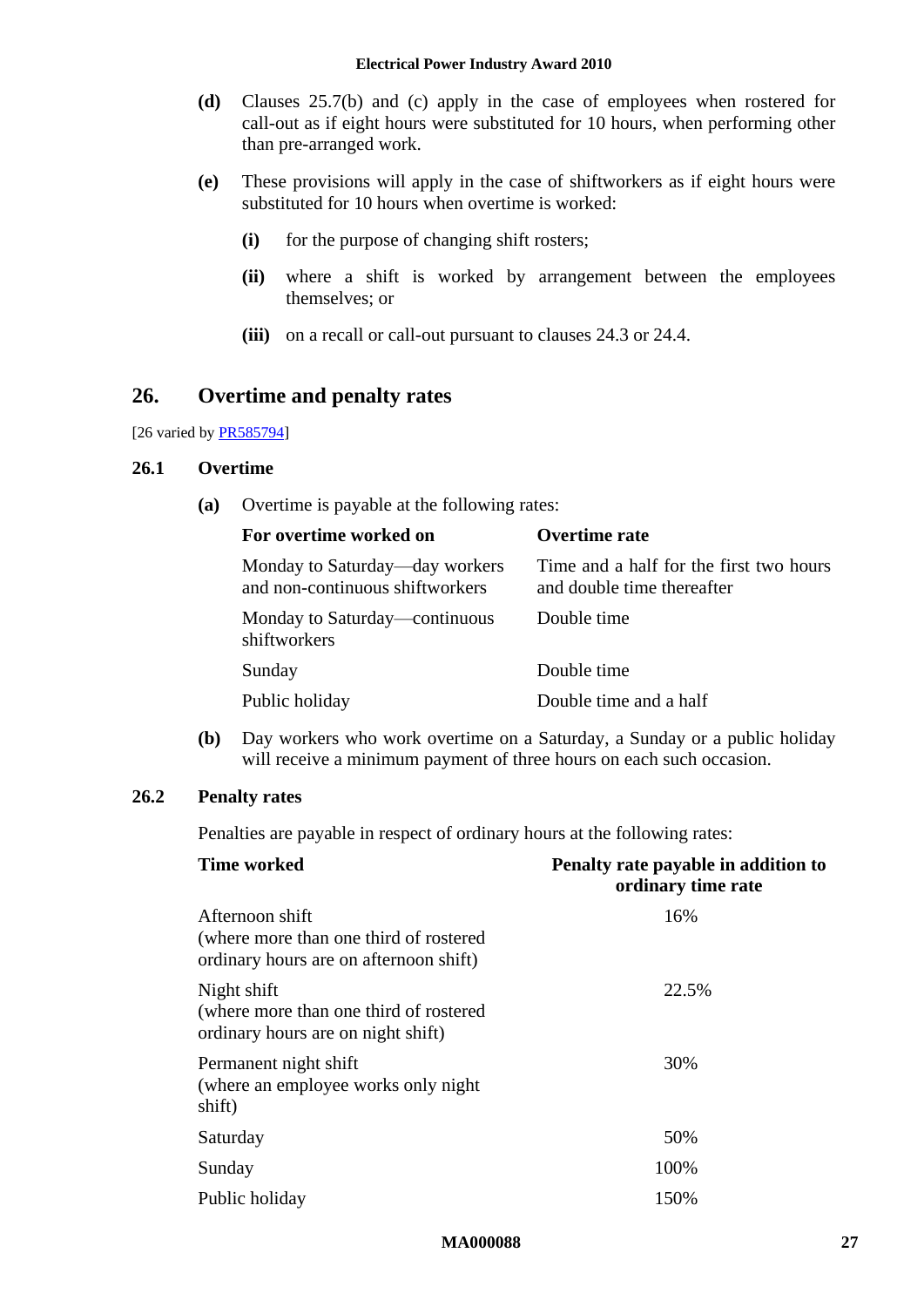### <span id="page-27-0"></span>**26.3 Time off instead of payment for overtime**

[26.3 renamed and substituted by [PR585794](https://www.fwc.gov.au/documents/awardsandorders/html/pr585794.htm) ppc 14Dec16]

- **(a)** An employee and employer may agree to the employee taking time off instead of being paid for a particular amount of overtime that has been worked by the employee.
- **(b)** The period of time off that an employee is entitled to take is equivalent to the overtime payment that would have been made.

EXAMPLE 1: By making an agreement under clause [26.3](#page-27-0) an employee who worked 2 overtime hours at the rate of time and a half is entitled to 3 hours' time off.

EXAMPLE 2: By making an agreement under clause [26.3](#page-27-0) an employee who worked 2 overtime hours at the rate of time and a half is entitled to 1.5 hours' time off and payment of 1 hour at time and half.

- <span id="page-27-1"></span>**(c)** Time off must be taken:
	- **(i)** within the period of 6 months after the overtime is worked; and
	- **(ii)** at a time or times within that period of 6 months agreed by the employee and employer.
- **(d)** If the employee requests at any time, to be paid for overtime covered by an agreement under clause [26.3](#page-27-0) but not taken as time off, the employer must pay the employee for the overtime, in the next pay period following the request, at the overtime rate applicable to the overtime when worked.
- **(e)** If time off for overtime that has been worked is not taken within the period of 6 months mentioned in paragraph [\(c\),](#page-27-1) the employer must pay the employee for the overtime, in the next pay period following those 6 months, at the overtime rate applicable to the overtime when worked.
- **(f)** An employer must not exert undue influence or undue pressure on an employee in relation to a decision by the employee to make, or not make, an agreement to take time off instead of payment for overtime.
- **(g)** An employee may, under section 65 of the Act, request to take time off, at a time or times specified in the request or to be subsequently agreed by the employer and the employee, instead of being paid for overtime worked by the employee. If the employer agrees to the request then clause [26.3](#page-27-0) will apply for overtime that has been worked.

Note: If an employee makes a request under section 65 of the Act for a change in working arrangements, the employer may only refuse that request on reasonable business grounds (see section 65(5) of the Act).

**(h)** If, on the termination of the employee's employment, time off for overtime worked by the employee to which clause [26.3](#page-27-0) applies has not been taken, the employer must pay the employee for the overtime at the overtime rate applicable to the overtime when worked.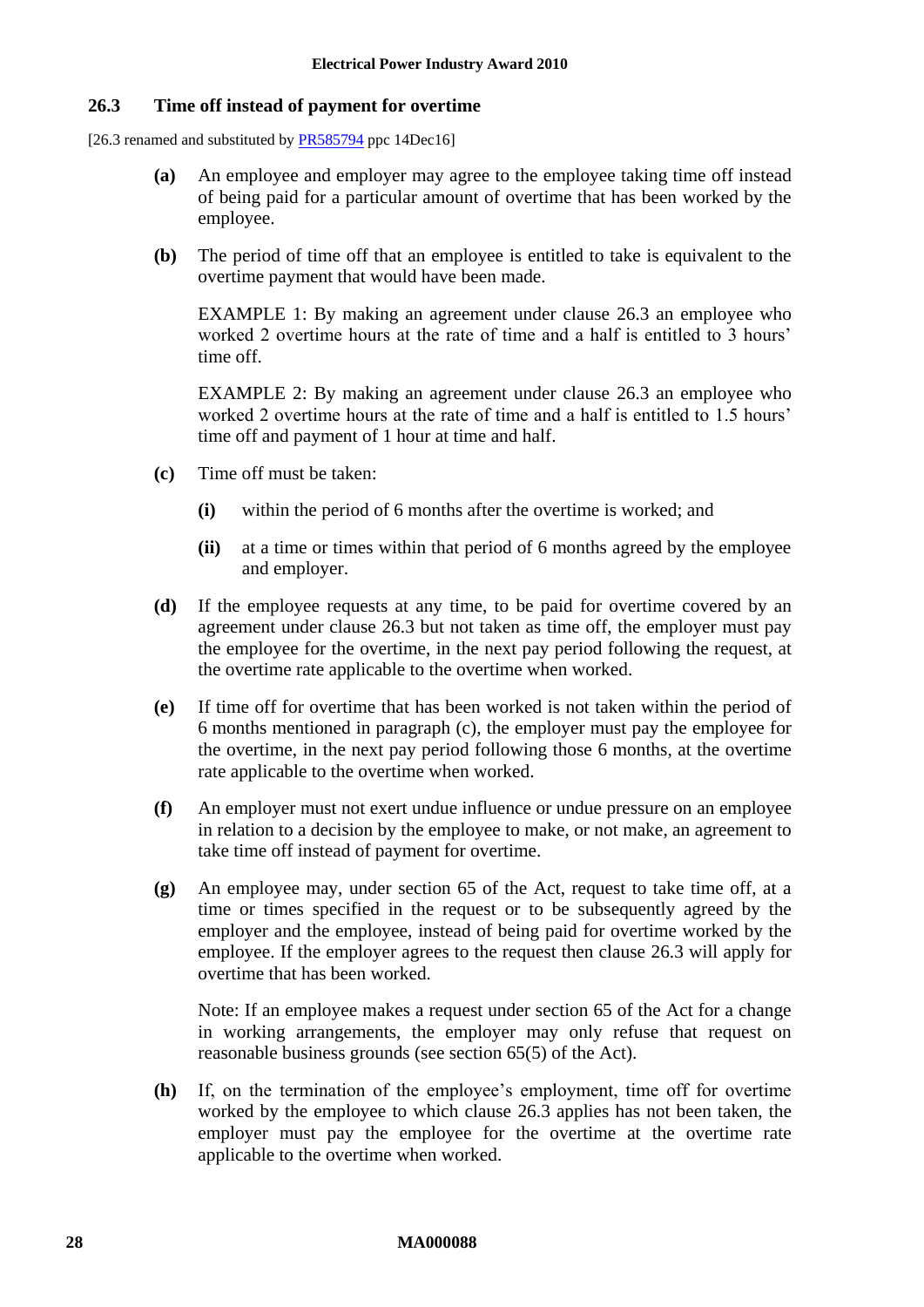### **Electrical Power Industry Award 2010**

Note: Under section 345(1) of the Act, a person must not knowingly or recklessly make a false or misleading representation about the workplace rights of another person under clause [26.3.](#page-27-0)

# <span id="page-28-1"></span><span id="page-28-0"></span>**Part 6—Leave and Public Holidays**

# **27. Annual leave**

[Varied b[y PR582996\]](http://www.fwc.gov.au/awardsandorders/html/PR582996.htm)

**27.1** Annual leave is provided for in the NES. This clause supplements or deals with matters incidental to the NES.

### <span id="page-28-2"></span>**27.2 Definition of shiftworker for NES purposes**

Notwithstanding the definition of shiftworker in clause [3—Definitions and](#page-3-0)  [interpretation,](#page-3-0) for the purpose of the NES, a **shiftworker** is an employee:

- **(a)** who works a roster and who, over the roster cycle, may be rostered to work ordinary time shifts on any of the seven days of the week; and
- **(b)** who is regularly rostered to work on Sundays and public holidays.

### **27.3 Additional monetary entitlements**

- **(a)** An employee receiving an allowance on a continuous basis will continue to receive the allowance on all annual leave, subject to, in the case of higher duties allowance, the employee resuming higher duties on completion of the leave.
- **(b)** An employee taking leave will also be entitled to a sum equal to the greater of:
	- **(i)** 17.5% of their ordinary weekly rate including appropriate allowances (excluding shift penalties and weekend penalty payments); or
	- **(ii)** shift allowance and/or Saturday or Sunday penalty rates according to the employee's roster or projected roster.

### **27.4 Illness during a period of annual leave**

Subject to the provision of a medical certificate, any period of illness of one day or more occurring during leave may be claimed as personal leave and either an equivalent period of annual leave will be re-credited, or the employee's period of absence extended.

### <span id="page-28-3"></span>**27.5 Excessive leave accruals: general provision**

[27.5 renamed and substituted by **PR582996** ppc 29Jul16]

Note: Clauses [27.5](#page-28-3) to [27.7](#page-30-0) contain provisions, additional to the National Employment Standards, about the taking of paid annual leave as a way of dealing with the accrual of excessive paid annual leave. See Part 2.2, Division 6 of the Fair Work Act.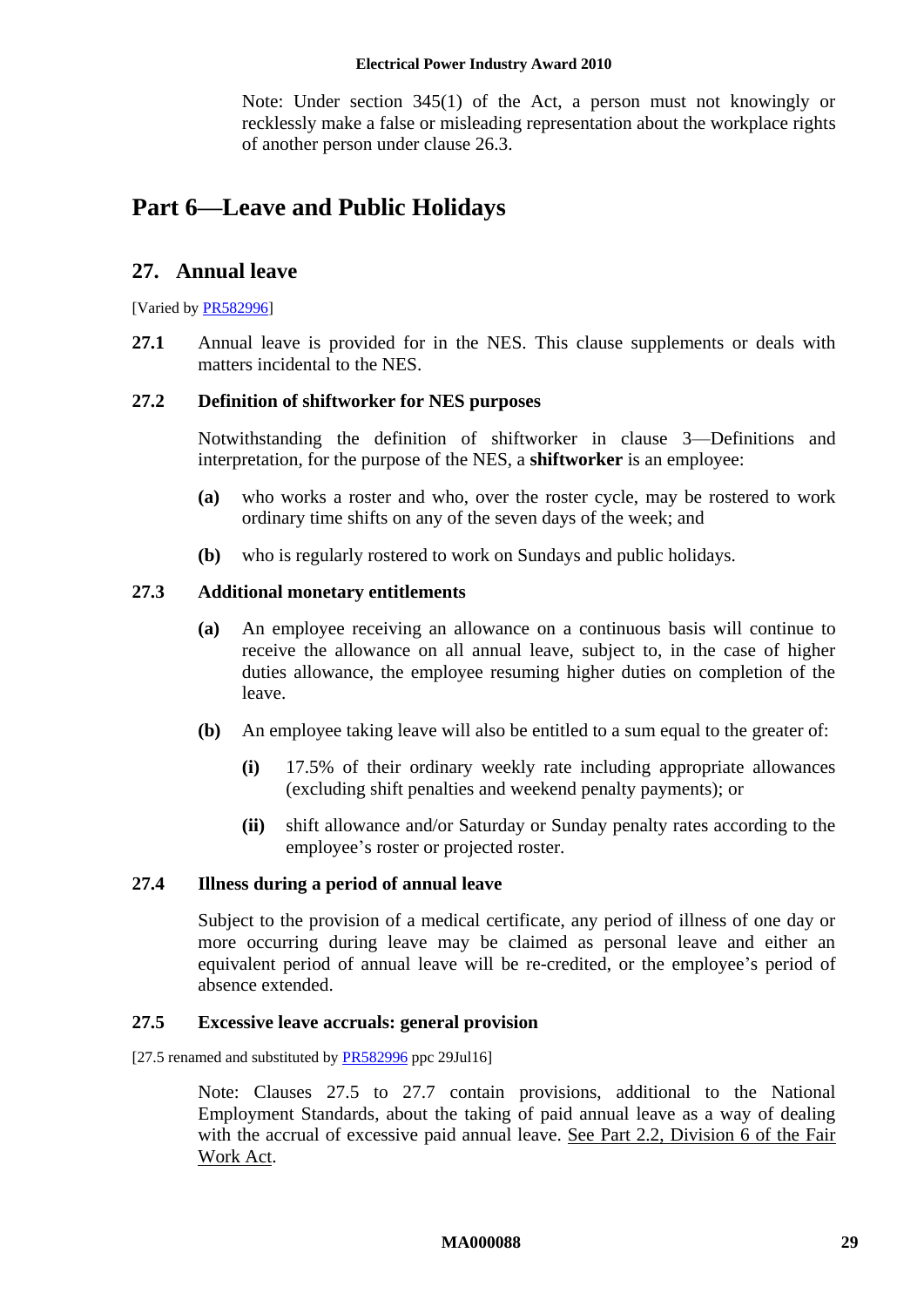- **(a)** An employee has an **excessive leave accrual** if the employee has accrued more than 8 weeks' paid annual leave (or 10 weeks' paid annual leave for a shiftworker, as defined by clause [27.2\)](#page-28-2).
- <span id="page-29-1"></span>**(b)** If an employee has an excessive leave accrual, the employer or the employee may seek to confer with the other and genuinely try to reach agreement on how to reduce or eliminate the excessive leave accrual.
- **(c)** Clause [27.6](#page-29-0) sets out how an employer may direct an employee who has an excessive leave accrual to take paid annual leave.
- **(d)** Clause [27.7](#page-30-0) sets out how an employee who has an excessive leave accrual may require an employer to grant paid annual leave requested by the employee.

### <span id="page-29-0"></span>**27.6 Excessive leave accruals: direction by employer that leave be taken**

<span id="page-29-2"></span>[New 27.6 inserted by [PR582996](http://www.fwc.gov.au/awardsandorders/html/PR582996.htm) ppc 29Jul16]

- **(a)** If an employer has genuinely tried to reach agreement with an employee under clause [27.5\(b\)](#page-29-1) but agreement is not reached (including because the employee refuses to confer), the employer may direct the employee in writing to take one or more periods of paid annual leave.
- <span id="page-29-4"></span>**(b)** However, a direction by the employer under paragraph [\(a\):](#page-29-2)
	- **(i)** is of no effect if it would result at any time in the employee's remaining accrued entitlement to paid annual leave being less than 6 weeks when any other paid annual leave arrangements (whether made under clause [27.5,](#page-28-3) [27.6](#page-29-0) or [27.7](#page-30-0) or otherwise agreed by the employer and employee) are taken into account; and
	- **(ii)** must not require the employee to take any period of paid annual leave of less than one week; and
	- **(iii)** must not require the employee to take a period of paid annual leave beginning less than 8 weeks, or more than 12 months, after the direction is given; and
	- **(iv)** must not be inconsistent with any leave arrangement agreed by the employer and employee.
- **(c)** The employee must take paid annual leave in accordance with a direction under paragraph [\(a\)](#page-29-2) that is in effect.
- <span id="page-29-3"></span>**(d)** An employee to whom a direction has been given under paragraph [\(a\)](#page-29-2) may request to take a period of paid annual leave as if the direction had not been given.

Note 1: Paid annual leave arising from a request mentioned in paragraph [\(d\)](#page-29-3) may result in the direction ceasing to have effect. See clause [27.6\(b\)\(i\).](#page-29-4)

Note 2: Under section 88(2) of the Fair Work Act, the employer must not unreasonably refuse to agree to a request by the employee to take paid annual leave.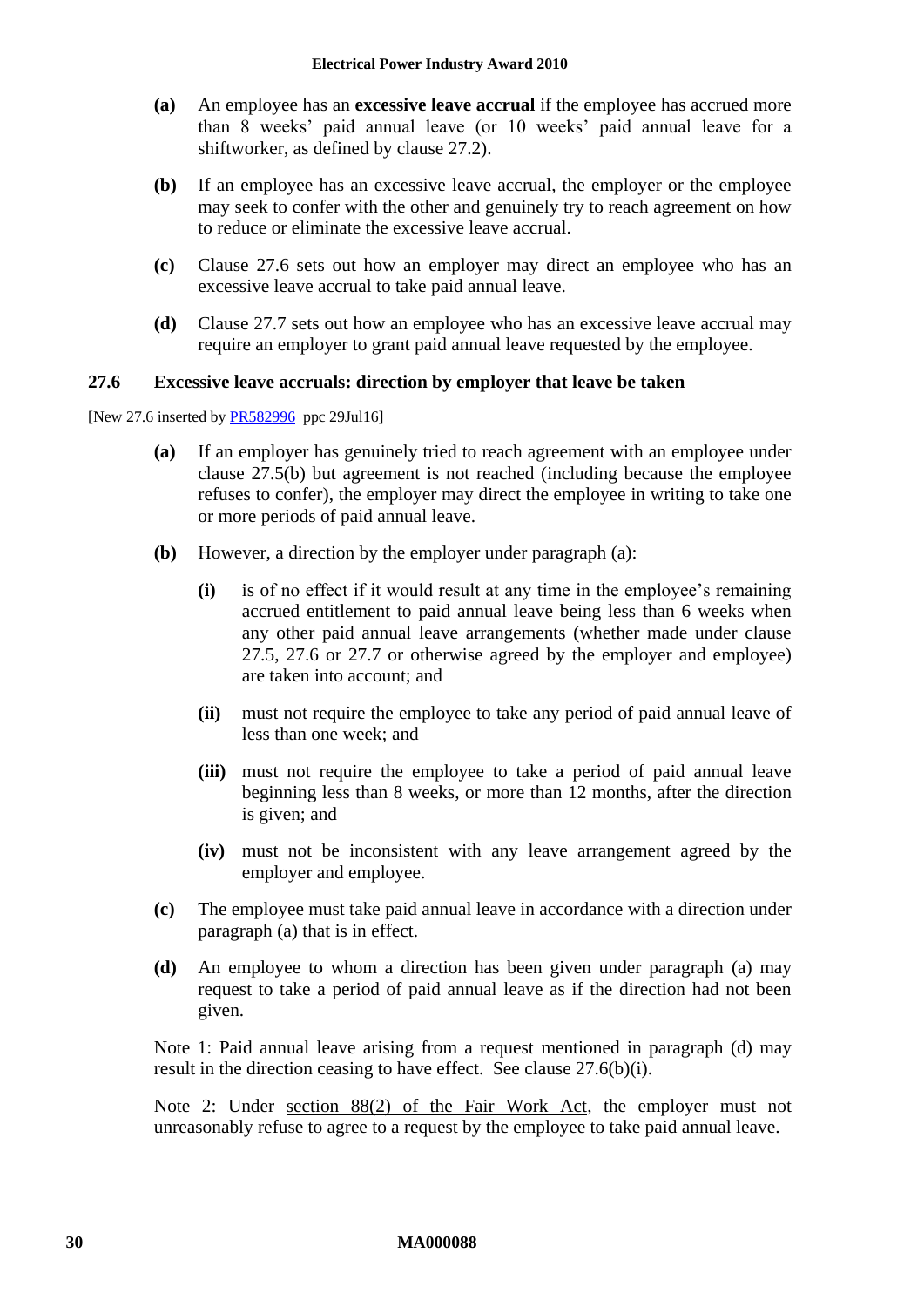### <span id="page-30-0"></span>**27.7 Excessive leave accruals: request by employee for leave**

<span id="page-30-1"></span>[New 27.7 inserted b[y PR582996;](http://www.fwc.gov.au/awardsandorders/html/PR582996.htm) substituted by [PR582996](http://www.fwc.gov.au/awardsandorders/html/PR582996.htm) ppc 29Jul17]

- **(a)** If an employee has genuinely tried to reach agreement with an employer under clause [27.5\(b\)](#page-29-1) but agreement is not reached (including because the employer refuses to confer), the employee may give a written notice to the employer requesting to take one or more periods of paid annual leave.
- **(b)** However, an employee may only give a notice to the employer under paragraph [\(a\)](#page-30-1) if:
	- **(i)** the employee has had an excessive leave accrual for more than 6 months at the time of giving the notice; and
	- **(ii)** the employee has not been given a direction under clause [27.6\(a\)](#page-29-2) that, when any other paid annual leave arrangements (whether made under clause [27.5,](#page-28-3) [27.6](#page-29-0) or [27.7](#page-30-0) or otherwise agreed by the employer and employee) are taken into account, would eliminate the employee's excessive leave accrual.
- **(c)** A notice given by an employee under paragraph [\(a\)](#page-30-1) must not:
	- **(i)** if granted, result in the employee's remaining accrued entitlement to paid annual leave being at any time less than 6 weeks when any other paid annual leave arrangements (whether made under clause [27.5,](#page-28-3) [27.6](#page-29-0) or [27.7](#page-30-0) or otherwise agreed by the employer and employee) are taken into account; or
	- **(ii)** provide for the employee to take any period of paid annual leave of less than one week; or
	- **(iii)** provide for the employee to take a period of paid annual leave beginning less than 8 weeks, or more than 12 months, after the notice is given; or
	- **(iv)** be inconsistent with any leave arrangement agreed by the employer and employee.
- **(d)** An employee is not entitled to request by a notice under paragraph [\(a\)](#page-30-1) more than 4 weeks' paid annual leave (or 5 weeks' paid annual leave for a shiftworker, as defined by clause [27.2\)](#page-28-2) in any period of 12 months.
- **(e)** The employer must grant paid annual leave requested by a notice under paragraph [\(a\).](#page-30-1)

### **27.8 Taking of annual leave during shut-down**

[27.6 renumbered as 27.8 by [PR582996](http://www.fwc.gov.au/awardsandorders/html/PR582996.htm) ppc 29Jul16]

An employer may direct an employee to take paid annual leave during all or part of a period where the employer shuts down the business or part of the business where the employee works. If an employee does not have sufficient accrued annual leave for the period of the shut-down then the employee may be required to take leave without pay.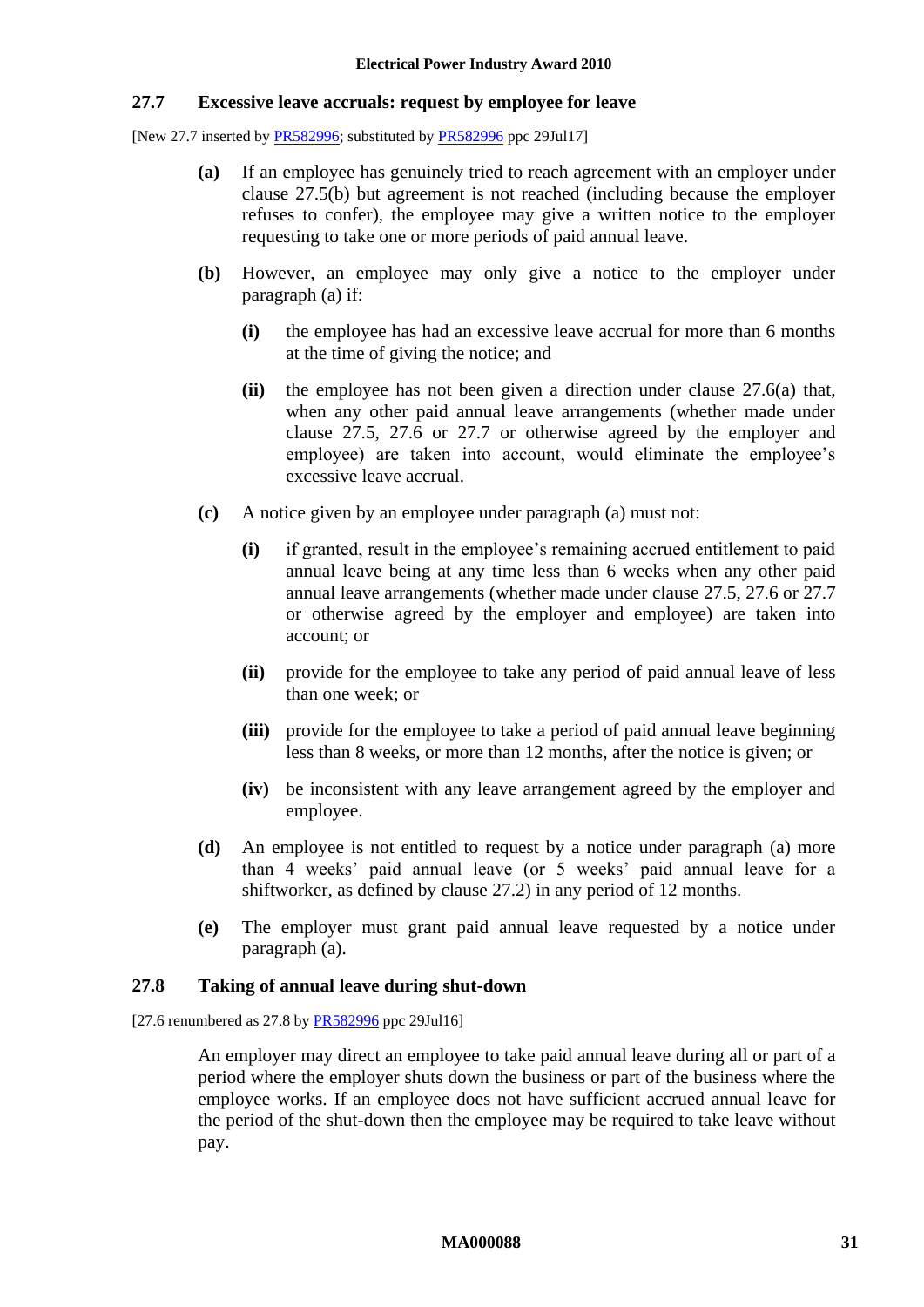### **27.9 Payment on termination of employment**

[27.7 renumbered as 27.9 b[y PR582996](http://www.fwc.gov.au/awardsandorders/html/PR582996.htm) ppc 29Jul16]

Upon termination of employment for any reason, an employee will be paid out accrued leave at the ordinary rate of pay applicable to the employee on the date when the employment terminated provided that, if the employee is a shiftworker, the employee will also be paid shift allowance and/or Saturday or Sunday penalty rates according to the employee's roster or projected roster.

### <span id="page-31-0"></span>**27.10 Annual leave in advance**

[27.10 inserted b[y PR582996](http://www.fwc.gov.au/awardsandorders/html/PR582996.htm) ppc 29Jul16]

- **(a)** An employer and employee may agree in writing to the employee taking a period of paid annual leave before the employee has accrued an entitlement to the leave.
- **(b)** An agreement must:
	- **(i)** state the amount of leave to be taken in advance and the date on which leave is to commence; and
	- **(ii)** be signed by the employer and employee and, if the employee is under 18 years of age, by the employee's parent or guardian.

Note: An example of the type of agreement required by clause [27.10](#page-31-0) is set out at [Schedule G.](#page-54-0) There is no requirement to use the form of agreement set out at [Schedule G.](#page-54-0)

- **(c)** The employer must keep a copy of any agreement under clause [27.10](#page-31-0) as an employee record.
- **(d)** If, on the termination of the employee's employment, the employee has not accrued an entitlement to all of a period of paid annual leave already taken in accordance with an agreement under clause [27.10,](#page-31-0) the employer may deduct from any money due to the employee on termination an amount equal to the amount that was paid to the employee in respect of any part of the period of annual leave taken in advance to which an entitlement has not been accrued.

### <span id="page-31-1"></span>**27.11 Cashing out of annual leave**

[27.11 inserted b[y PR582996](http://www.fwc.gov.au/awardsandorders/html/PR582996.htm) ppc 29Jul16]

- **(a)** Paid annual leave must not be cashed out except in accordance with an agreement under clause [27.11.](#page-31-1)
- **(b)** Each cashing out of a particular amount of paid annual leave must be the subject of a separate agreement under clause [27.11.](#page-31-1)
- **(c)** An employer and an employee may agree in writing to the cashing out of a particular amount of accrued paid annual leave by the employee.
- **(d)** An agreement under clause [27.11](#page-31-1) must state:
	- **(i)** the amount of leave to be cashed out and the payment to be made to the employee for it; and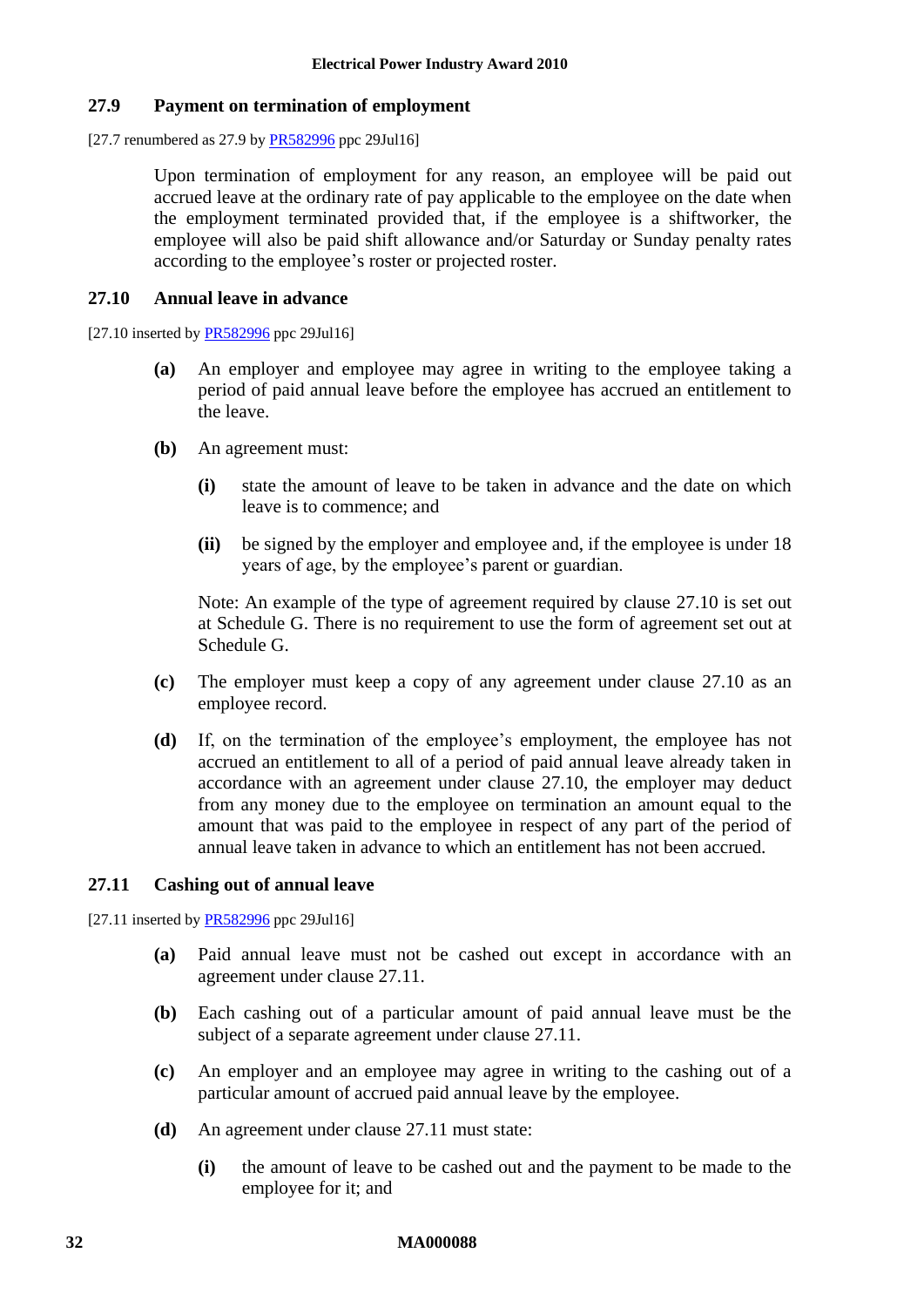### **Electrical Power Industry Award 2010**

- **(ii)** the date on which the payment is to be made.
- **(e)** An agreement under clause [27.11](#page-31-1) must be signed by the employer and employee and, if the employee is under 18 years of age, by the employee's parent or guardian.
- **(f)** The payment must not be less than the amount that would have been payable had the employee taken the leave at the time the payment is made.
- **(g)** An agreement must not result in the employee's remaining accrued entitlement to paid annual leave being less than 4 weeks.
- **(h)** The maximum amount of accrued paid annual leave that may be cashed out in any period of 12 months is 2 weeks.
- **(i)** The employer must keep a copy of any agreement under clause [27.11](#page-31-1) as an employee record.

Note 1: Under section 344 of the Fair Work Act, an employer must not exert undue influence or undue pressure on an employee to make, or not make, an agreement under clause [27.11.](#page-31-1)

Note 2: Under section 345(1) of the Fair Work Act, a person must not knowingly or recklessly make a false or misleading representation about the workplace rights of another person under clause [27.11.](#page-31-1)

Note 3: An example of the type of agreement required by clause [27.11](#page-31-1) is set out at [Schedule H.](#page-55-0) There is no requirement to use the form of agreement set out at [Schedule H.](#page-55-0)

# <span id="page-32-0"></span>**28. Personal/carer's leave and compassionate leave**

- **28.1** Personal/carer's leave and compassionate leave are provided for in the NES. This clause supplements the NES.
- <span id="page-32-1"></span>**28.2** The annual personal leave entitlement is 12 days (inclusive of the NES entitlement).

# **29. Community service leave**

<span id="page-32-2"></span>Community service leave is provided for in the NES.

# **30. Public holidays**

**30.1** Public holidays are provided for in the NES.

### **30.2 Substitution of public holidays**

- **(a)** An employer and a majority of affected employees or an individual employee may reach agreement to substitute a day or part-day for a day or part-day that would otherwise be a public holiday under the terms of the NES.
- **(b)** Where a rostered day off falls on a public holiday as prescribed in the NES the next working day will be substituted or another day by written agreement.

### **MA000088 33**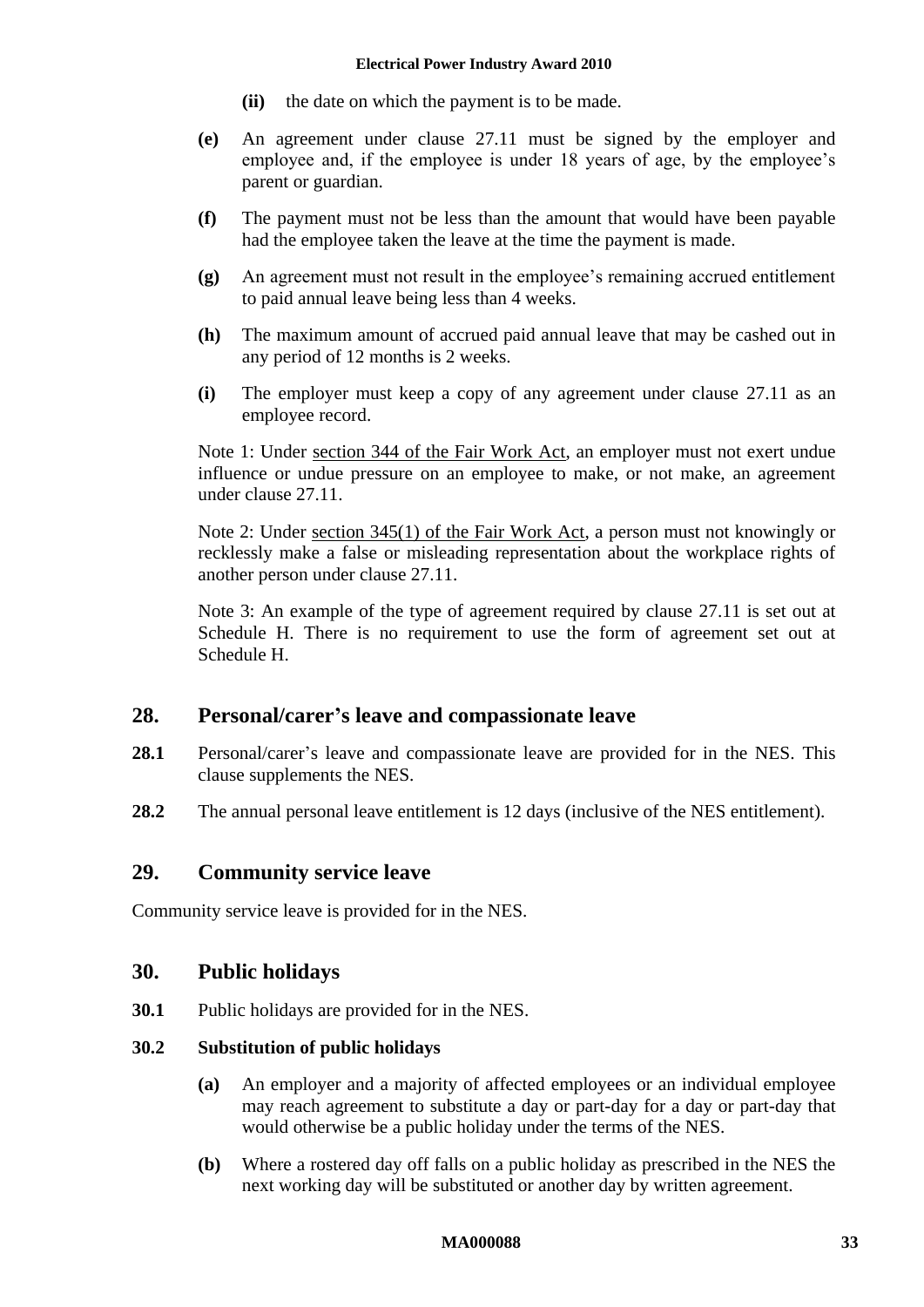# <span id="page-33-0"></span>**31. Dispute resolution procedure training leave**

- **31.1** Subject to clauses [31.7,](#page-33-1) [31.8](#page-33-2) and [31.9](#page-34-0) an eligible employee representative is entitled to, and the employer must grant, up to five days' training leave with pay to attend courses which are directed at the enhancement of the operation of the dispute resolution procedure including its operation in connection with this award and with the Act, or with any relevant agreement which provides it is to be read in conjunction with this award.
- **31.2** An eligible employee representative must give the employer six weeks' notice of the employee representative's intention to attend such courses and the leave to be taken, or such shorter period of notice as the employer may agree to accept.
- **31.3** The notice to the employer must include details of the type, content and duration of the course to be attended.
- **31.4** The taking of such leave must be arranged having regard to the operational requirements of the employer so as to minimise any adverse effect on those requirements.
- **31.5** An eligible employee representative taking such leave must be paid the wages the employee would have received in respect of the ordinary time the employee would have worked had they not been on leave during the relevant period.
- **31.6** Leave of absence granted pursuant to clause [31—Dispute resolution procedure](#page-33-0)  [training leave](#page-33-0) counts as service for all purposes of this award.
- <span id="page-33-1"></span>**31.7** For the purpose of determining the entitlement of employee representatives to dispute resolution procedure training leave, an eligible employee representative is an employee:
	- **(a)** who is a shop steward, a delegate, or an employee representative duly elected or appointed by the employees in an enterprise or workplace generally or collectively for all or part of an enterprise or workplace for the purpose of representing those employees in the dispute resolution procedure; and
	- **(b)** who is within the class and number of employee representatives entitled from year to year to take paid dispute resolution procedure training leave according to the following quota table:

| <b>Number of employees</b><br>employed by the employer in<br>an enterprise or workplace | <b>Maximum number of eligible</b><br>employee representatives<br>entitled per year |  |  |
|-----------------------------------------------------------------------------------------|------------------------------------------------------------------------------------|--|--|
| $5 - 15$                                                                                |                                                                                    |  |  |
| $16 - 30$                                                                               | 2                                                                                  |  |  |
| $31 - 50$                                                                               | 3                                                                                  |  |  |
| 51-90                                                                                   | 4                                                                                  |  |  |
| More than 90                                                                            | 5                                                                                  |  |  |

<span id="page-33-2"></span>**31.8** Where the number of eligible employee representatives exceeds the quota at any particular time for a relevant enterprise or workplace, priority of entitlement for the relevant year must be resolved by agreement between those entitled or, if not agreed,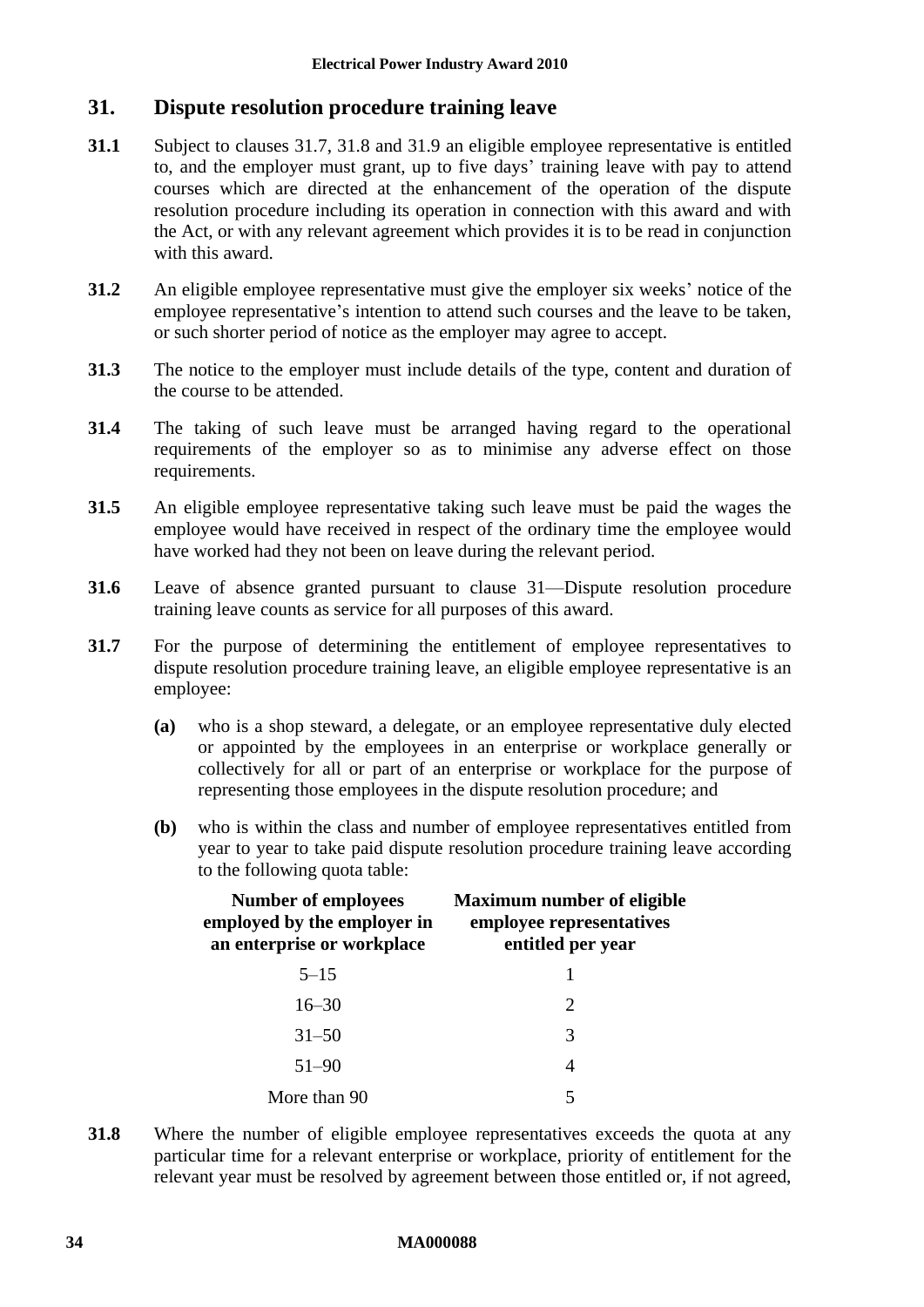be given to the more senior of the employee representatives otherwise eligible who seeks leave.

<span id="page-34-0"></span>**31.9** For the purpose of applying the quota table, employees employed by the employer in an enterprise or workplace are full-time and part-time employees, and casual employees with six months or more service, covered by this award who are employed by the employer and engaged in the enterprise or workplace to which the procedure established under clause [9—Dispute resolution](#page-9-0) applies.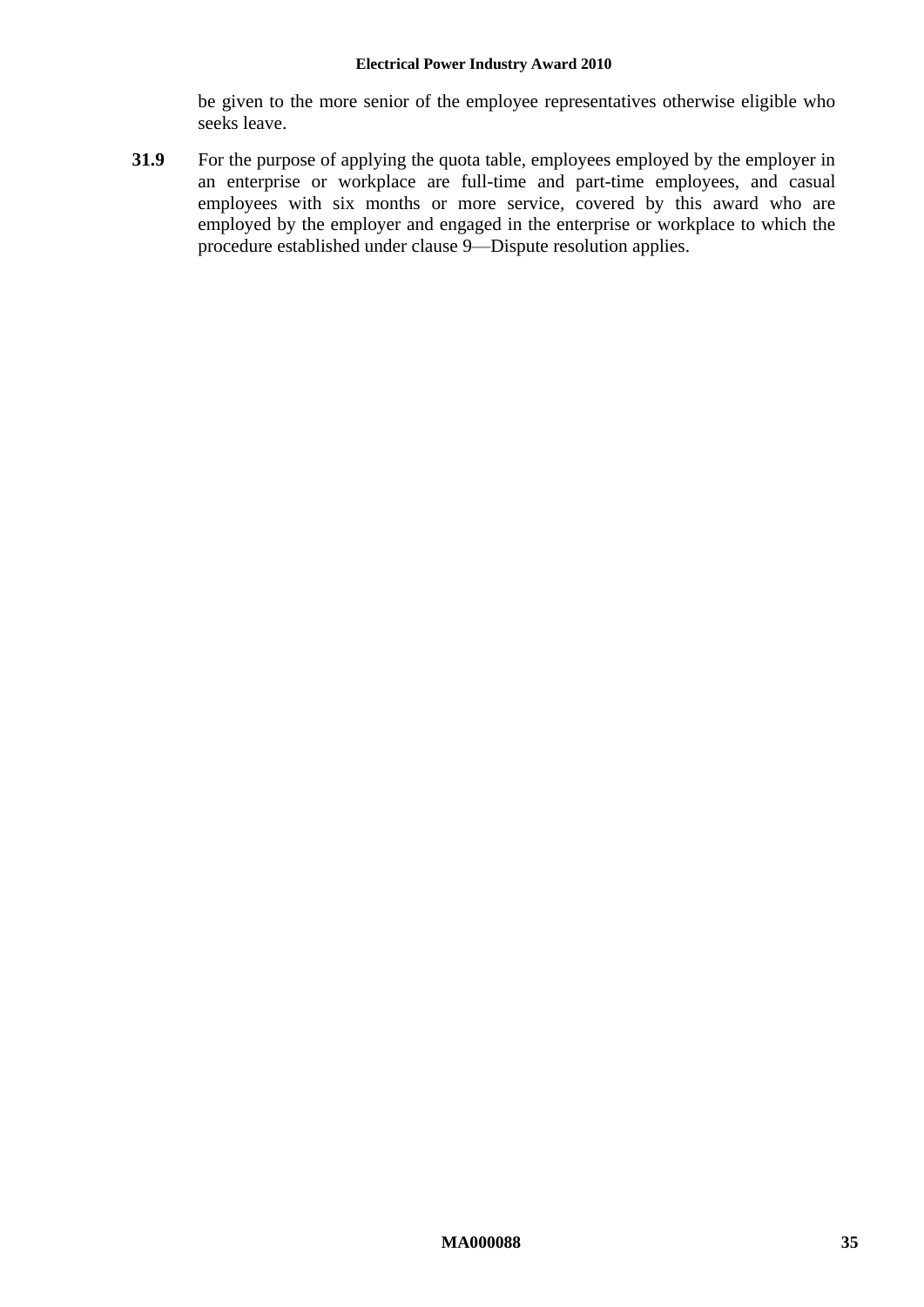# <span id="page-35-0"></span>**Schedule A—Transitional Provisions**

[Varied by [PR991597,](http://www.fwc.gov.au/alldocuments/PR991597.htm) [PR503631\]](http://www.fwc.gov.au/awardsandorders/html/PR503631.htm)

# **A.1 General**

- **A.1.1** The provisions of this schedule deal with minimum obligations only.
- **A.1.2** The provisions of this schedule are to be applied:
	- **(a)** when there is a difference, in money or percentage terms, between a provision in a relevant transitional minimum wage instrument (including the transitional default casual loading) or award-based transitional instrument on the one hand and an equivalent provision in this award on the other;
	- **(b)** when a loading or penalty in a relevant transitional minimum wage instrument or award-based transitional instrument has no equivalent provision in this award;
	- **(c)** when a loading or penalty in this award has no equivalent provision in a relevant transitional minimum wage instrument or award-based transitional instrument; or
	- **(d)** when there is a loading or penalty in this award but there is no relevant transitional minimum wage instrument or award-based transitional instrument.

# **A.2 Minimum wages – existing minimum wage lower**

- **A.2.1** The following transitional arrangements apply to an employer which, immediately prior to 1 January 2010:
	- **(a)** was obliged,
	- **(b)** but for the operation of an agreement-based transitional instrument or an enterprise agreement would have been obliged, or
	- **(c)** if it had been an employer in the industry or of the occupations covered by this award would have been obliged

by a transitional minimum wage instrument and/or an award-based transitional instrument to pay a minimum wage lower than that in this award for any classification of employee.

- **A.2.2** In this clause minimum wage includes:
	- **(a)** a minimum wage for a junior employee, an employee to whom training arrangements apply and an employee with a disability;
	- **(b)** a piecework rate; and
	- **(c)** any applicable industry allowance.
- <span id="page-35-1"></span>**A.2.3** Prior to the first full pay period on or after 1 July 2010 the employer must pay no less than the minimum wage in the relevant transitional minimum wage instrument and/or award-based transitional instrument for the classification concerned.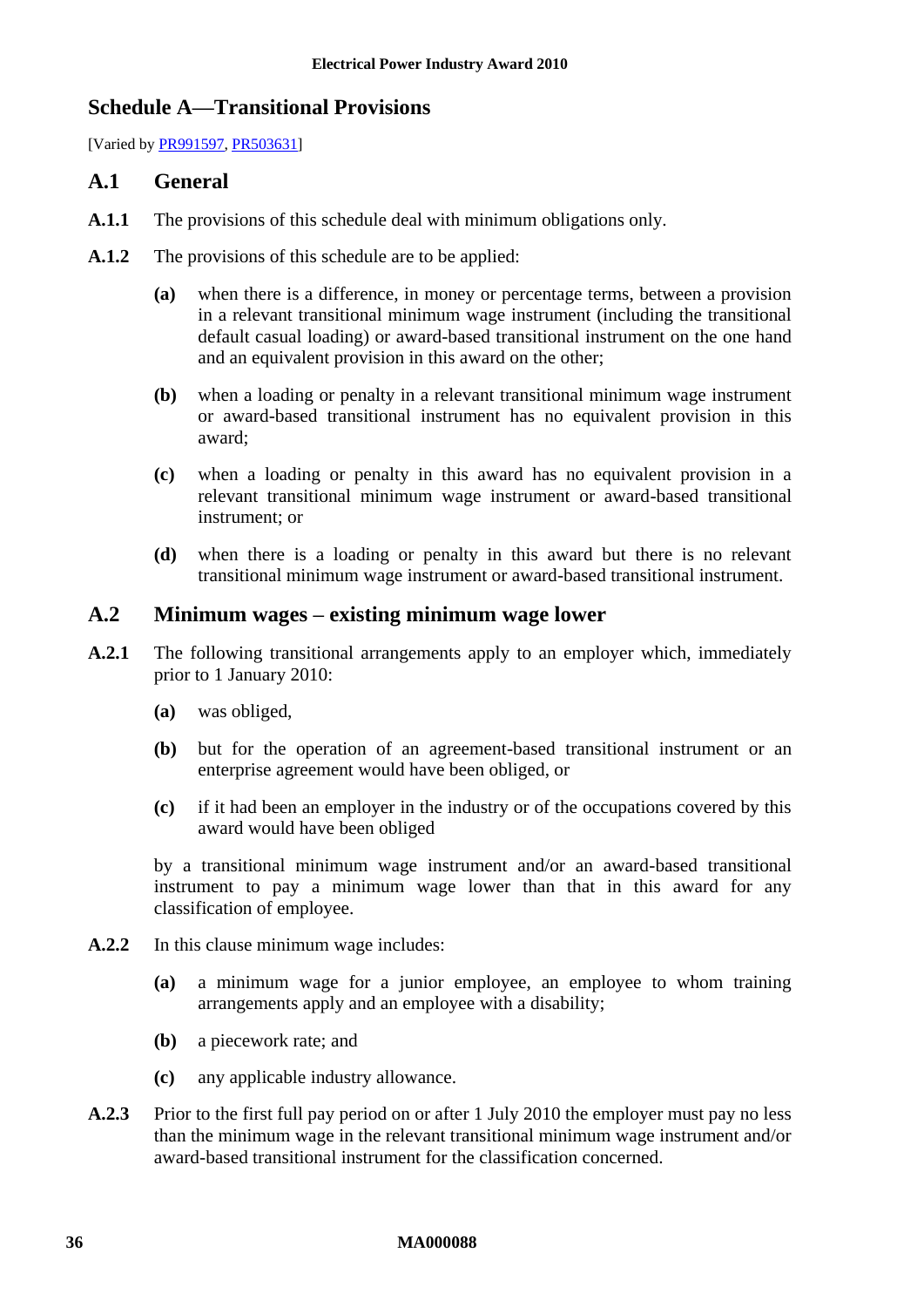#### **Electrical Power Industry Award 2010**

- **A.2.4** The difference between the minimum wage for the classification in this award and the minimum wage in clause [A.2.3](#page-35-1) is referred to as the transitional amount.
- **A.2.5** From the following dates the employer must pay no less than the minimum wage for the classification in this award minus the specified proportion of the transitional amount:

### **First full pay period on or after**

| 1 July 2010 | 80% |
|-------------|-----|
| 1 July 2011 | 60% |
| 1 July 2012 | 40% |
| 1 July 2013 | 20% |

- **A.2.6** The employer must apply any increase in minimum wages in this award resulting from an annual wage review.
- **A.2.7** These provisions cease to operate from the beginning of the first full pay period on or after 1 July 2014.

### **A.3 Minimum wages – existing minimum wage higher**

- **A.3.1** The following transitional arrangements apply to an employer which, immediately prior to 1 January 2010:
	- **(a)** was obliged,
	- **(b)** but for the operation of an agreement-based transitional instrument or an enterprise agreement would have been obliged, or
	- **(c)** if it had been an employer in the industry or of the occupations covered by this award would have been obliged

by a transitional minimum wage instrument and/or an award-based transitional instrument to pay a minimum wage higher than that in this award for any classification of employee.

- **A.3.2** In this clause minimum wage includes:
	- **(a)** a minimum wage for a junior employee, an employee to whom training arrangements apply and an employee with a disability;
	- **(b)** a piecework rate; and
	- **(c)** any applicable industry allowance.
- <span id="page-36-0"></span>**A.3.3** Prior to the first full pay period on or after 1 July 2010 the employer must pay no less than the minimum wage in the relevant transitional minimum wage instrument and/or award-based transitional instrument for the classification concerned.
- **A.3.4** The difference between the minimum wage for the classification in this award and the minimum wage in clause [A.3.3](#page-36-0) is referred to as the transitional amount.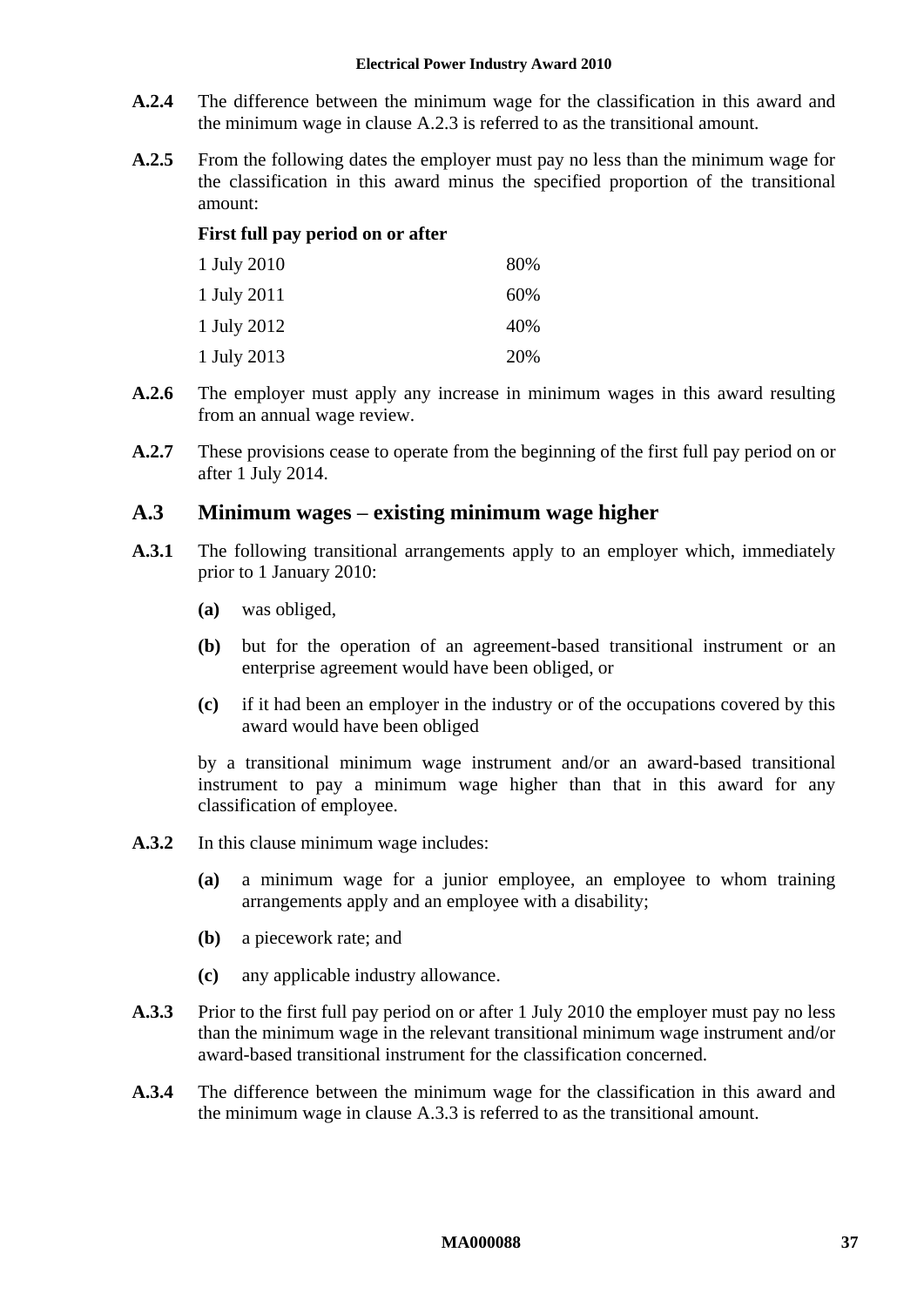**A.3.5** From the following dates the employer must pay no less than the minimum wage for the classification in this award plus the specified proportion of the transitional amount:

### **First full pay period on or after**

| 1 July 2010 | 80% |
|-------------|-----|
| 1 July 2011 | 60% |
| 1 July 2012 | 40% |
| 1 July 2013 | 20% |

- **A.3.6** The employer must apply any increase in minimum wages in this award resulting from an annual wage review. If the transitional amount is equal to or less than any increase in minimum wages resulting from the 2010 annual wage review the transitional amount is to be set off against the increase and the other provisions of this clause will not apply.
- **A.3.7** These provisions cease to operate from the beginning of the first full pay period on or after 1 July 2014.

# **A.4 Loadings and penalty rates**

For the purposes of this schedule loading or penalty means a:

- casual or part-time loading;
- Saturday, Sunday, public holiday, evening or other penalty;
- shift allowance/penalty.

# <span id="page-37-1"></span>**A.5 Loadings and penalty rates – existing loading or penalty rate lower**

- **A.5.1** The following transitional arrangements apply to an employer which, immediately prior to 1 January 2010:
	- **(a)** was obliged,
	- **(b)** but for the operation of an agreement-based transitional instrument or an enterprise agreement would have been obliged, or
	- **(c)** if it had been an employer in the industry or of the occupations covered by this award would have been obliged

by the terms of a transitional minimum wage instrument or an award-based transitional instrument to pay a particular loading or penalty at a lower rate than the equivalent loading or penalty in this award for any classification of employee.

- <span id="page-37-0"></span>**A.5.2** Prior to the first full pay period on or after 1 July 2010 the employer must pay no less than the loading or penalty in the relevant transitional minimum wage instrument or award-based transitional instrument for the classification concerned.
- **A.5.3** The difference between the loading or penalty in this award and the rate in clause [A.5.2](#page-37-0) is referred to as the transitional percentage.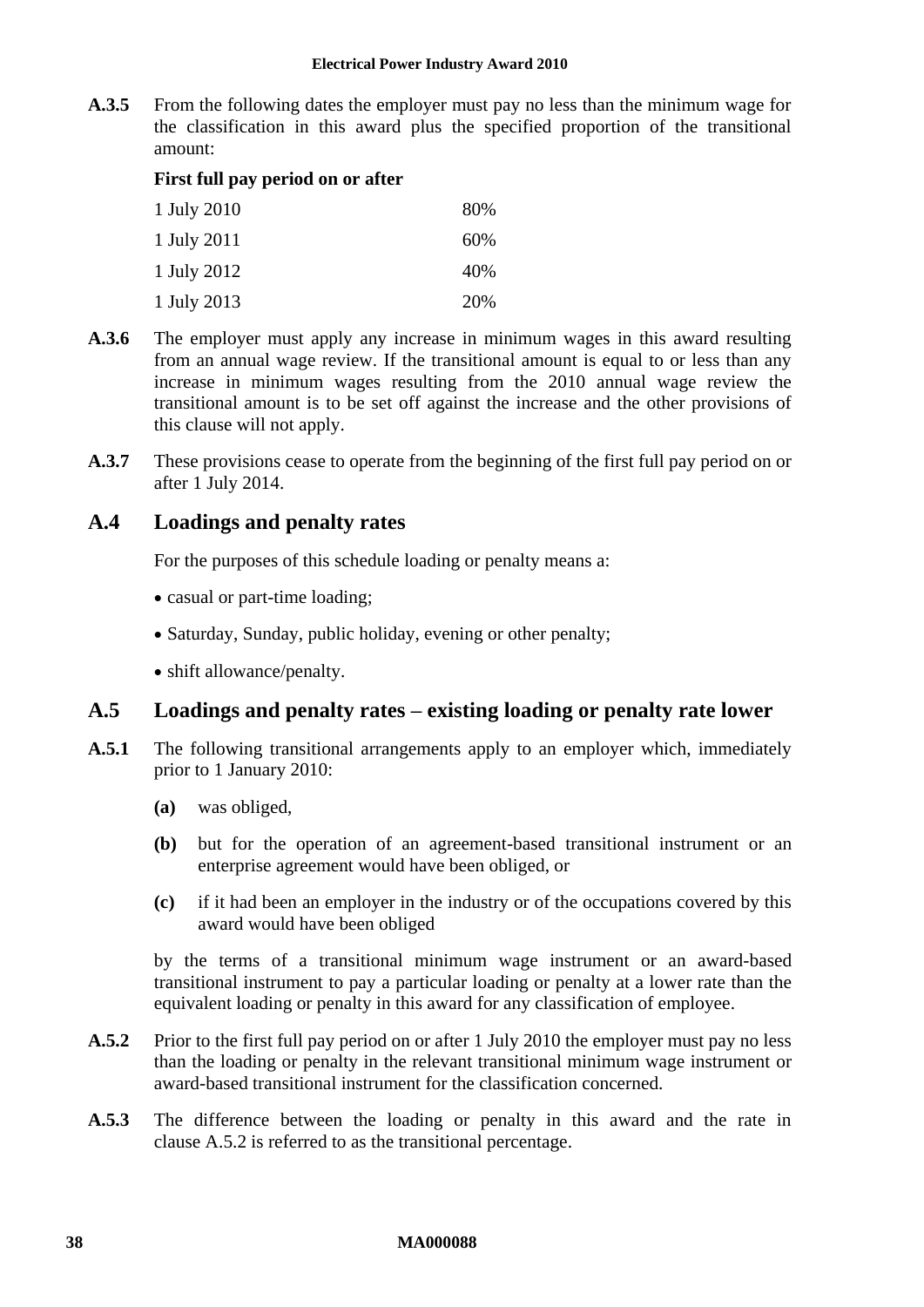**A.5.4** From the following dates the employer must pay no less than the loading or penalty in this award minus the specified proportion of the transitional percentage:

| First full pay period on or after |  |  |  |  |  |
|-----------------------------------|--|--|--|--|--|
|-----------------------------------|--|--|--|--|--|

| 1 July 2010 | 80% |
|-------------|-----|
| 1 July 2011 | 60% |
| 1 July 2012 | 40% |
| 1 July 2013 | 20% |

**A.5.5** These provisions cease to operate from the beginning of the first full pay period on or after 1 July 2014.

# <span id="page-38-1"></span>**A.6 Loadings and penalty rates – existing loading or penalty rate higher**

- **A.6.1** The following transitional arrangements apply to an employer which, immediately prior to 1 January 2010:
	- **(a)** was obliged,
	- **(b)** but for the operation of an agreement-based transitional instrument or an enterprise agreement would have been obliged, or
	- **(c)** if it had been an employer in the industry or of the occupations covered by this award would have been obliged

by the terms of a transitional minimum wage instrument or an award-based transitional instrument to pay a particular loading or penalty at a higher rate than the equivalent loading or penalty in this award, or to pay a particular loading or penalty and there is no equivalent loading or penalty in this award, for any classification of employee.

- <span id="page-38-0"></span>**A.6.2** Prior to the first full pay period on or after 1 July 2010 the employer must pay no less than the loading or penalty in the relevant transitional minimum wage instrument or award-based transitional instrument.
- **A.6.3** The difference between the loading or penalty in this award and the rate in clause [A.6.2](#page-38-0) is referred to as the transitional percentage. Where there is no equivalent loading or penalty in this award, the transitional percentage is the rate in [A.6.2.](#page-38-0)
- **A.6.4** From the following dates the employer must pay no less than the loading or penalty in this award plus the specified proportion of the transitional percentage:

# **First full pay period on or after**

| 1 July 2010 | 80% |
|-------------|-----|
| 1 July 2011 | 60% |
| 1 July 2012 | 40% |
| 1 July 2013 | 20% |

**A.6.5** These provisions cease to operate from the beginning of the first full pay period on or after 1 July 2014.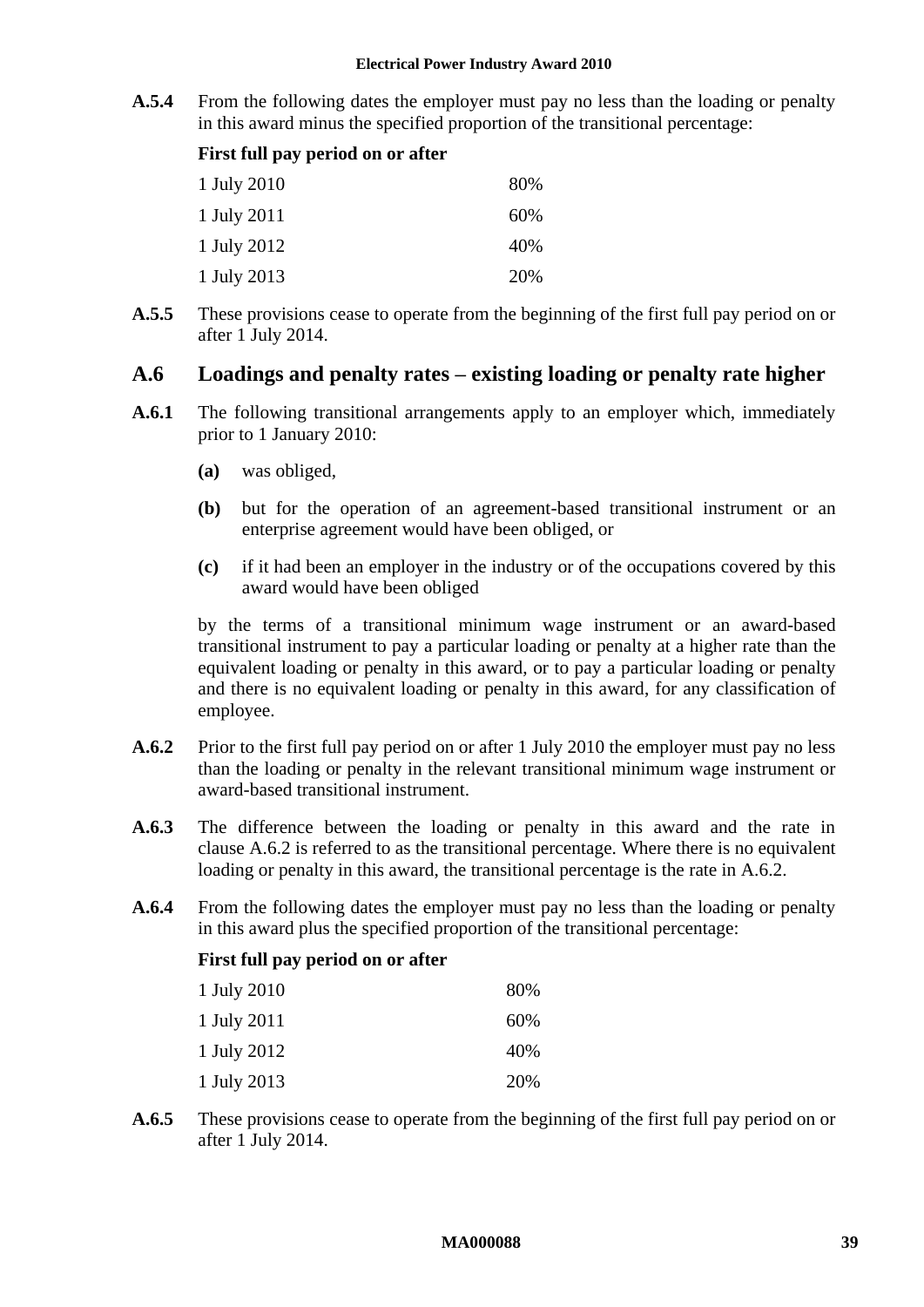# **A.7 Loadings and penalty rates – no existing loading or penalty rate**

- **A.7.1** The following transitional arrangements apply to an employer not covered by clause [A.5](#page-37-1) or [A.6](#page-38-1) in relation to a particular loading or penalty in this award.
- **A.7.2** Prior to the first full pay period on or after 1 July 2010 the employer need not pay the loading or penalty in this award.
- **A.7.3** From the following dates the employer must pay no less than the following percentage of the loading or penalty in this award:

### **First full pay period on or after**

| 1 July 2010 | 20% |
|-------------|-----|
| 1 July 2011 | 40% |
| 1 July 2012 | 60% |
| 1 July 2013 | 80% |

**A.7.4** These provisions cease to operate from the beginning of the first full pay period on or after 1 July 2014.

# **A.8 Former Division 2B employers**

[A.8 inserted by [PR503631](http://www.fwc.gov.au/awardsandorders/html/PR503631.htm) ppc 01Jan11]

- **A.8.1** This clause applies to an employer which, immediately prior to 1 January 2011, was covered by a Division 2B State award.
- **A.8.2** All of the terms of a Division 2B State award applying to a Division 2B employer are continued in effect until the end of the full pay period commencing before 1 February 2011.
- <span id="page-39-0"></span>**A.8.3** Subject to this clause, from the first full pay period commencing on or after 1 February 2011 a Division 2B employer must pay no less than the minimum wages, loadings and penalty rates which it would be required to pay under this Schedule if it had been a national system employer immediately prior to 1 January 2010.
- **A.8.4** Despite clause [A.8.3,](#page-39-0) where a minimum wage, loading or penalty rate in a Division 2B State award immediately prior to 1 February 2011 was lower than the corresponding minimum wage, loading or penalty rate in this award, nothing in this Schedule requires a Division 2B employer to pay more than the minimum wage, loading or penalty rate in this award.
- **A.8.5** Despite clause [A.8.3,](#page-39-0) where a minimum wage, loading or penalty rate in a Division 2B State award immediately prior to 1 February 2011 was higher than the corresponding minimum wage, loading or penalty rate in this award, nothing in this Schedule requires a Division 2B employer to pay less than the minimum wage, loading or penalty rate in this award.
- **A.8.6** In relation to a Division 2B employer this Schedule commences to operate from the beginning of the first full pay period on or after 1 January 2011 and ceases to operate from the beginning of the first full pay period on or after 1 July 2014.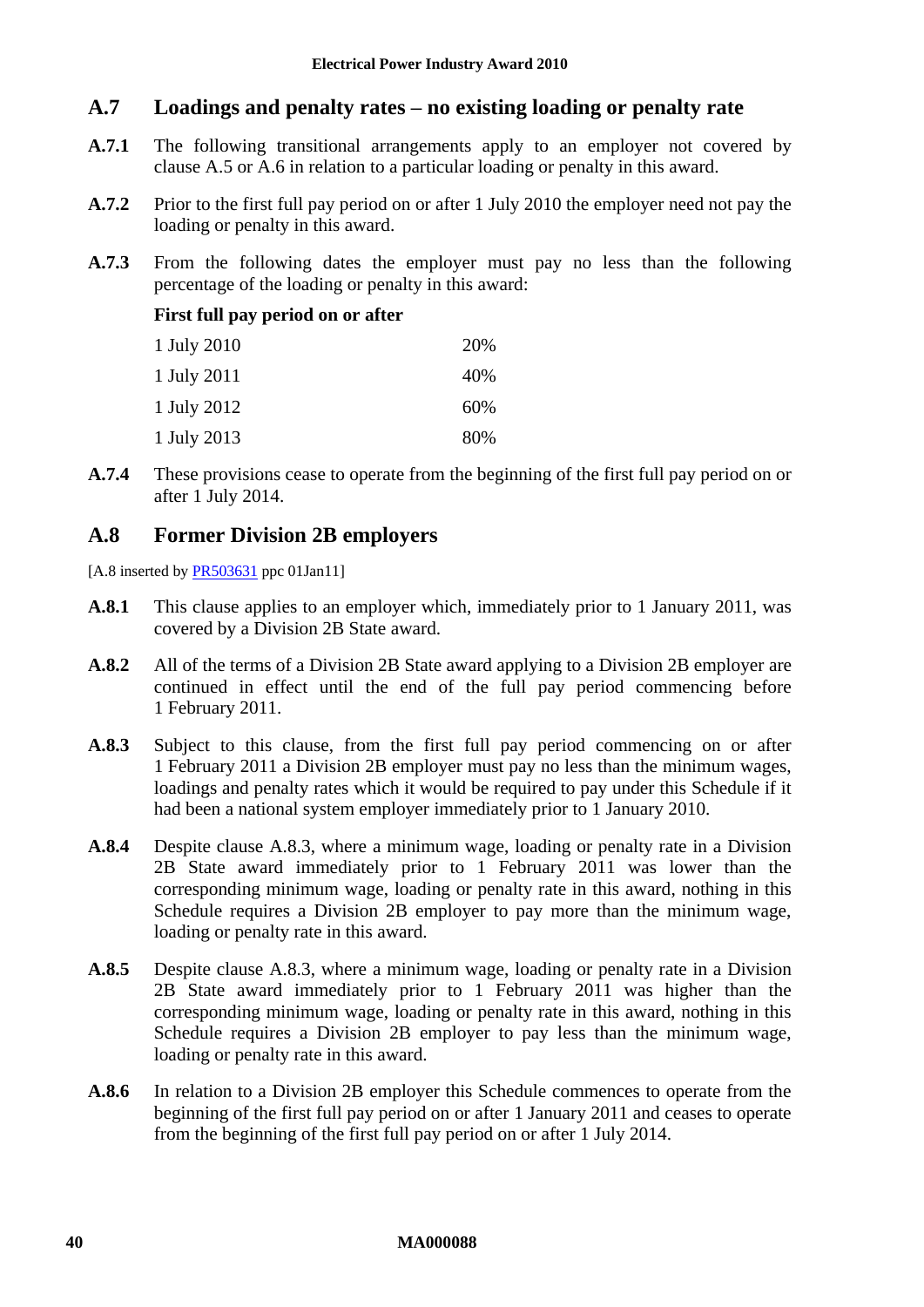# <span id="page-40-0"></span>**Schedule B—Classification Descriptions**

[Varied b[y PR991597\]](http://www.fwc.gov.au/alldocuments/PR991597.htm)

# **B.1 Preamble**

The classification criteria in this schedule provide guidelines to determine the appropriate classification level of persons employed pursuant to this award. In determining the appropriate level, consideration must be given to the typical duties and skills. These are non-exhaustive lists of duties and skills that may be comprehended within the particular level. They are an indicative guide only and at any particular level employees may be expected to undertake duties of any level lower than their own. Employees at any particular level may perform a range of duties and skills, depending on the particular work allocated. The key issue to be looked at in properly classifying an employee is the level of competency and skill that the employee is required to exercise in the work they perform, not the duties they perform per se.

# **B.2 Technical Grade**

# **B.2.1 Technical Grade 1**

An employee who is undertaking structured training so as to enable the employee to perform duties associated with a Power worker. Such structured training is to be completed within 3 months of appointment to this level.

An employee at this level works under direct supervision, and performs routine duties essentially of a manual nature.

Indicative positions include:

- Plant Operator—a suitably qualified operator of plant and equipment with basic competence/experience;
- Power Worker/Non-trade—an employee who undertakes work of a non-trade nature in accordance with their skills and training e.g. trades assistant, store person, labourer.

# **B.2.2 Technical Grade 2**

An employee who is continuing structured training so as to enable the employee to perform a broader range of duties associated with a Power worker.

An employee at this level works under general supervision, either individually or in a team environment and performs a broader range of duties in accordance with their training and skills.

Indicative positions include:

- Skilled Power Worker—an employee who undertakes work in a range of non-trade activities in accordance with their skills and training;
- Mobile Plant Operator—a suitably qualified operator of plant and equipment with general competence/experience.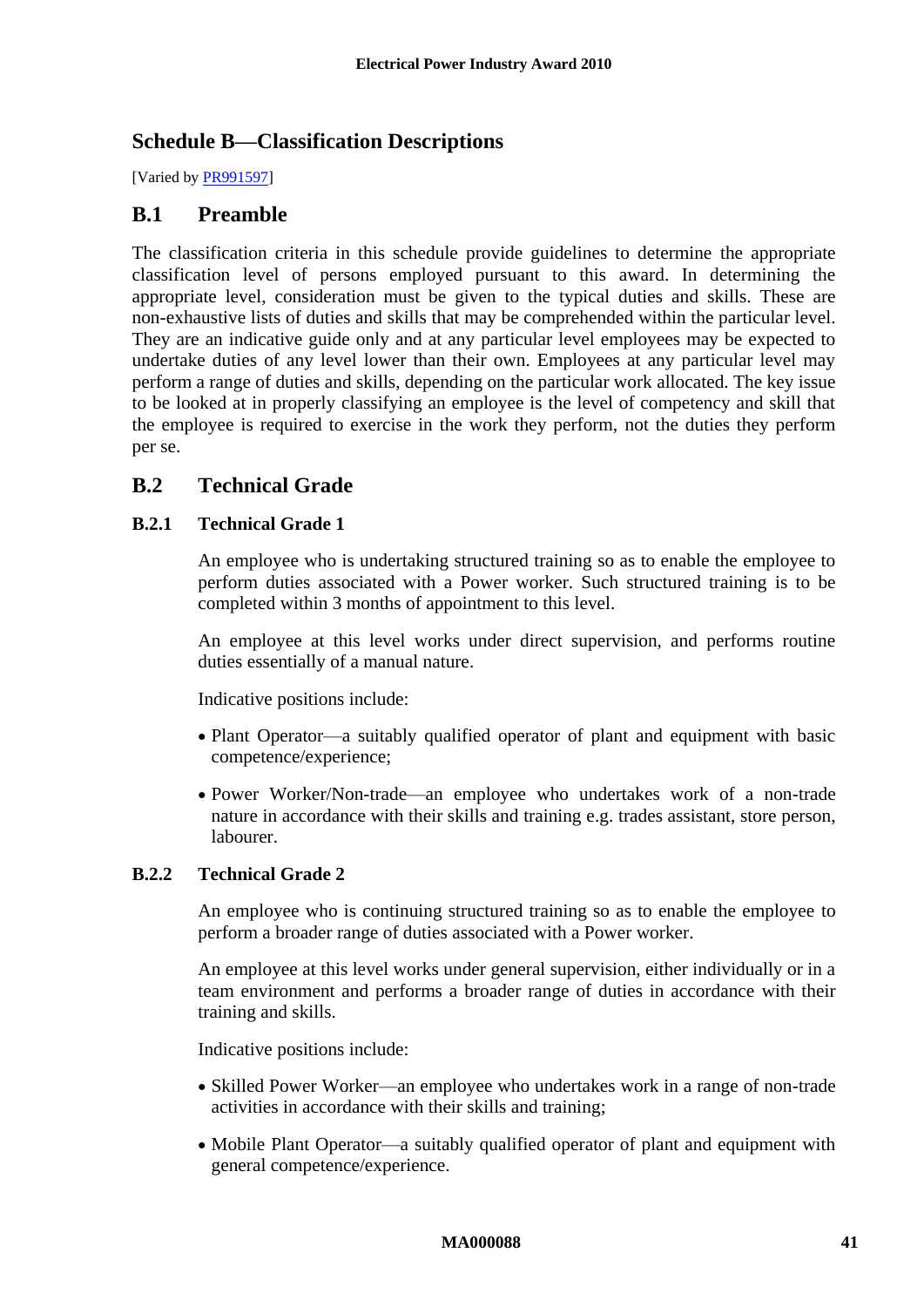### **B.2.3 Technical Grade 3**

An employee who has Certificate III qualifications and/or other structured training to enable the employee to perform a broader range of duties which may include basic design work.

An employee at this level works under general supervision, either individually or in a team environment and performs duties in accordance with their training and skills.

Indicative positions include:

- Tradesperson (including Lines/Cable Person);
- Advanced Plant Operator—an employee experienced in the operation in various plant or equipment applications (such as mobile plant) who possesses the appropriate certificate/ticket for that plant or equipment.

# **B.2.4 Technical Grade 4**

An employee who has additional relevant qualifications or equivalent (post trade or technical) and/or other structured training to enable the employee to perform a broader range of duties.

An employee at this level works under general supervision, either individually or in a team environment and performs duties in accordance with their training and skills.

Indicative positions include:

- Special class tradesperson such as substation, instrumentation and control;
- Live Line Glove & Barrier;
- Designer—an employee technically qualified to design distribution and/or transmission systems;
- Engineering Officer—an employee who is technically or trade qualified such as a technical officer or technician who maintains electronic control systems;
- Supervisor (base trades).

### **B.2.5 Technical Grade 5**

An employee who has additional relevant qualifications or equivalent (post trade or technical) and/or other structured training to enable the employee to perform a broader range of duties.

An employee at this level works under technical guidance and limited supervision, either individually or in a team environment and performs duties in accordance with their training and skills.

Indicative positions include:

- Advanced Class Tradesperson such as protection, metering, communications and generation technicians;
- Supervisor (special class trades);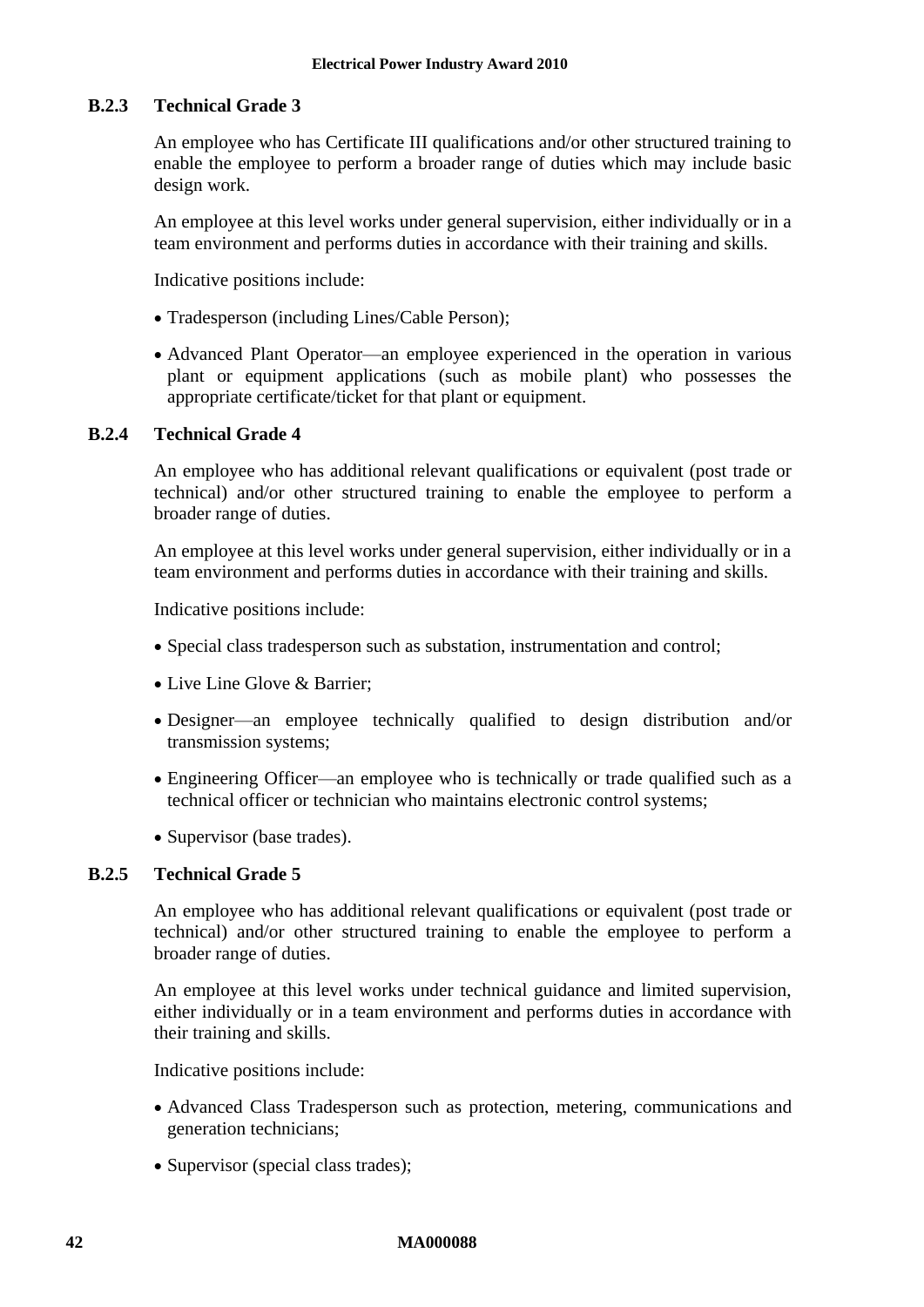- Experienced Engineering Officer;
- Senior Technical Officer/Senior Technician.

### **B.2.6 Technical Grade 6**

An employee who has additional relevant qualifications or equivalent (post trade, technical or degree) and/or other structured training to enable the employee to perform a range of technical or supervisory duties.

An employee at this level provides technical guidance and supervision for either individuals or a team and performs duties in accordance with their training and skills.

Indicative positions include:

• Work Group Supervisor.

### **B.2.7 Technical Grade 7**

An employee who has additional relevant qualifications or equivalent (post trade, technical or degree) and/or other structured training to enable the employee to perform a range of engineering or technical duties with greater expertise or specialisation.

An employee at this level provides expert technical guidance for either individuals or a team and performs duties in accordance with their training and skills.

Indicative positions include:

- Senior Engineering Officer;
- Principal Technical Officer.

### **B.3 Administrative Grade**

### **B.3.1 Administrative Grade 1**

Positions at this grade provide a defined service. Roles are typically administrative/support roles in which employees undertake work in accordance with specifications, guidelines or instructions under direct supervision.

Indicative positions include:

- Meter Reader—an employee with basic numeracy and literacy skills to read devices used to monitor and record the usage of electricity;
- Office Assistant/Receptionist.

### **B.3.2 Administrative Grade 2**

An employee who is continuing structured training so as to enable the employee to perform a broader range of duties associated with an administrative function.

An employee at this level works under general supervision, either individually or in a team environment and performs a broader range of duties in accordance with their training and skills.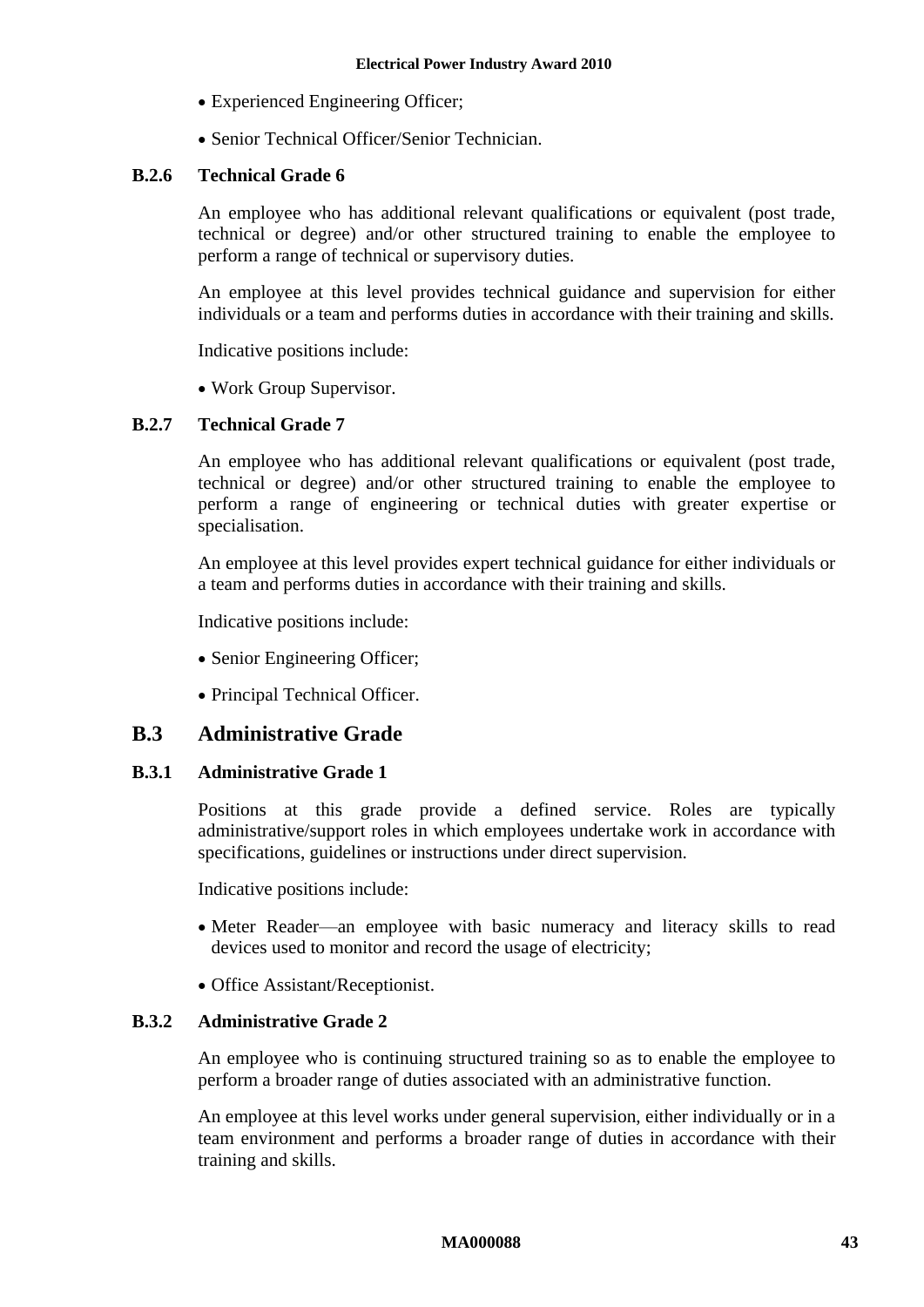Indicative positions include:

- Administrative Officer—an employee with experience and/or relevant training to enable them to perform a range of basic administrative or financial tasks including use of appropriate technology;
- Customer Service Officer—an employee with good interpersonal, computing and telephone skills to operate in a call centre environment.

### **B.3.3 Administrative Grade 3**

An employee who has Certificate III qualifications or equivalent to enable the employee to perform a broader range of administrative duties.

An employee at this level works under general supervision, either individually or in a team environment and performs duties in accordance with their training and skills.

Indicative positions include:

 Administrative Officer—an employee who maintains records, journals or utilises computer packages or records relating to invoices, payroll data, petty cash etc.

# **B.3.4 Administrative Grade 4**

An employee who has additional relevant qualifications or equivalent to enable the employee to perform a broader range of administrative duties.

An employee at this level works under general supervision, either individually or in a team environment and performs duties in accordance with their training and skills. An employee may perform supervisory functions within the scope of the level and assist subordinate employees with on the job training.

Indicative positions include:

- Purchasing/Procurement Officer;
- HR Officer/Adviser;
- Payroll/Accounts Officer.

### **B.3.5 Administrative Grade 5**

An employee who has additional relevant qualifications or equivalent to enable the employee to perform an extensive range of administrative duties. This may require the application of specialist training or extensive experience to interpret advanced or complex problems.

An employee at this level works under limited supervision, either individually or in a team environment and performs duties in accordance with their training and skills.

Indicative positions include:

 Senior Administrative Officer—an employee with extensive experience and/or relevant qualifications enabling them to perform administrative or financial tasks or project coordination. This may include guidance, supervision or instruction to employees at lower levels.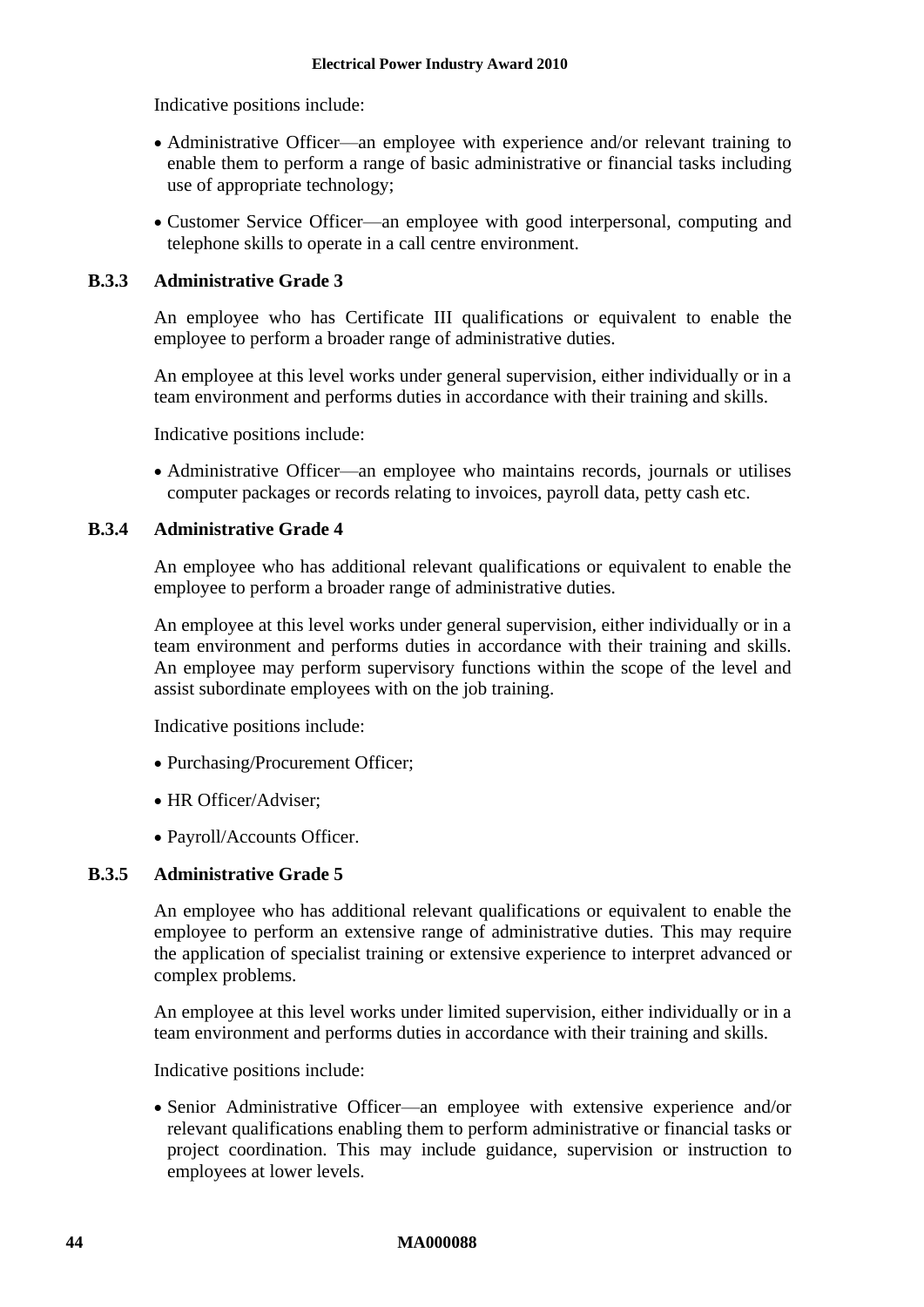### **B.3.6 Administrative Grade 6**

An employee who has higher level qualifications or equivalent to enable the employee to perform a high level range of administrative duties or supervisory functions.

An employee at this level provides expertise in administrative guidance and supervision for either individuals or a team and performs duties in accordance with their training and skills.

Indicative positions include:

- Senior Administrative Officer:
- Senior Finance Officer:
- Administrative Team Leader.

# **B.4 Professional/Managerial/Specialist Grade**

### **B.4.1 Professional/Managerial/Specialist Grade 5**

A professional employee at this level possesses qualifications required for their discipline (for example accounting, engineering, human resources, information technology, science, management or other relevant discipline).

A professional employee at this level undertakes initial professional tasks of limited scope and complexity. Under supervision from higher level professional employees as to method of approach and requirements, the professional employee performs normal professional work and exercises individual judgment and initiative in the application of professional principles, techniques and methods.

The professional employee may assign and check work of technical employees assigned to work on a common project.

### **B.4.2 Professional/Managerial/Specialist Grade 7**

A professional employee at this level performs duties requiring the application of mature knowledge. The employee is an experienced professional who plans and conducts work without detailed supervision but with guidance on unusual features of work and who is usually engaged on more responsible assignments.

An employee may plan, direct, co-ordinate and supervise the work of other professional or technical employees.

A managerial or specialist employee at this level works independently as a specialist and or a senior member of a project team, exercising limited managerial responsibility where they are accountable for output.

### **B.4.3 Professional/Managerial/Specialist Grade 8**

An employee at this level takes initiative, makes independent decisions and formulates policies and procedures within established frameworks to obtain the best performance and results. Duties are assigned in broad objectives and are reviewed for policy, soundness of approach, accomplishment and effectiveness. An employee may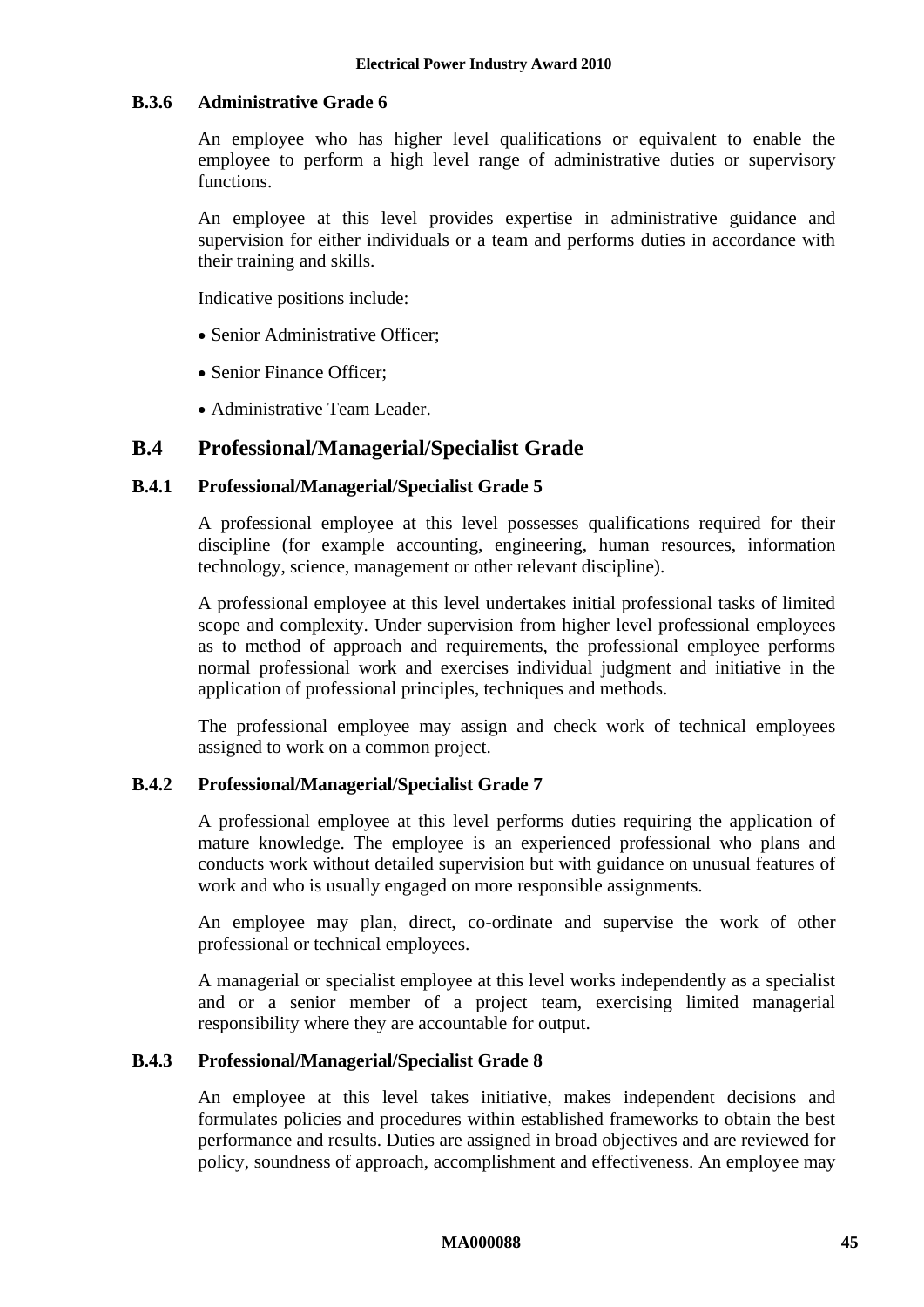### **Electrical Power Industry Award 2010**

plan, direct, manage, co-ordinate and supervise the work of other employees including administrative, professional, specialist or technical employees.

The employee may be a team leader having broad understanding spanning more than one professional field of work, or be a recognised authority within a particular specialised field of expertise, or both.

The employee gives expert technical advice to management and other units and takes responsibility for development and provision of systems, facilities and functions.

### **B.4.4 Professional/Managerial/Specialist Grade 10**

An employee at this level undertakes professional, managerial or specialist work involving considerable independence, originality, ingenuity and judgment in their discipline. Duties are assigned in broad objectives and are reviewed for policy, soundness of approach, accomplishment and effectiveness.

The employee translates broader corporate objectives, strategies and policies into specific objectives, strategies and policies realisable by the organisation unit.

### **B.4.5 Professional/Managerial/Specialist Grade 11**

An employee at this level undertakes professional, managerial or specialist work involving a high degree of independence, originality, ingenuity and judgment in their discipline.

Duties are assigned in broad objectives and are reviewed for policy, soundness of approach, accomplishment and effectiveness. An employee may plan, direct, manage, co-ordinate and supervise the work of other employees including administrative, professional, specialist or technical employees.

The employee may manage a diverse group of people to expected outcomes within established organisational protocols.

The employee may be a recognised expert in a specialist field of crucial importance and takes overall responsibility for the provision and control of systems, resources, facilities, functions and major investigations. The employee provides expert advice to senior levels to enable decisions to be made which affect significant programs. The employee would influence policy and strategy and normally formulate it.

# **B.5 Operations Grade**

# **B.5.1 Operations Grade 2**

An employee at this level works under general supervision, either individually or in a team environment and performs duties in accordance with their training and skills.

Indicative positions include:

• Mine Operator—operates complex mining equipment and large machinery.

### **B.5.2 Operations Grade 3**

An employee at this level works under general supervision, either individually or in a team environment and performs duties in accordance with their training and skills.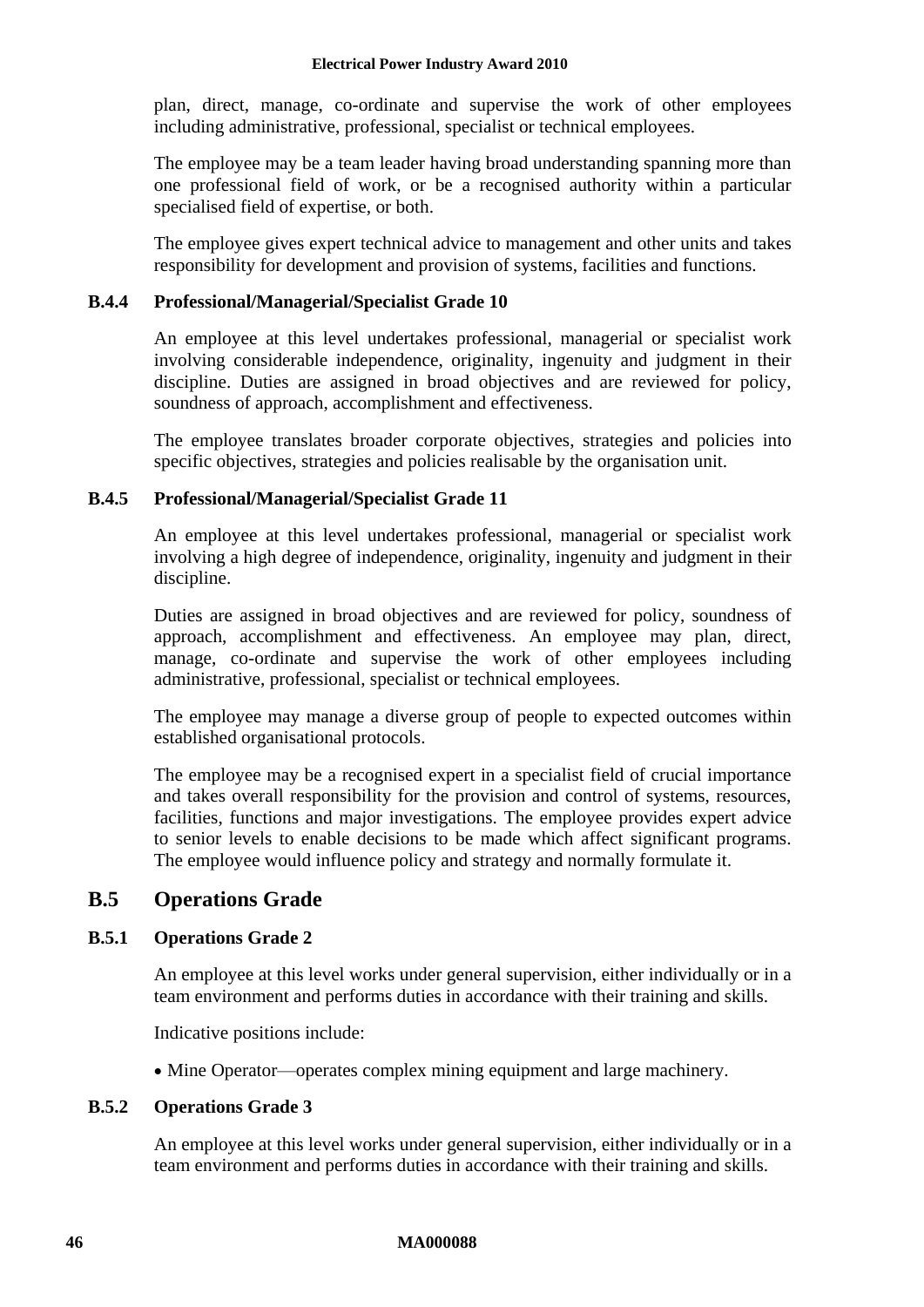Indicative positions include:

 Dredge Driver—an employee who has been trained and tested to a competent level in all facets of working with and operating large earth moving and coal digging machinery in an open cut mine.

### **B.5.3 Operations Grade 5**

An employee at this level works under direct technical guidance and supervision, either individually or in a team environment and performs duties in accordance with their training and skills. The employee is directly engaged in the control and operation of electricity generation (ancillary plant), transmission and or distribution systems. The employee is engaged in tasks including but not limited to monitoring, operating and non-technical maintenance of plant and equipment, and training, supervising and co-ordinating for the above.

Indicative positions include:

- Ancillary Plant Operator (coal plant operator; ash and dust operator);
- System Control Room Operator/System Operator;
- Fault Analysis Officer;
- Plant Controller/Control Room Operator—an employee qualified to operate or control plant/network/distribution systems under supervision.

### **B.5.4 Operations Grade 6**

An employee at this level works under general technical guidance and supervision, either individually or in a team environment and performs duties in accordance with their training and skills. The employee is engaged in the control and operation of complex electricity transmission and/or distribution systems. The employee is engaged in tasks including but not limited to monitoring, operating and maintenance of plant and equipment, and training, supervising and co-ordinating for the above.

Indicative positions include:

• System Control Room Operator/System Operator.

### **B.5.5 Operations Grade 7**

An employee at this level works under limited technical guidance and supervision, either individually or in a team environment and performs duties in accordance with their training and skills. The employee is engaged in the control and operation of more complex electricity generation, transmission and or distribution systems. The employee is engaged in tasks including but not limited to monitoring, operating and maintenance of plant and equipment, and training, supervising and co-ordinating for the above.

Indicative positions include:

- Power Station Plant Operator;
- System Operator.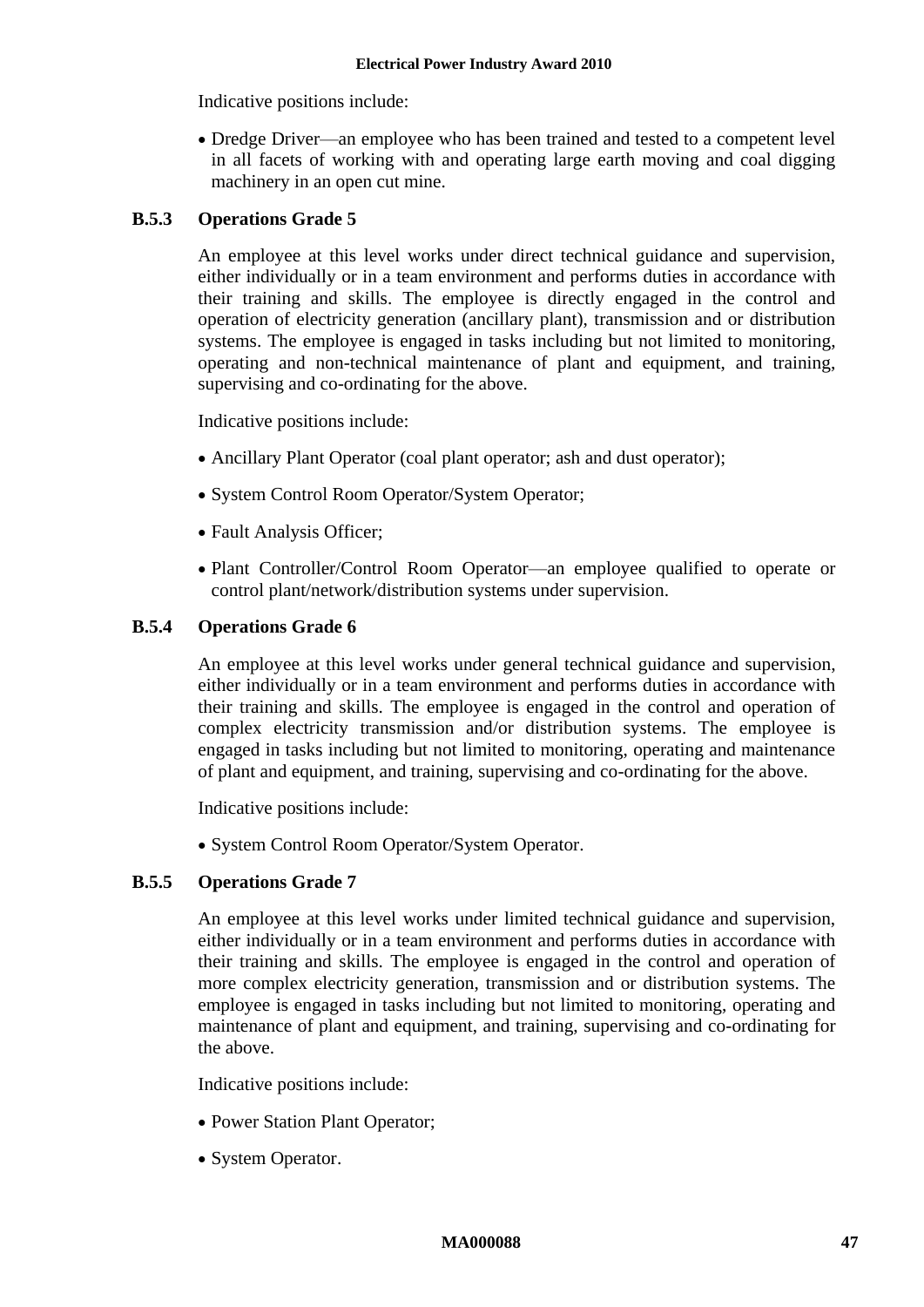### **B.5.6 Operations Grade 8**

An employee at this level provides technical guidance and supervision and performs duties in accordance with their training and skills. The employee is directly responsible for the control and operation of electricity generation units, transmission, distribution systems or the management of mine operations. The employee is engaged in tasks including but not limited to monitoring and control, maintenance of plant and equipment, and training, supervising and co-ordinating for the above.

Indicative positions include:

- Mine Shift Manager;
- Power Station Plant Controller—an employee qualified to operate and control unitised power plant and supervise personnel;
- System/Network Controller—an employee with appropriate technical qualification who operates a complex distribution and/or transmission network.

### **B.5.7 Operations Grade 10**

An employee at this level provides high level technical guidance and supervision and performs duties in accordance with their training and skills. The employee manages on-shift operations of large power stations and has extensive industry experience.

Indicative positions include:

• Power Station Shift Manager.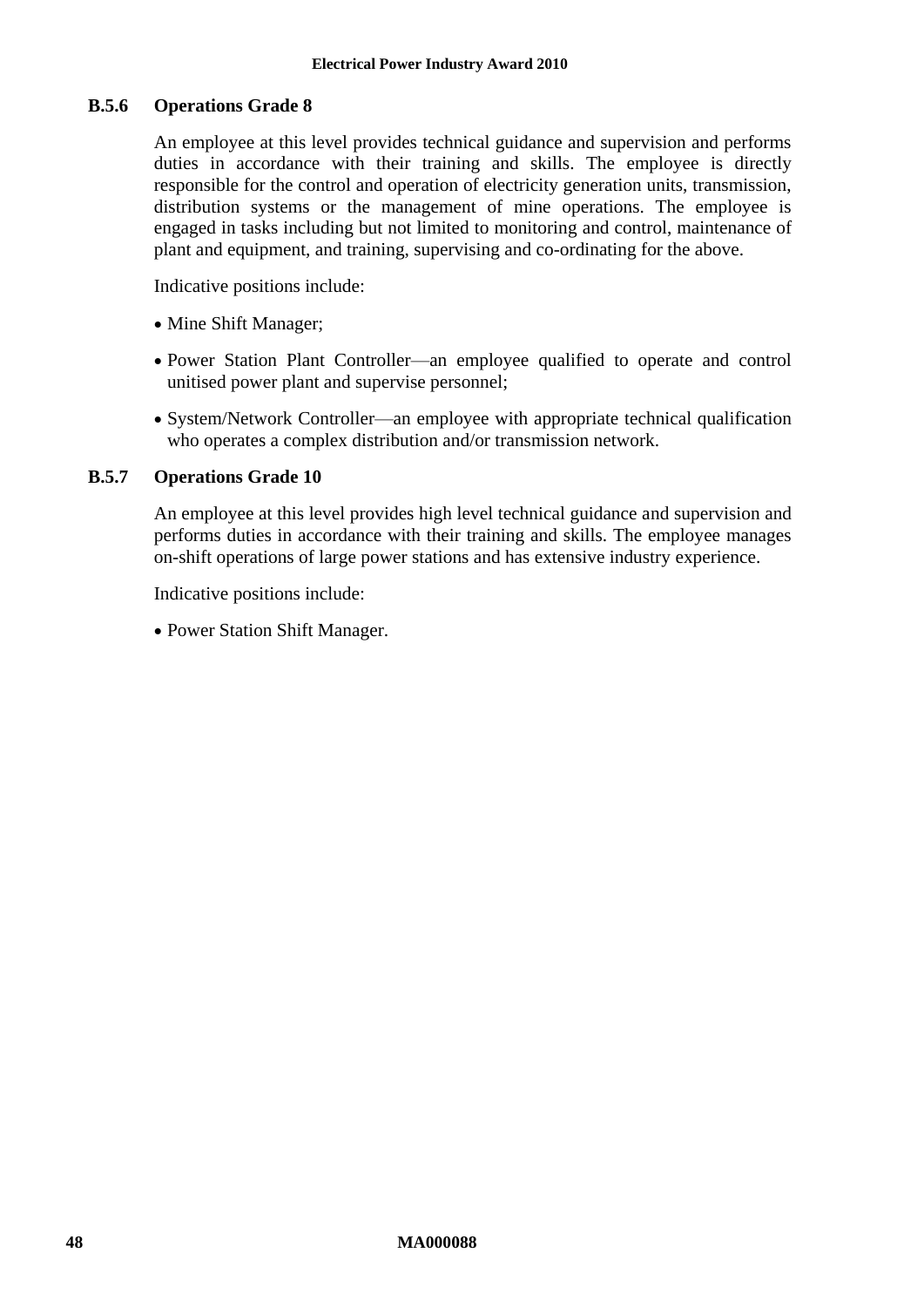# <span id="page-48-0"></span>**Schedule C—Supported Wage System**

[Varied by [PR991597,](http://www.fwc.gov.au/alldocuments/PR991597.htm) [PR994522,](http://www.fwc.gov.au/awardsandorders/html/PR994522.htm) [PR998748,](http://www.fwc.gov.au/awardsandorders/html/PR998748.htm) [PR510670,](http://www.fwc.gov.au/awardsandorders/html/PR510670.htm) [PR525068,](http://www.fwc.gov.au/awardsandorders/html/PR525068.htm) [PR537893,](http://www.fwc.gov.au/awardsandorders/html/PR537893.htm) [PR542208,](http://www.fwc.gov.au/awardsandorders/html/PR542208.htm) [PR551831,](http://www.fwc.gov.au/awardsandorders/html/PR551831.htm) [PR568050,](http://www.fwc.gov.au/awardsandorders/html/PR568050.htm) [PR581528,](http://www.fwc.gov.au/awardsandorders/html/PR581528.htm) PR5926891

**C.1** This schedule defines the conditions which will apply to employees who because of the effects of a disability are eligible for a supported wage under the terms of this award.

[C.2 varied by  $PR568050$  ppc 01Jul15]

**C.2** In this schedule:

**approved assessor** means a person accredited by the management unit established by the Commonwealth under the supported wage system to perform assessments of an individual's productive capacity within the supported wage system

**assessment instrument** means the tool provided for under the supported wage system that records the assessment of the productive capacity of the person to be employed under the supported wage system

**disability support pension** means the Commonwealth pension scheme to provide income security for persons with a disability as provided under the *Social Security Act 1991* (Cth), as amended from time to time, or any successor to that scheme

**relevant minimum wage** means the minimum wage prescribed in this award for the class of work for which an employee is engaged

**supported wage system** (SWS) means the Commonwealth Government system to promote employment for people who cannot work at full award wages because of a disability, as documented in the Supported Wage System Handbook. The Handbook is available from the following website: [www.jobaccess.gov.au](http://www.jobaccess.gov.au/)

**SWS wage assessment agreement** means the document in the form required by the Department of Social Services that records the employee's productive capacity and agreed wage rate

# **C.3 Eligibility criteria**

- **C.3.1** Employees covered by this schedule will be those who are unable to perform the range of duties to the competence level required within the class of work for which the employee is engaged under this award, because of the effects of a disability on their productive capacity and who meet the impairment criteria for receipt of a disability support pension.
- **C.3.2** This schedule does not apply to any existing employee who has a claim against the employer which is subject to the provisions of workers compensation legislation or any provision of this award relating to the rehabilitation of employees who are injured in the course of their employment.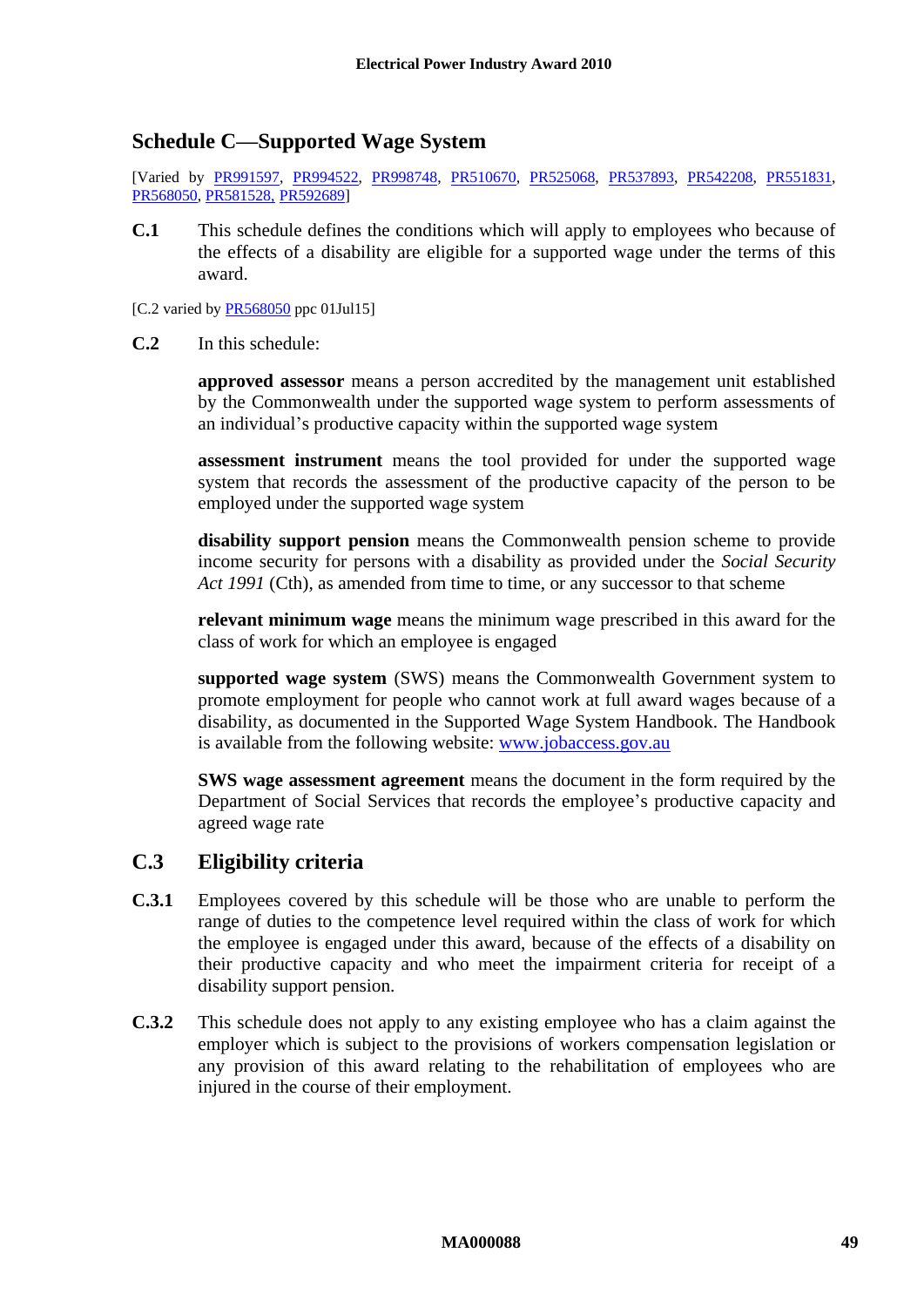# **C.4 Supported wage rates**

**C.4.1** Employees to whom this schedule applies will be paid the applicable percentage of the relevant minimum wage according to the following schedule:

| Assessed capacity (clause C.5) Relevant minimum wage |               |
|------------------------------------------------------|---------------|
| $\frac{0}{0}$                                        | $\frac{0}{0}$ |
| 10                                                   | 10            |
| 20                                                   | 20            |
| 30                                                   | 30            |
| 40                                                   | 40            |
| 50                                                   | 50            |
| 60                                                   | 60            |
| $70\,$                                               | $70\,$        |
| 80                                                   | 80            |
| 90                                                   | 90            |

[C.4.2 varied by [PR994522,](http://www.fwc.gov.au/awardsandorders/html/PR994522.htm) [PR998748,](http://www.fwc.gov.au/awardsandorders/html/PR998748.htm) [PR510670,](http://www.fwc.gov.au/awardsandorders/html/PR510670.htm) [PR525068,](http://www.fwc.gov.au/awardsandorders/html/PR525068.htm) [PR537893,](http://www.fwc.gov.au/awardsandorders/html/PR537893.htm) [PR551831,](http://www.fwc.gov.au/awardsandorders/html/PR551831.htm) [PR568050,](http://www.fwc.gov.au/awardsandorders/html/PR568050.htm) [PR581528,](http://www.fwc.gov.au/awardsandorders/html/PR581528.htm) [PR592689](http://www.fwc.gov.au/awardsandorders/html/PR592689.htm) ppc 01Jul17]

- **C.4.2** Provided that the minimum amount payable must be not less than \$84 per week.
- **C.4.3** Where an employee's assessed capacity is 10%, they must receive a high degree of assistance and support.

# <span id="page-49-0"></span>**C.5 Assessment of capacity**

- **C.5.1** For the purpose of establishing the percentage of the relevant minimum wage, the productive capacity of the employee will be assessed in accordance with the Supported Wage System by an approved assessor, having consulted the employer and employee and, if the employee so desires, a union which the employee is eligible to join.
- **C.5.2** All assessments made under this schedule must be documented in an SWS wage assessment agreement, and retained by the employer as a time and wages record in accordance with the Act.

### **C.6 Lodgement of SWS wage assessment agreement**

[C.6.1 varied by [PR542208](http://www.fwc.gov.au/awardsandorders/html/PR542208.htm) ppc 04Dec13]

**C.6.1** All SWS wage assessment agreements under the conditions of this schedule, including the appropriate percentage of the relevant minimum wage to be paid to the employee, must be lodged by the employer with the Fair Work Commission.

[C.6.2 varied by **PR542208** ppc 04Dec13]

**C.6.2** All SWS wage assessment agreements must be agreed and signed by the employee and employer parties to the assessment. Where a union which has an interest in the award is not a party to the assessment, the assessment will be referred by the Fair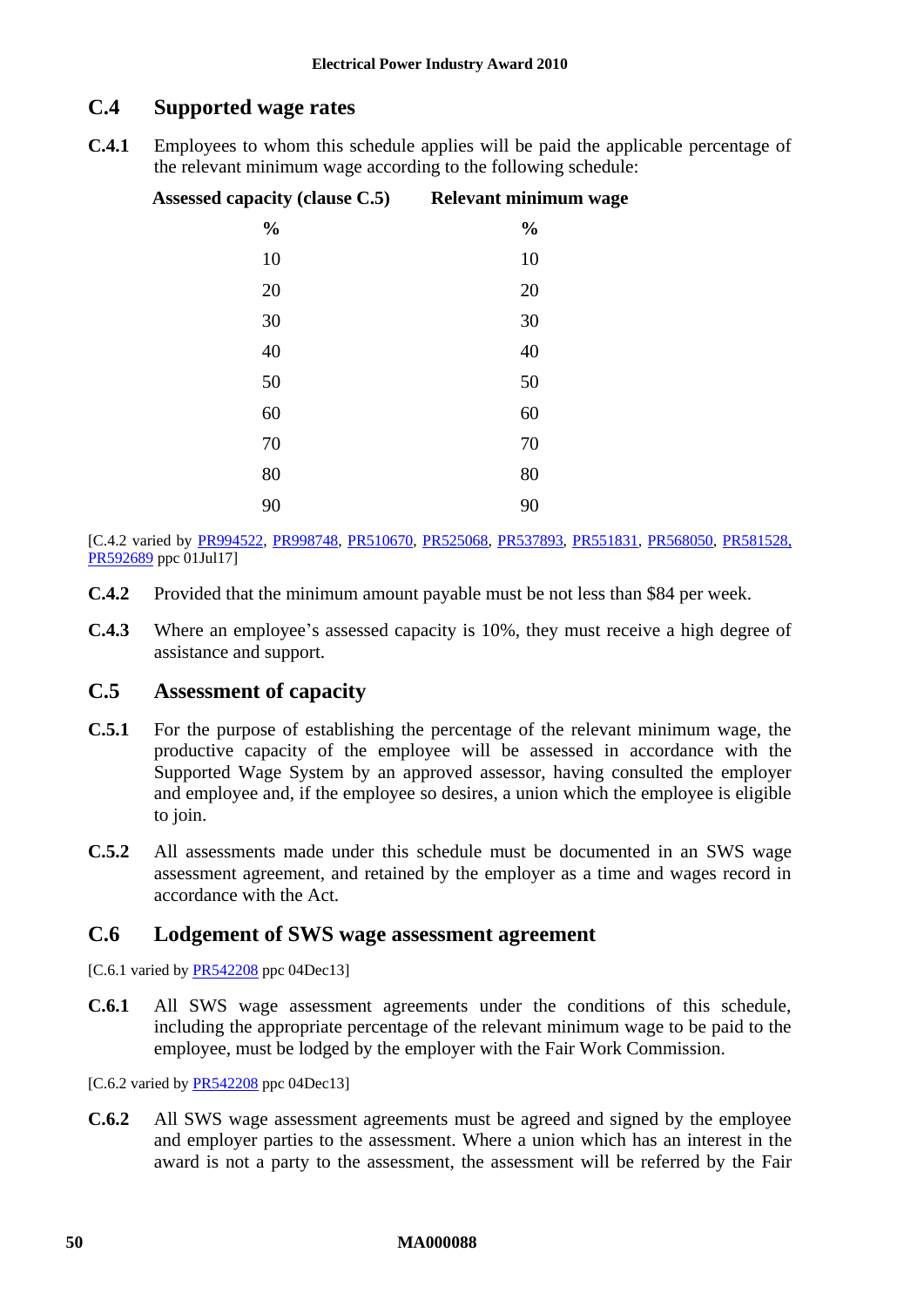Work Commission to the union by certified mail and the agreement will take effect unless an objection is notified to the Fair Work Commission within 10 working days.

# **C.7 Review of assessment**

The assessment of the applicable percentage should be subject to annual or more frequent review on the basis of a reasonable request for such a review. The process of review must be in accordance with the procedures for assessing capacity under the supported wage system.

# **C.8 Other terms and conditions of employment**

Where an assessment has been made, the applicable percentage will apply to the relevant minimum wage only. Employees covered by the provisions of this schedule will be entitled to the same terms and conditions of employment as other workers covered by this award on a pro rata basis.

# **C.9 Workplace adjustment**

An employer wishing to employ a person under the provisions of this schedule must take reasonable steps to make changes in the workplace to enhance the employee's capacity to do the job. Changes may involve re-design of job duties, working time arrangements and work organisation in consultation with other workers in the area.

# **C.10 Trial period**

- **C.10.1** In order for an adequate assessment of the employee's capacity to be made, an employer may employ a person under the provisions of this schedule for a trial period not exceeding 12 weeks, except that in some cases additional work adjustment time (not exceeding four weeks) may be needed.
- **C.10.2** During that trial period the assessment of capacity will be undertaken and the percentage of the relevant minimum wage for a continuing employment relationship will be determined.

[C.10.3 varied by [PR994522,](http://www.fwc.gov.au/awardsandorders/html/PR994522.htm) [PR998748,](http://www.fwc.gov.au/awardsandorders/html/PR998748.htm) [PR510670,](http://www.fwc.gov.au/awardsandorders/html/PR510670.htm) [PR525068,](http://www.fwc.gov.au/awardsandorders/html/PR525068.htm) [PR537893,](http://www.fwc.gov.au/awardsandorders/html/PR537893.htm) [PR551831,](http://www.fwc.gov.au/awardsandorders/html/PR551831.htm) [PR568050,](http://www.fwc.gov.au/awardsandorders/html/PR568050.htm) [PR581528,](http://www.fwc.gov.au/awardsandorders/html/PR581528.htm) [PR592689](http://www.fwc.gov.au/awardsandorders/html/PR592689.htm) ppc 01Jul17]

- **C.10.3** The minimum amount payable to the employee during the trial period must be no less than \$84 per week.
- **C.10.4** Work trials should include induction or training as appropriate to the job being trialled.
- **C.10.5** Where the employer and employee wish to establish a continuing employment relationship following the completion of the trial period, a further contract of employment will be entered into based on the outcome of assessment under clause [C.5.](#page-49-0)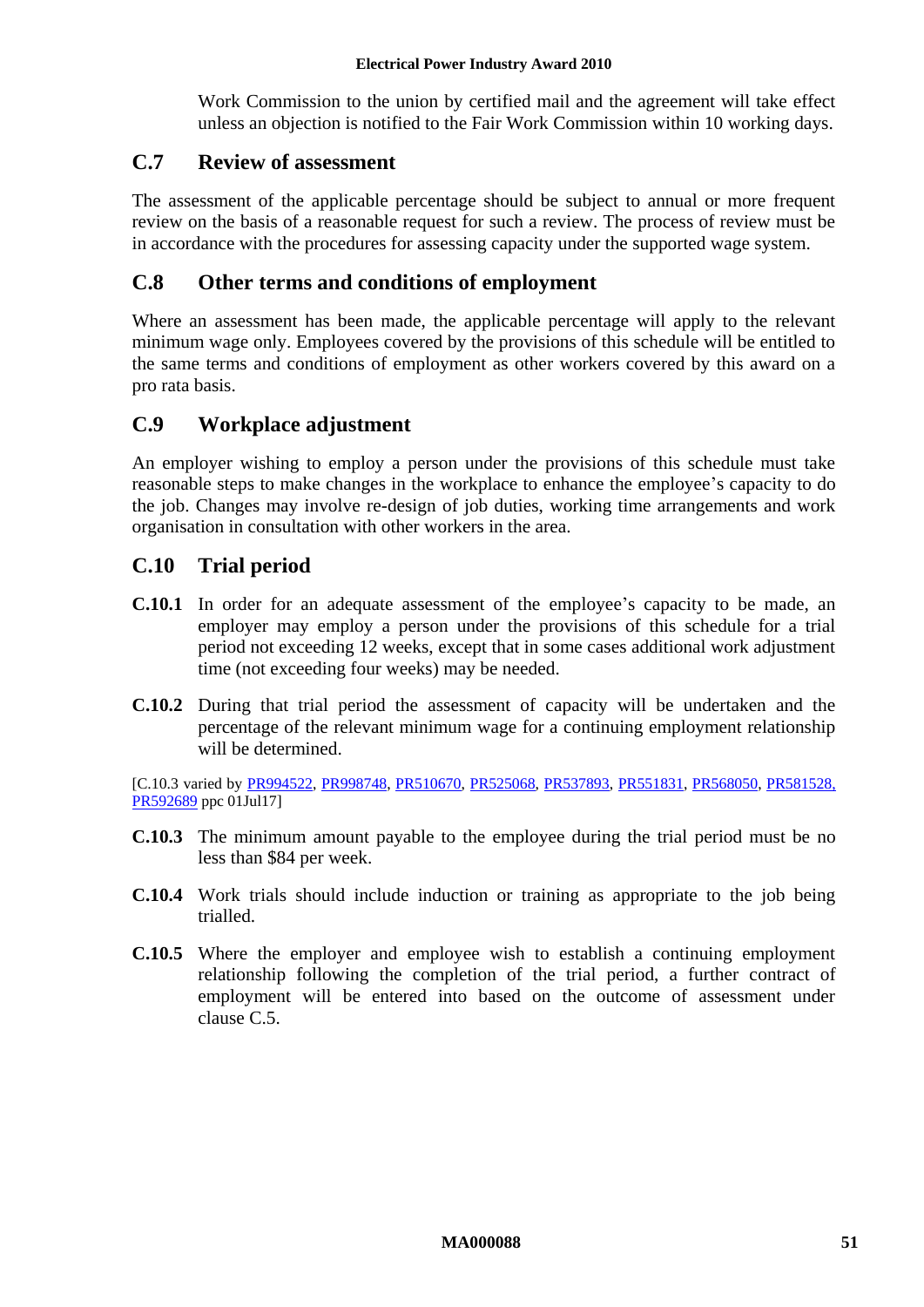# <span id="page-51-0"></span>**Schedule D—National Training Wage**

[Varied by [PR991597,](http://www.fwc.gov.au/alldocuments/PR991597.htm) [PR994522,](http://www.fwc.gov.au/awardsandorders/html/PR994522.htm) [PR997993,](http://www.fwc.gov.au/awardsandorders/html/PR997993.htm) [PR509119,](http://www.fwc.gov.au/awardsandorders/html/PR509119.htm) [PR522950,](http://www.fwc.gov.au/awardsandorders/html/PR522950.htm) [PR536753,](http://www.fwc.gov.au/awardsandorders/html/PR536753.htm) [PR545787,](http://www.fwc.gov.au/awardsandorders/html/PR545787.htm) [PR551676,](http://www.fwc.gov.au/awardsandorders/html/PR551676.htm) [PR566767,](https://www.fwc.gov.au/awardsandorders/html/PR566767.htm) [PR579873;](http://www.fwc.gov.au/awardsandorders/html/PR579873.htm) deleted by [PR593863](http://www.fwc.gov.au/awardsandorders/html/PR593863.htm) ppc 01Jul17]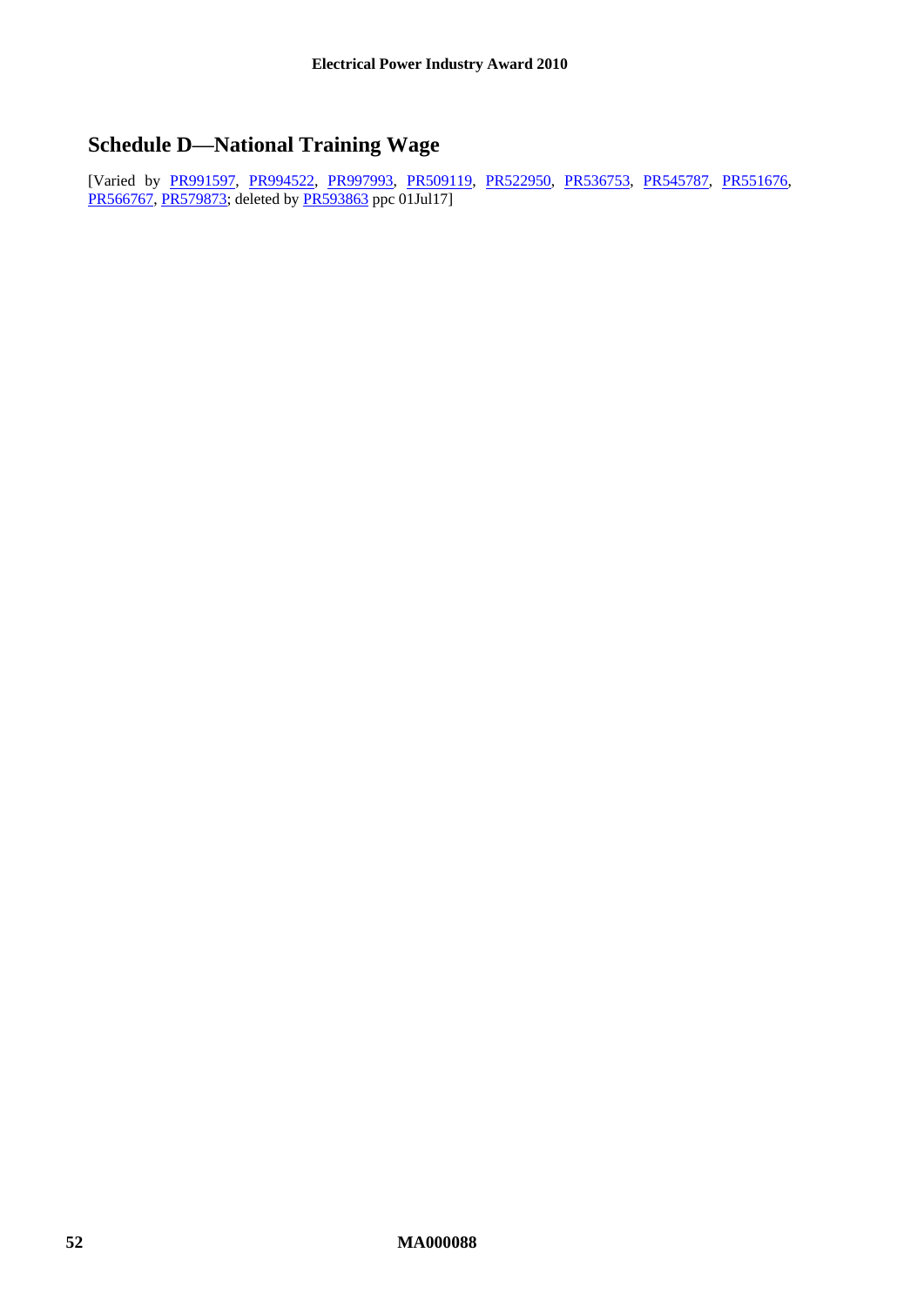# <span id="page-52-0"></span>**Schedule E—School-based Apprentices**

[Varied b[y PR991597,](http://www.fwc.gov.au/alldocuments/PR991597.htm) [PR544629\]](http://www.fwc.gov.au/awardsandorders/html/PR544629.htm)

- **E.1** This schedule applies to school-based apprentices. A school-based apprentice is a person who is undertaking an apprenticeship in accordance with this schedule while also undertaking a course of secondary education.
- **E.2** A school-based apprenticeship may be undertaken in the trades covered by this award under a training agreement or contract of training for an apprentice declared or recognised by the relevant State or Territory authority.
- <span id="page-52-1"></span>**E.3** The relevant minimum wages for full-time junior and adult apprentices provided for in this award, calculated hourly, will apply to school-based apprentices for total hours worked including time deemed to be spent in off-the-job training.
- **E.4** For the purposes of clause [E.3,](#page-52-1) where an apprentice is a full-time school student, the time spent in off-the-job training for which the apprentice must be paid is 25% of the actual hours worked each week on-the-job. The wages paid for training time may be averaged over the semester or year.
- **E.5** A school-based apprentice must be allowed, over the duration of the apprenticeship, the same amount of time to attend off-the-job training as an equivalent full-time apprentice.
- **E.6** For the purposes of this schedule, off-the-job training is structured training delivered by a Registered Training Organisation separate from normal work duties or general supervised practice undertaken on the job.
- **E.7** The duration of the apprenticeship must be as specified in the training agreement or contract for each apprentice but must not exceed six years.

[E.8 substituted by **PR544629** ppc 01Jan14]

**E.8** School-based apprentices progress through the relevant wage scale at the rate of 12 months progression for each two years of employment as an apprentice, or at the rate of competency based progression if provided for in this award.

[E.9 substituted by [PR544629](http://www.fwc.gov.au/awardsandorders/html/PR544629.htm) ppc 01Jan14]

**E.9** The apprentice wage scales are based on a standard full-time apprenticeship of four years (unless the apprenticeship is of three years duration), or stages of competency based progression if provided for in this award. The rate of progression reflects the average rate of skill acquisition expected from the typical combination of work and training for a school-based apprentice undertaking the applicable apprenticeship.

[E.10 substituted by [PR544629](http://www.fwc.gov.au/awardsandorders/html/PR544629.htm) ppc 01Jan14]

- **E.10** If an apprentice converts from school-based to full-time, the successful completion of competencies (if provided for in this award) and all time spent as a full-time apprentice will count for the purposes of progression through the relevant wage scale in addition to the progression achieved as a school-based apprentice.
- **E.11** School-based apprentices are entitled pro rata to all of the other conditions in this award.

### **MA000088 53**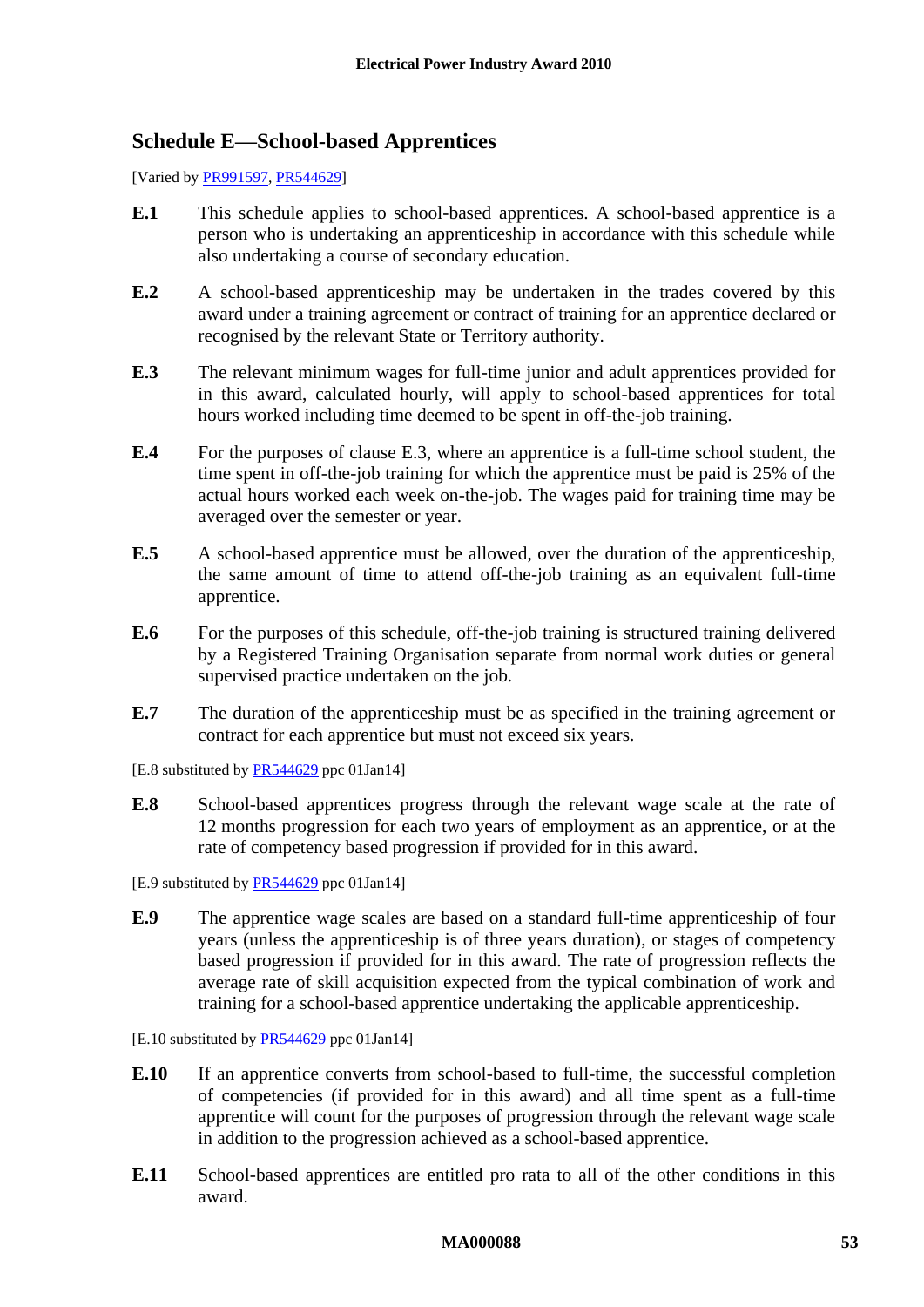# <span id="page-53-0"></span>**Schedule F—2017 Part-day Public Holidays**

[Sched F inserted by [PR532628](http://www.fwc.gov.au/awardsandorders/html/pr532628.htm) ppc 23Nov12; renamed and varied by [PR544519](http://www.fwc.gov.au/awardsandorders/html/pr544519.htm) ppc 21Nov13; renamed and varied b[y PR557581,](http://www.fwc.gov.au/awardsandorders/html/PR557581.htm) [PR573679,](http://www.fwc.gov.au/awardsandorders/html/PR573679.htm) [PR580863,](http://www.fwc.gov.au/awardsandorders/html/PR580863.htm) [PR598110](http://www.fwc.gov.au/documents/awardsandorders/html/pr598110.htm) ppc 04Dec171

This schedule operates in conjunction with award provisions dealing with public holidays.

- <span id="page-53-1"></span>**F.1** Where a part-day public holiday is declared or prescribed between 7.00 pm and midnight on Christmas Eve (24 December 2017) or New Year's Even (31 December 2017) the following will apply on Christmas Eve and New Year's Eve and will override any provision in this award relating to public holidays to the extent of the inconsistency:
	- **(a)** All employees will have the right to refuse to work on the part-day public holiday if the request to work is not reasonable or the refusal is reasonable as provided for in the NES.
	- **(b)** Where a part-time or full-time employee is usually rostered to work ordinary hours between 7.00 pm and midnight but as a result of exercising their right under the NES does not work, they will be paid their ordinary rate of pay for such hours not worked.
	- **(c)** Where a part-time or full-time employee is usually rostered to work ordinary hours between 7.00 pm and midnight but as a result of being on annual leave does not work, they will be taken not to be on annual leave between those hours of 7.00pm and midnight that they would have usually been rostered to work and will be paid their ordinary rate of pay for such hours.
	- **(d)** Where a part-time or full-time employee is usually rostered to work ordinary hours between 7.00 pm and midnight, but as a result of having a rostered day off (RDO) provided under this award, does not work, the employee will be taken to be on a public holiday for such hours and paid their ordinary rate of pay for those hours.
	- **(e)** Where an employee works any hours between 7.00 pm and midnight they will be entitled to the appropriate public holiday penalty rate (if any) in this award for those hours worked.
	- **(f)** An employee not rostered to work between 7.00 pm and midnight, other than an employee who has exercised their right in accordance with clause [F.1\(a\),](#page-53-1) will not be entitled to another day off, another day's pay or another day of annual leave as a result of the part-day public holiday.
	- **(g)** Nothing in this schedule affects the right of an employee and employer to agree to substitute public holidays.

This schedule is not intended to detract from or supplement the NES.

This schedule is an interim provision and subject to further review.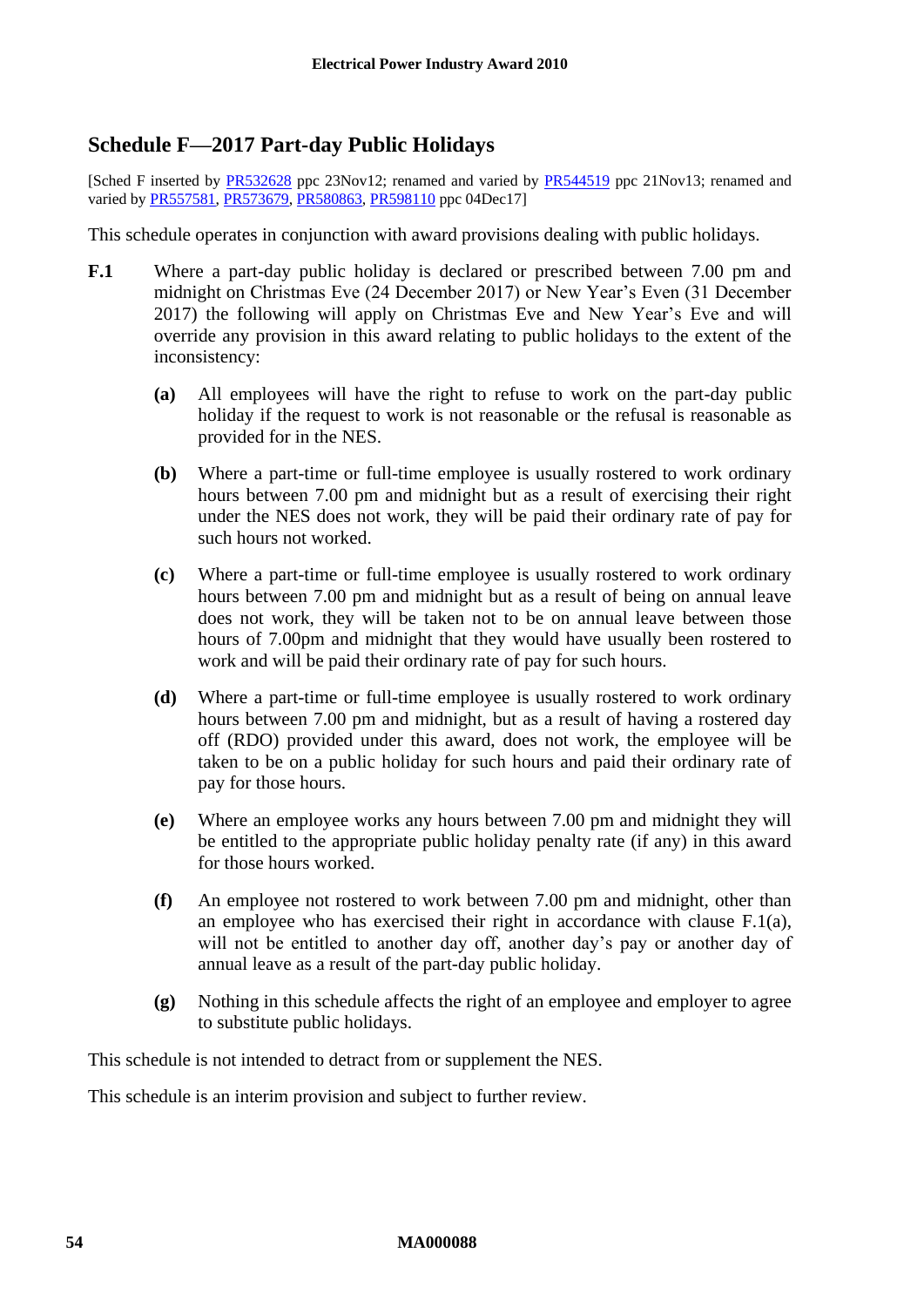#### **Electrical Power Industry Award 2010**

# <span id="page-54-0"></span>**Schedule G—Agreement to Take Annual Leave in Advance**

[Sched G inserted b[y PR582996](http://www.fwc.gov.au/awardsandorders/html/PR582996.htm) ppc 29Jul16]

Link to PDF copy of [Agreement to Take Annual Leave in Advance.](http://www.fwc.gov.au/documents/documents/modern_awards/leave-in-advance-agreement.pdf)

Name of employee: \_\_\_\_\_\_\_\_\_\_\_\_\_\_\_\_\_\_\_\_\_\_\_\_\_\_\_\_\_\_\_\_\_\_\_\_\_\_\_\_\_\_\_\_\_

Name of employer:

**The employer and employee agree that the employee will take a period of paid annual leave before the employee has accrued an entitlement to the leave:**

The amount of leave to be taken in advance is: hours/days

The leave in advance will commence on:  $\qquad$  /20

Signature of employee: \_\_\_\_\_\_\_\_\_\_\_\_\_\_\_\_\_\_\_\_\_\_\_\_\_\_\_\_\_\_\_\_\_\_\_\_\_\_\_\_

Date signed:  $\frac{\ }{\ }$  /20

Name of employer representative:  $\overline{\phantom{a}}$ 

Signature of employer representative: \_\_\_\_\_\_\_\_\_\_\_\_\_\_\_\_\_\_\_\_\_\_\_\_\_\_\_\_\_\_\_\_\_\_\_\_\_\_\_\_

Date signed:  $\angle$   $/20$ 

*[If the employee is under 18 years of age - include:]*

**I agree that:**

**if, on termination of the employee's employment, the employee has not accrued an entitlement to all of a period of paid annual leave already taken under this agreement, then the employer may deduct from any money due to the employee on termination an amount equal to the amount that was paid to the employee in respect of any part of the period of annual leave taken in advance to which an entitlement has not been accrued.**

Name of parent/guardian: \_\_\_\_\_\_\_\_\_\_\_\_\_\_\_\_\_\_\_\_\_\_\_\_\_\_\_\_\_\_\_\_\_\_\_\_\_\_\_\_

Signature of parent/guardian:

Date signed: \_\_\_/\_\_\_/20\_\_\_